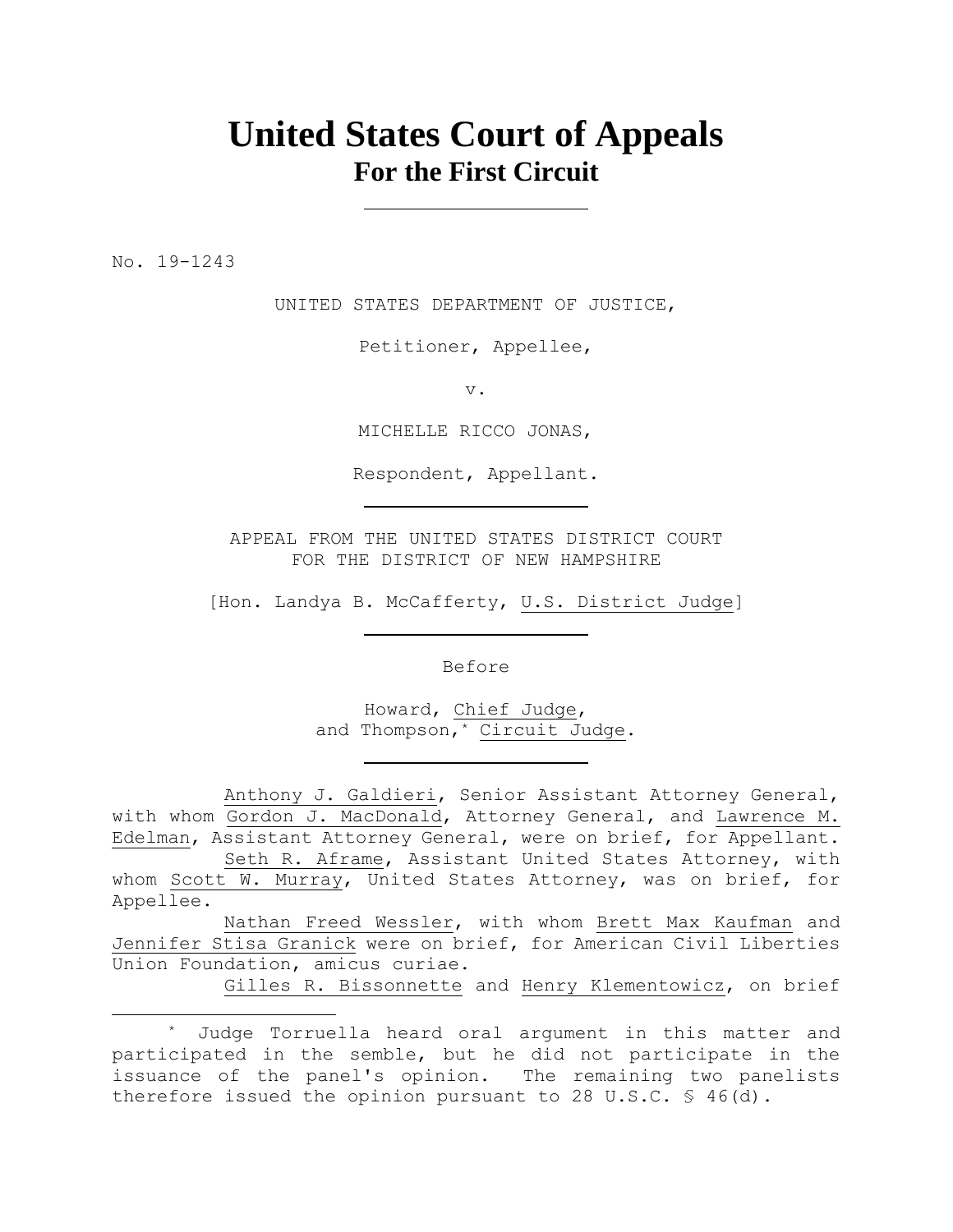for ACLU of New Hampshire Foundation, amicus curiae.

Zachary L. Heiden and Emma E. Bond, on brief for American Civil Liberties Union of Maine, amicus curiae.

Matthew R. Segal and Jessie J. Rossman, on brief for American Civil Liberties Union Foundation of Massachusetts, Inc., amicus curiae.

William Ramírez, on brief for American Civil Liberties Union of Puerto Rico, amicus curiae.

Robert B. Mann and Robert B. Mann Law Office, on brief for ACLU of Rhode Island, amicus curiae.

January 27, 2022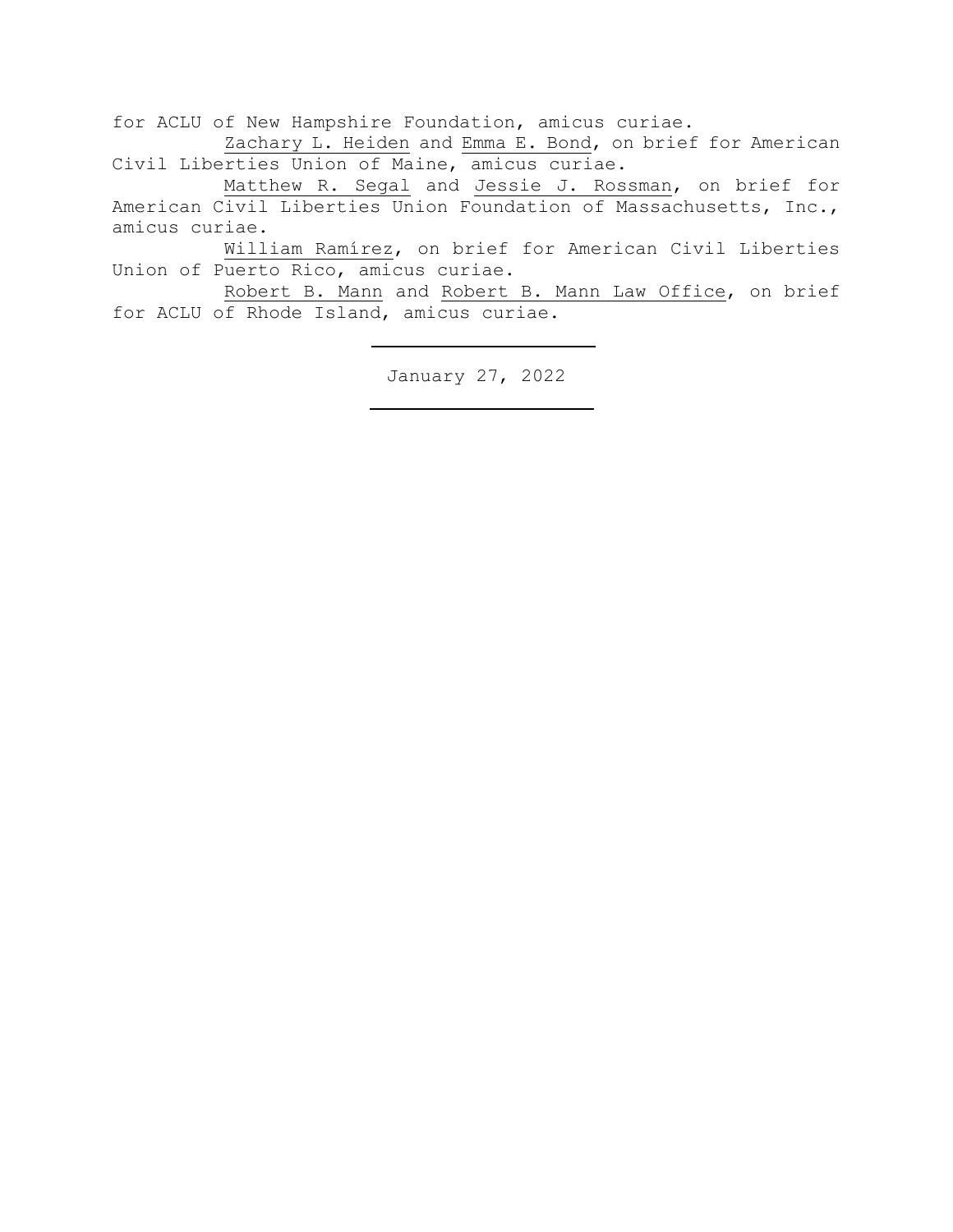# **HOWARD**, **Chief Judge**. Respondent-appellant Michelle Ricco Jonas ("Ricco Jonas"), the Program Manager for New Hampshire's Prescription Drug Monitoring Program (the "PDMP"), appeals from a district court judgment ordering compliance with an administrative subpoena issued to her by the United States Drug Enforcement Administration ("DEA") pursuant to 21 U.S.C. § 876, to produce the PDMP-kept prescription drug records of an individual.<sup>1</sup>

On appeal, Ricco Jonas contends that the subpoena is unenforceable because, although it was issued to her and 21 U.S.C. § 876(c) authorizes the enforcement of a "subp[o]ena issued to any person," in her view, the subpoena really targeted the State of New Hampshire and states are not "person[s]" within the meaning of 21 U.S.C. § 876(c) against whom administrative subpoenas may be issued and enforced. Additionally, she argues that, even if 21 U.S.C. § 876(c) generally authorizes the enforcement of administrative subpoenas against a state, the Fourth Amendment still poses a bar to compliance because the subpoena-specified individual has a reasonable expectation of privacy in his prescription drug records, thereby allowing disclosure only after a finding of probable cause by a court. After careful

<sup>1</sup> During the pendency of this appeal, Ricco Jonas informed us that she is no longer the PDMP program manager. Nevertheless, neither party has suggested that the appeal is moot.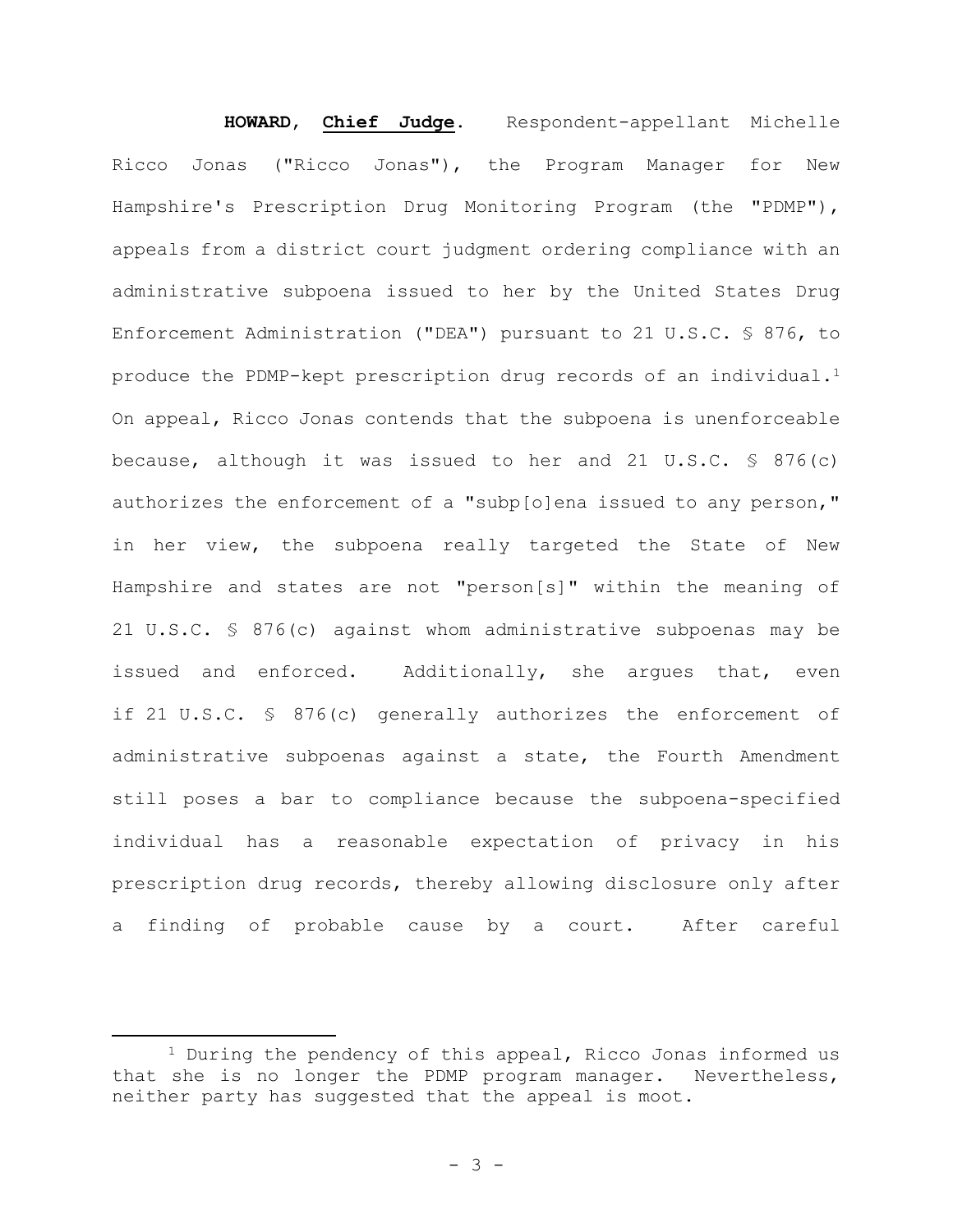consideration, we reject both of Ricco Jonas's contentions and affirm the district court judgment.

#### **I. STATUTORY BACKGROUND**

#### **A. The Controlled Substances Act**

In 1970, Congress enacted the Comprehensive Drug Abuse Prevention and Control Act (the "Act"), Pub. L. No. 91-513, 84 Stat. 1236, to "consolidate various drug laws on the books into a comprehensive statute, provide meaningful regulation over legitimate sources of drugs to prevent diversion into illegal channels, and strengthen law enforcement tools against the traffic in illicit drugs." Gonzales v. Raich, 545 U.S. 1, 10 (2005). The main objectives of Title II of the Act, the Controlled Substances Act ("CSA"), 21 U.S.C. § 801 et seq., are "to conquer drug abuse and to control the legitimate and illegitimate traffic in controlled substances."2 Raich, 545 U.S. at 12; id. at 12-13 ("Congress was particularly concerned with the need to prevent the diversion of drugs from legitimate to illicit channels."). To achieve these goals, Congress established a "closed regulatory

<sup>2</sup> The CSA categorizes controlled substances into five schedules (I through V), based on the drugs' potential for abuse, accepted medical uses, and likelihood of causing psychological or physical dependency. 21 U.S.C. § 812. Drugs categorized in schedules II through V have "a currently accepted medical use in treatment in the United States" or "a currently accepted medical use with severe restrictions."  $\underline{Id.}$  \$\$ 812(b)(2)-(5). Schedule I drugs do not have any accepted medical use. Id.  $\frac{1}{5}$  812(b)(1).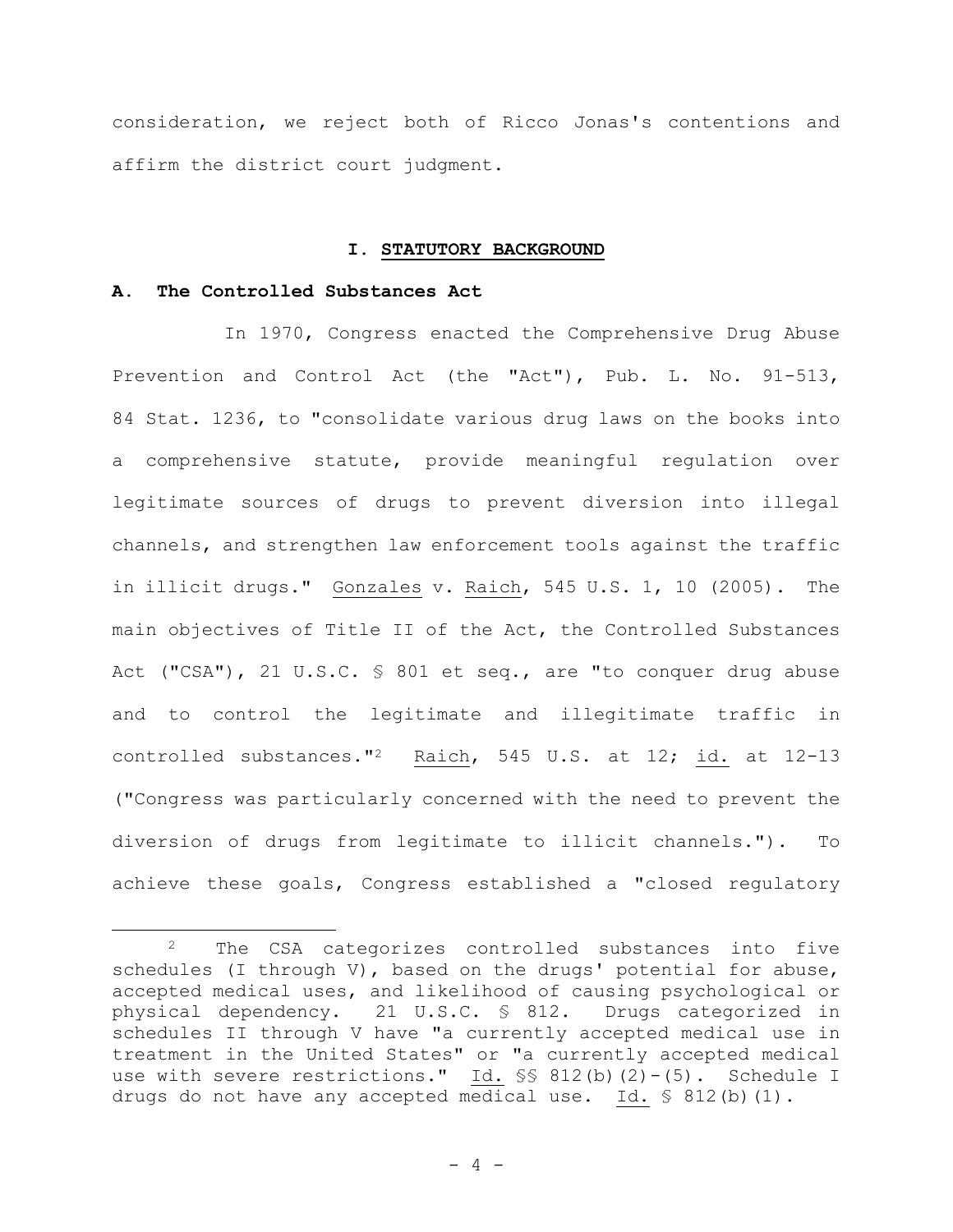system" that makes it unlawful "to manufacture, distribute, dispense, or possess any controlled substance except as authorized by the CSA." Id. at 13 (citing 21 U.S.C. §§ 841(a)(1), 844(a)). As part of this regulatory system, "[t]he CSA requires manufacturers, physicians, pharmacies, and other handlers of controlled substances to comply with statutory and regulatory provisions mandating registration with the DEA, compliance with specific production quotas, security controls to guard against diversion, recordkeeping and reporting obligations, and prescription requirements." Id. at 27 (citing 21 U.S.C. §§ 821- 830; 21 C.F.R. § 1301 et seq. (2004)).

The CSA authorizes the Attorney General to issue administrative subpoenas to investigate suspected illicit drug activity. See 21 U.S.C. § 876. Specifically, § 876(a) of the statute provides in relevant part that,

In any investigation . . . with respect to controlled substances . . . the Attorney General may subpe[o]na witnesses, compel the attendance and testimony of witnesses, and require the production of any records (including books, papers, documents, and other tangible things which constitute or contain evidence) which the Attorney General finds relevant or material to the investigation. The attendance of witnesses and the production of records may be required from any place in any State or in any territory or other place subject to the jurisdiction of the United States . . . .

Id. § 876(a). The Attorney General has delegated this authority to the DEA. See id. § 878(a)(2); 28 C.F.R. §§ 0.100, 0.104, Appendix to Subpart R, Section 4.

 $- 5 -$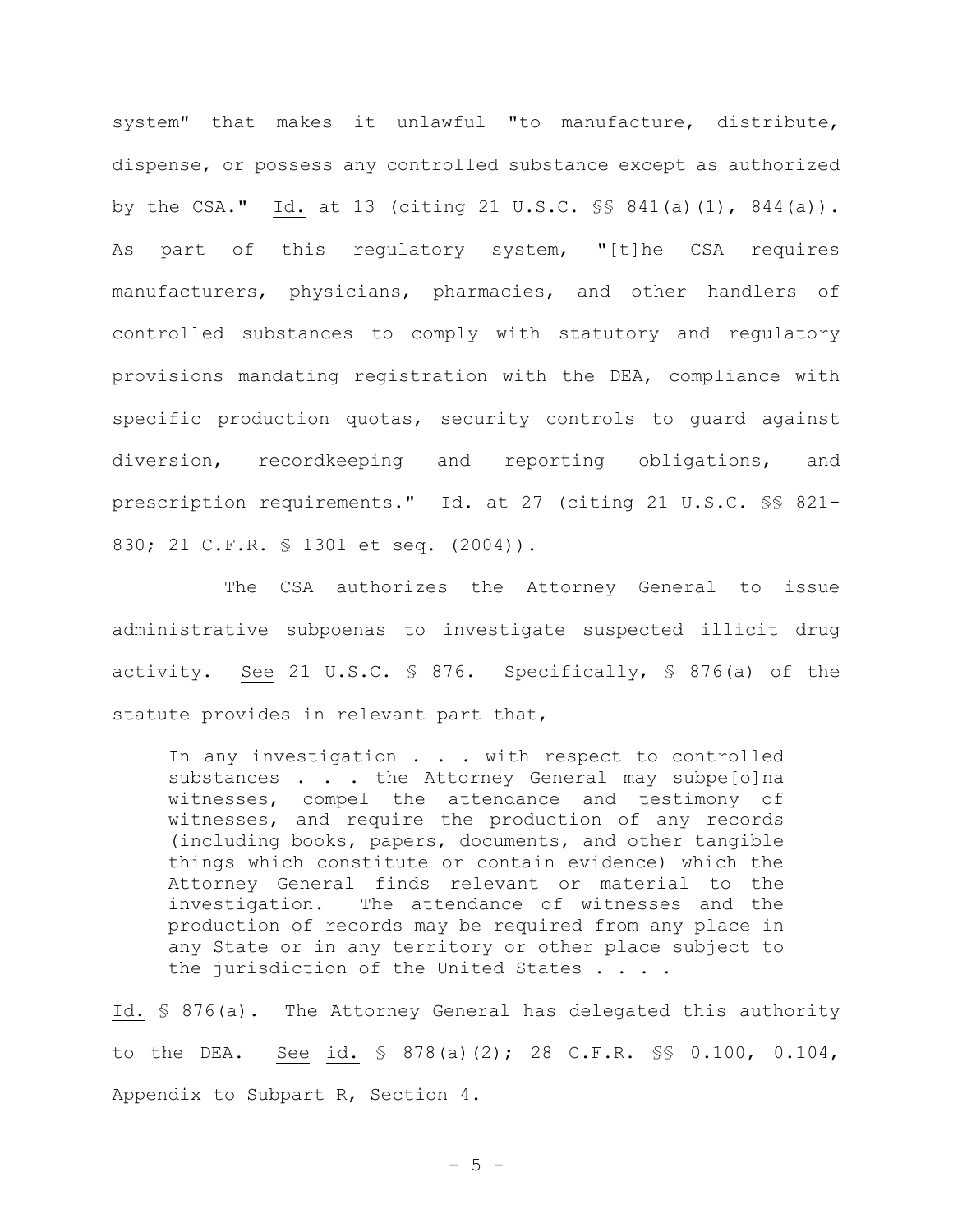Section 876(c) of the CSA provides for judicial enforcement of subpoenas issued under  $\frac{1}{2}$  876(a). It states that,

In the case of contumacy by or refusal to obey a subp[o]ena issued to any person, the Attorney General may invoke the aid of any court of the United States within the jurisdiction of which the investigation is carried on or of which the subp[o]enaed person is an inhabitant, or in which he carries on business or may be found, to compel compliance with the subp[o]ena. The court may issue an order requiring the subp[o]enaed person to appear before the Attorney General to produce records, if so ordered, or to give testimony touching the matter under investigation. Any failure to obey the order of the court may be punished by the court as a contempt thereof. All process in any such case may be served in any judicial district in which such person may be found.

21 U.S.C. § 876(c). The CSA provides that state law is preempted whenever "there is a positive conflict between [a] provision of th[e] [CSA] and [a] State law so that the two cannot consistently stand together." Id. § 903.

#### **B. The PDMP and New Hampshire Law**

In 2012, the New Hampshire legislature established the PDMP to "enhanc[e] patient care, curtail[] the misuse and abuse of controlled substances, combat[] illegal trade in and diversion of controlled substances, and enabl[e] access to prescription information by practitioners, dispensers, and other authorized individuals and agencies."<sup>3</sup> New Hampshire PDMP, https://www.newhampshirepdmp.com/ (last visited Jan. 27, 2022).

<sup>&</sup>lt;sup>3</sup> The PDMP is currently administered by the New Hampshire Department of Health and Human Services. N.H. Rev. Stat. Ann.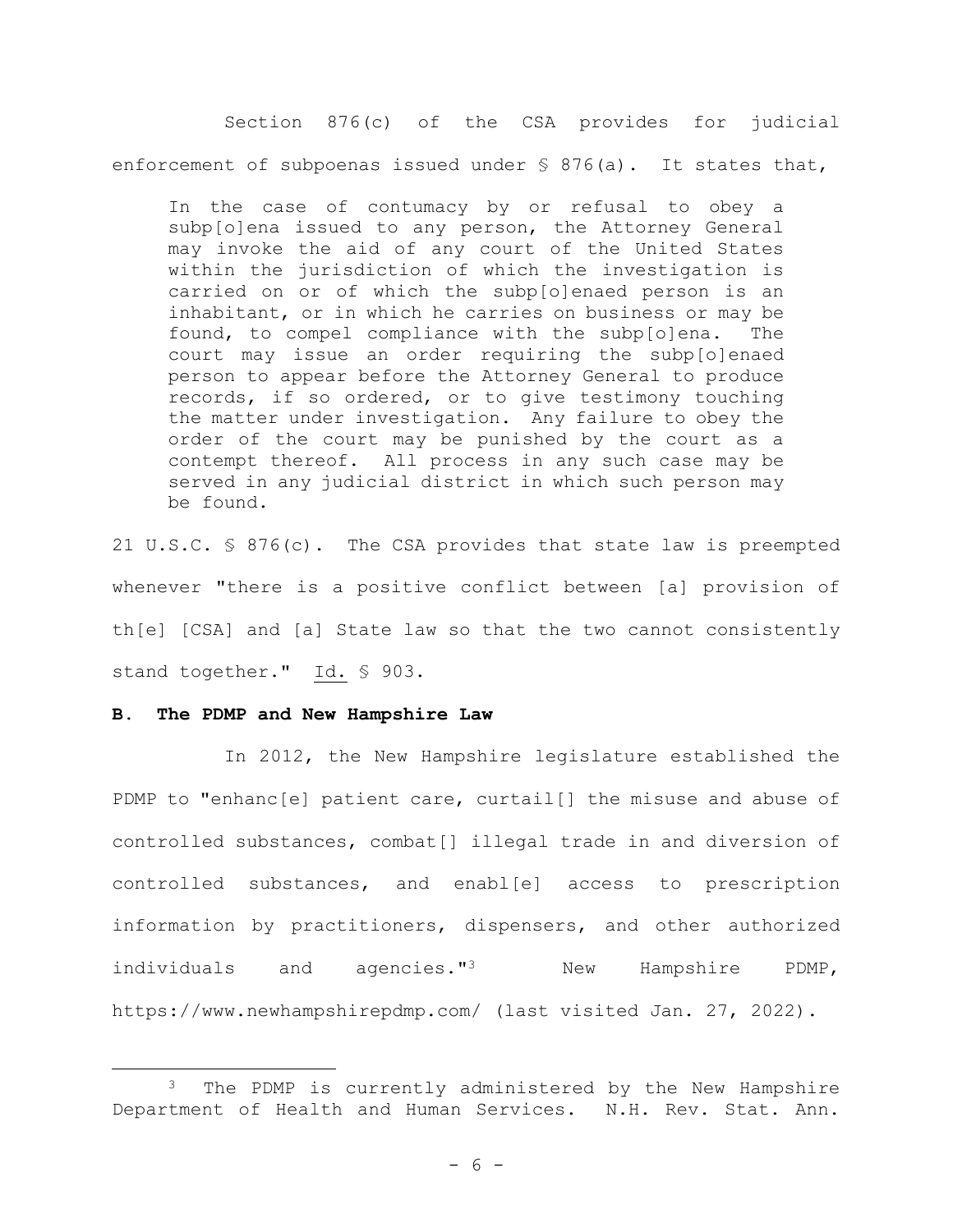The PDMP operates an electronic system that "facilitate[s] the confidential sharing of information relating to the prescribing and dispensing of schedule II-IV controlled substances" within the State. N.H. Rev. Stat. Ann. § 126-A:90. Every dispenser -- "a person or entity who is lawfully authorized to deliver a schedule II-IV controlled substance" -- must report certain information each time a schedule II-IV drug is dispensed, including: dispenser's DEA registration number; prescriber's DEA registration number; patient's name, address, and date of birth; National Drug Code<sup>4</sup> of drug dispensed; quantity dispensed; date of dispensing; number of refills granted; whether the prescription is new or a refill; and, source of payment, among others. Id. \$\$ 126-A:89(VI),  $126-A:91$ (VI)(a)-(o). This information is then stored in the PDMP database.<sup>5</sup>

New Hampshire state law provides that all information contained in or obtained from the PDMP "is confidential," and "is

<sup>§§</sup> 126-A:89-:96. The PDMP has been previously administered by the New Hampshire Office of Professional Licensure and Certification and the New Hampshire Board of Pharmacy.

<sup>4</sup> National Drug Codes are unique, three-segment numbers which serve as identifiers for drugs. U.S. Food and Drug Administration, National Drug Code Directory, https://www.fda.gov/drugs/drugapprovals-and-databases/national-drug-code-directory (last visited Jan. 27, 2022).

The information is deleted from the database three years "after the initial prescription was dispensed." N.H. Rev. Stat. Ann. § 126-A:90(III).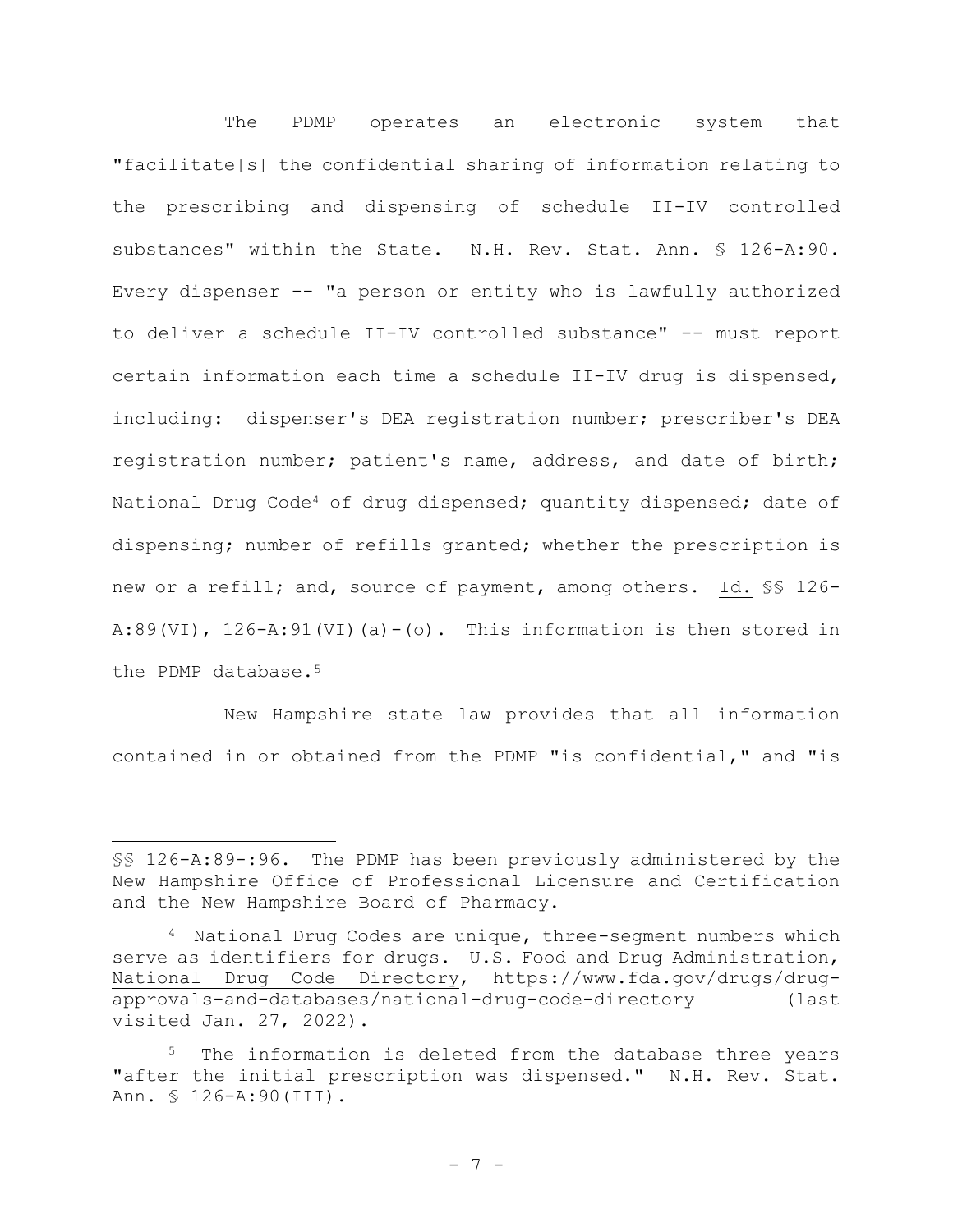not subject to discovery, subpoena, or other means of legal compulsion for release."<sup>6</sup> Id. § 126-A:92(I). Law enforcement may request information from the PDMP "on a case-by-case basis for the purpose of investigation and prosecution of a criminal offense when presented with a court order based on probable cause." Id. § 126-A:93(I)(b)(3). However, "[n]o law enforcement agency or official shall have direct access to query program information." Id.

In addition to the state-kept PDMP database, New Hampshire also requires practitioners -- including physicians, pharmacists, and hospitals -- to maintain their own, similar records "to show the receipt and disposition of all controlled drugs." Id. § 318-B:12(I). These practitioners' records must "meet the requirements of the department of health and human services and federal laws and regulations," and "shall indicate at least the name, dosage form, strength, and quantity of the controlled drug; the name and address of any person to whom the drug was administered, dispensed, sold or transferred and the date of any and all transactions involved with the controlled drug." Id. Unlike PDMP data, law enforcement officials may access a

<sup>6</sup> The Department of Health and Human Services "may use and release information and reports from the program for program analysis and evaluation, statistical analysis, public research, public policy, and educational purposes, provided that the data are aggregated or otherwise de-identified at all levels of use." Id. § 126-A:92(III).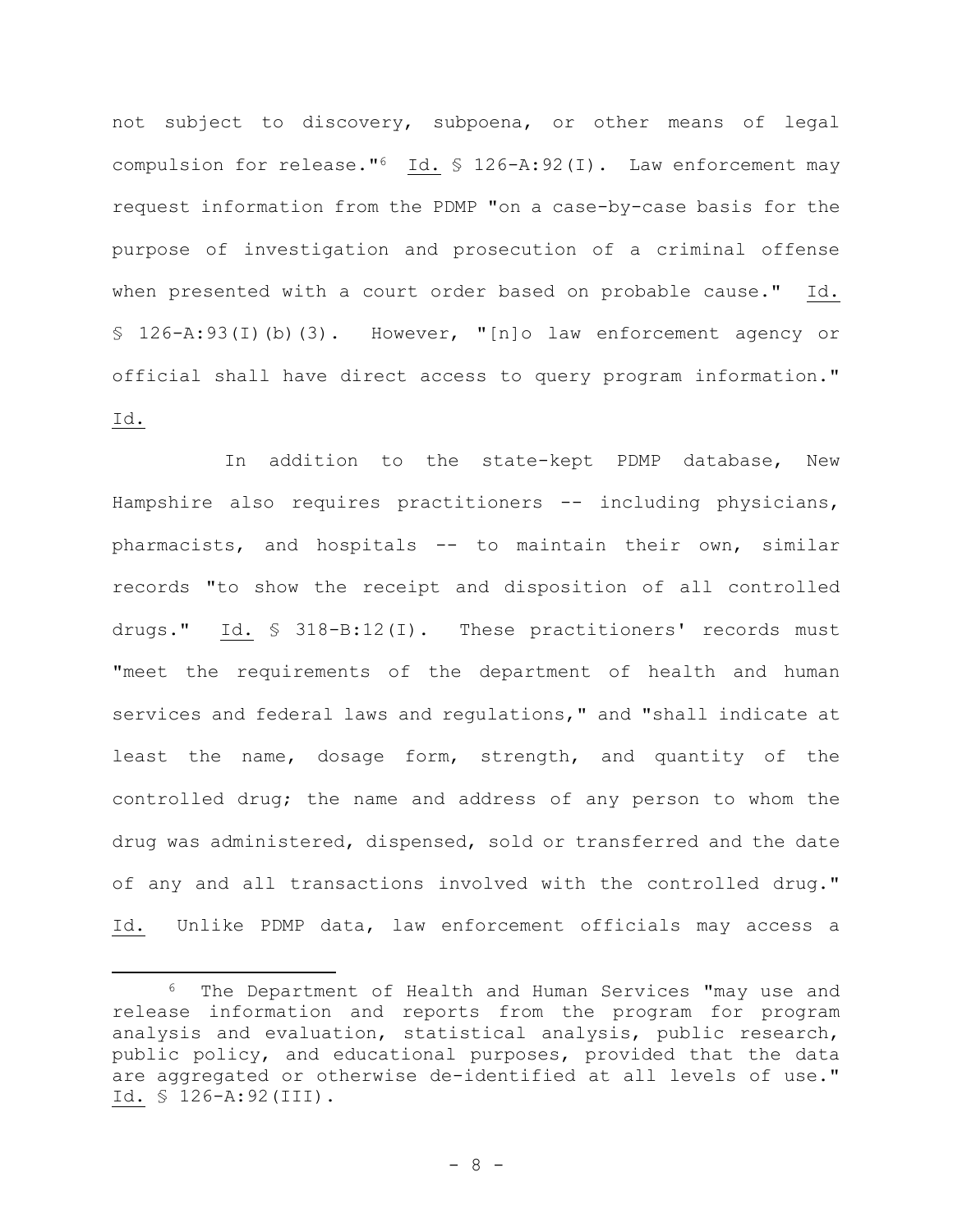practitioner's own records without a court order. Id. § 318- B:12(II) ("[Practitioners' records] shall be open for inspection only to federal, state, county and municipal law enforcement officers [and others] . . . whose duty it is to enforce the laws of [New Hampshire] or of the United States relating to controlled drugs.").

#### **II. FACTUAL AND PROCEDURAL BACKGROUND**

On June 11, 2018, the DEA issued an administrative subpoena to "Michelle Ricco Jonas, Program Manager for the NH PDMP" pursuant to 21 U.S.C. § 876(a). The subpoena, which was served on Ricco Jonas on June 13, 2018, stated that "[p]ursuant to an investigation of violations of 21 U.S.C. 801 et seq., [she was] to provide any and all records regarding [REDACTED], being maintained by the New Hampshire Prescription Drug Monitoring Program from February 28, 2016 through present day."7

On July 12, 2018, Ricco Jonas objected to the subpoena in a letter from the New Hampshire Attorney General's Office sent

<sup>&</sup>lt;sup>7</sup> The DEA had previously served an administrative subpoena on the PDMP requesting the same information. The New Hampshire Attorney General objected on the ground that the CSA allegedly does not authorize the DEA to subpoena states or their sovereign agencies. He further argued that, although pursuant to  $\S$  876(c) of the CSA the DEA could enforce a subpoena against "any person," neither the State nor its sovereign agencies were "persons" against whom the subpoena could be enforced. Without conceding the point, the DEA subsequently served the subpoena naming Ricco Jonas.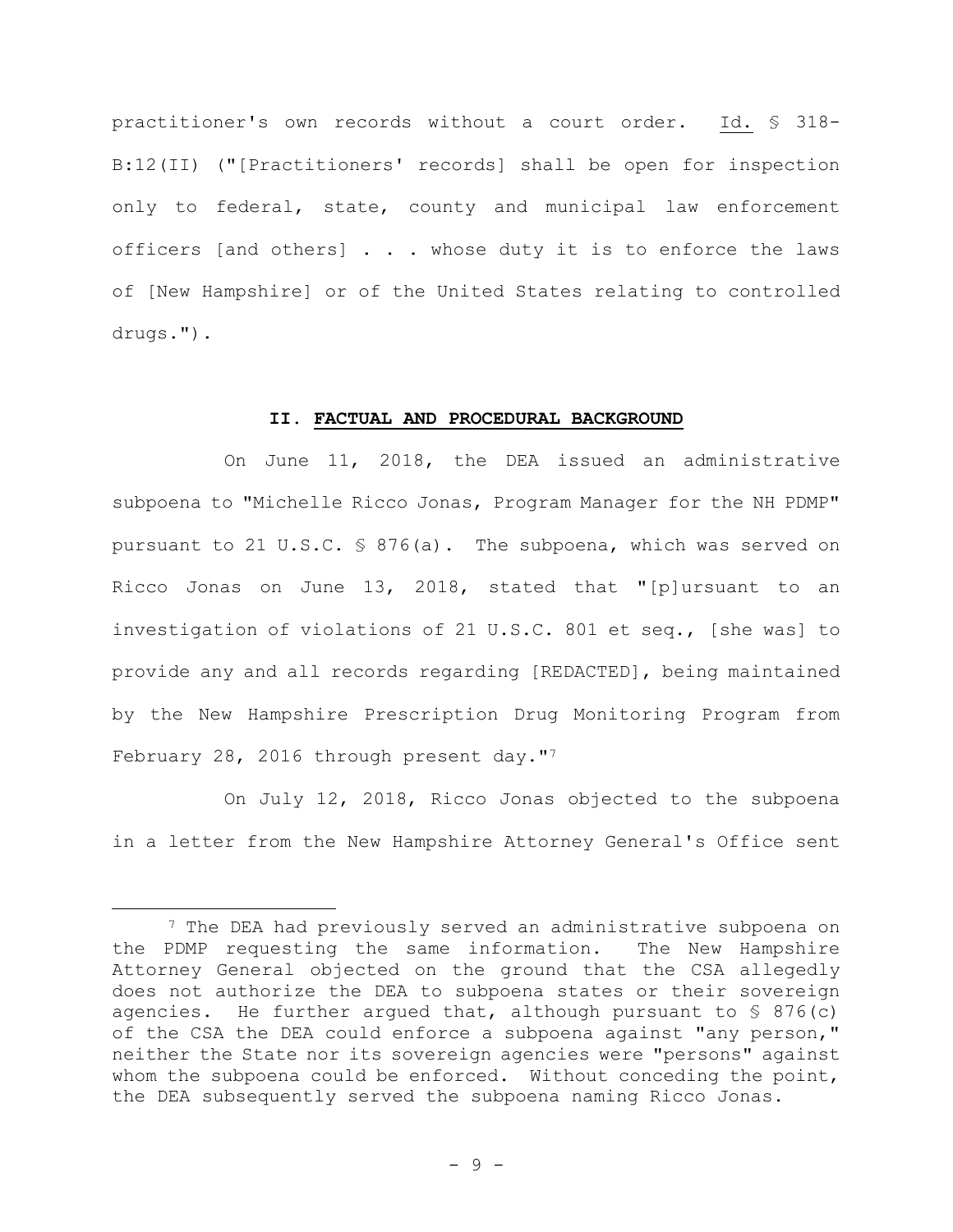to the DEA. The letter stated that the subpoena was issued to her in her official capacity as the Program Manager of the PDMP, rather than in her personal capacity, and thus amounted to a subpoena issued to the State. According to Ricco Jonas, because 21 U.S.C § 876 does not authorize the DEA "to subpoena a [s]tate, its sovereign agencies, or its officials serving in their official capacities," the subpoena was unenforceable. The letter directed the DEA to follow state law and obtain a court order based on probable cause to obtain the desired information.

On August 8, 2018, the Department of Justice ("DOJ") filed a petition to compel compliance with the administrative subpoena in the United States District Court for the District of New Hampshire. In its petition, the DOJ addressed Ricco Jonas's objections from the July 12 letter and argued that those objections failed because the subpoena was issued to Ricco Jonas in her personal capacity and sought no relief from the State. In addition, the DOJ contended that even if the subpoena was directed to the State of New Hampshire, it was nonetheless enforceable because, as a matter of statutory interpretation, the CSA's use of "any person" in § 876(c) includes a state and its agencies. Finally, the DOJ submitted that the CSA preempts any state law limitations on the DEA's authority to issue administrative subpoenas.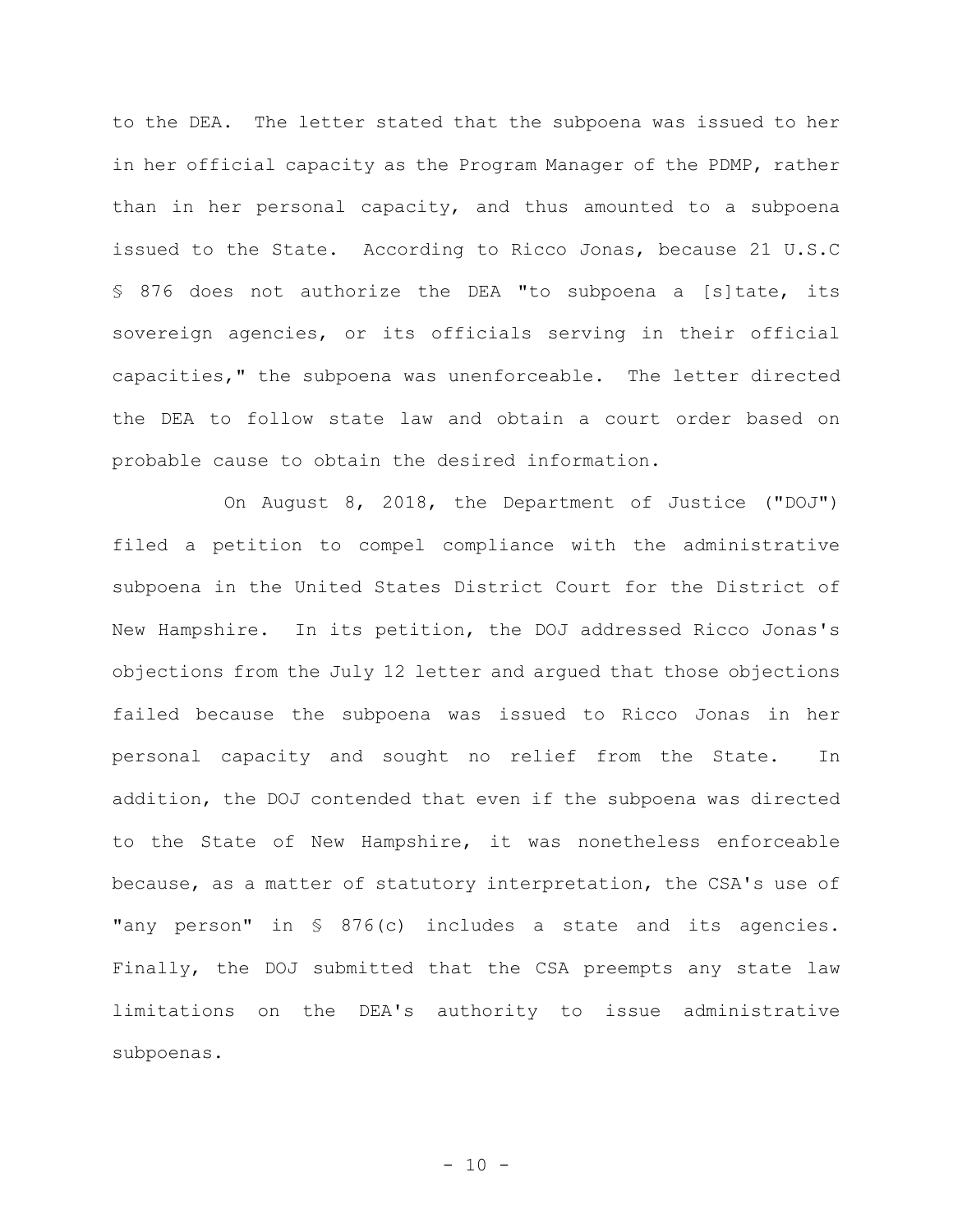Ricco Jonas opposed the petition for essentially the same reasons she asserted in the July 12 letter, along with a new argument based upon the Fourth Amendment. Ricco Jonas contended that even if the CSA permits the issuance of subpoenas to states, patients have a reasonable expectation of privacy in their prescription drug records under the Fourth Amendment and the DEA must therefore secure a court order based on probable cause before it can obtain PDMP data.

After a hearing, a magistrate judge issued a Report and Recommendation ("R&R") in which she recommended that the court grant the DOJ's petition to compel. U.S. Dep't of Justice v. Ricco Jonas, No. 18-MC-56-LM, 2018 WL 6718579, at \*1 (D.N.H. Nov. 1, 2018). The magistrate judge rejected Ricco Jonas's "proposition that her being served because of her position as PDMP manager convert[ed] th[e] subpoena enforcement action [under 21 U.S.C. § 876(c)] into a suit against the State of New Hampshire." Id. at \*3. She reasoned that because the subpoena enforcement proceeding would not result in a judgment of any kind requiring financial payment from the State, it was not a suit against the State. Id. The magistrate judge found that the DEA issued the subpoena to Ricco Jonas because she had "custody and control over PDMP information," id., and reasoned that whether she must comply with it in her official or personal capacity was "irrelevant." Id. at \*4, \*5 n.5. In light of this, the magistrate judge deemed it

- 11 -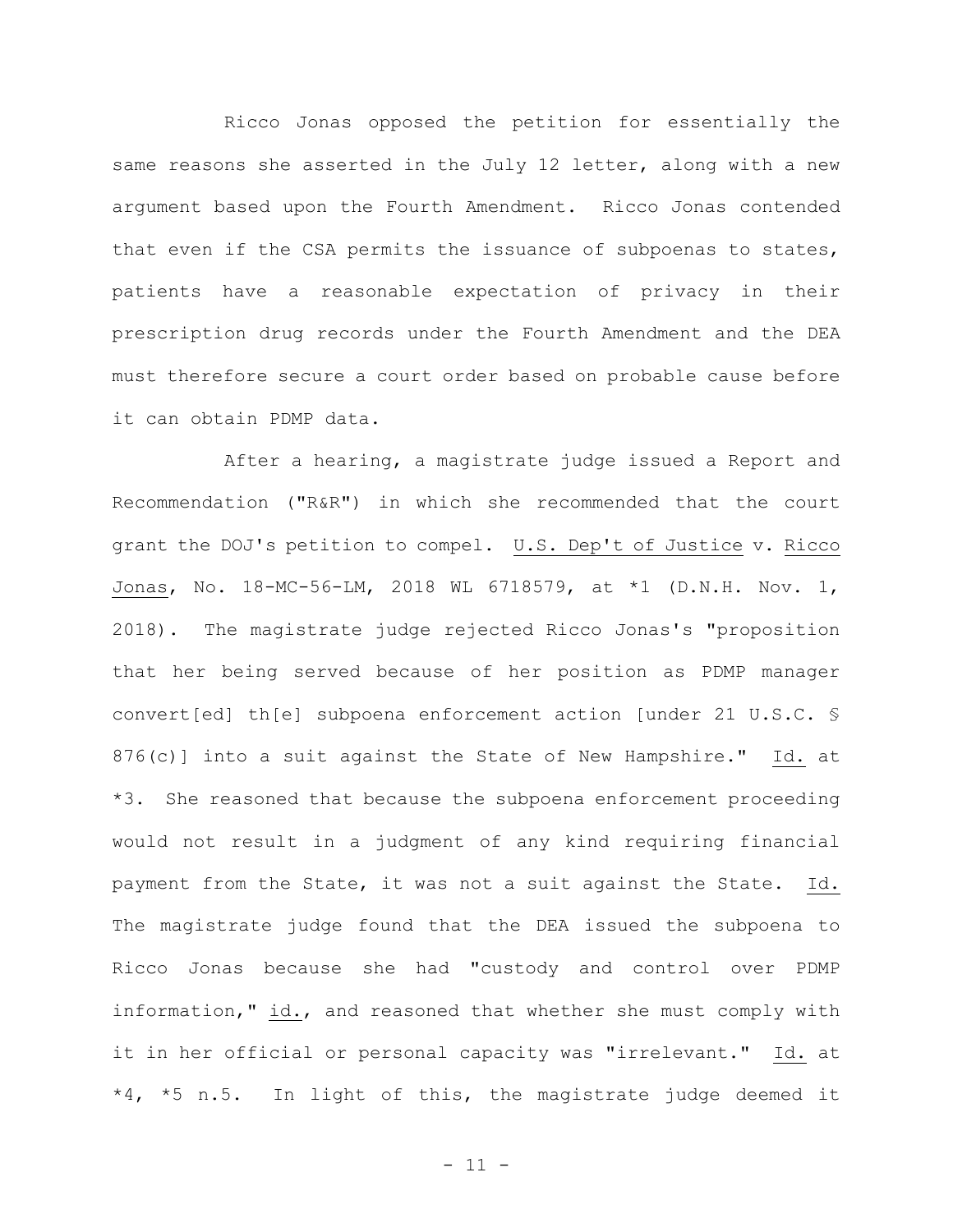unnecessary to reach the issue of statutory interpretation and decide whether a state is a "person" under 21 U.S.C. § 876(c) subject to the DEA's subpoena power. Id. at \*4. The magistrate judge next determined that the CSA preempted New Hampshire's statutory requirement that law enforcement officials obtain an order based on probable cause before obtaining PDMP data. Id. at \*4-5. Finally, because she deemed the issue non-dispositive, the magistrate judge assumed without deciding that Ricco Jonas had standing -- either in her own right or on behalf of others -- to make the Fourth Amendment argument. Id. at \*6. Nonetheless, she concluded that patients have no reasonable expectation of privacy in their prescription drug records. Id. She reasoned that the closely regulated nature of the prescription drug industry, the state law requirement that the information be transmitted to the PDMP, and its provisions allowing that the data be shared in certain limited circumstances "operate to diminish the privacy expectation in prescription drug records." Id. at \*6-7.

After additional briefing from both sides, the district court adopted the R&R and entered judgment in the DOJ's favor. U.S. Dep't of Justice v. Ricco Jonas, No. 19-CV-030-LM, 2019 WL 251246 (D.N.H. Jan. 17, 2019). Ricco Jonas timely appealed.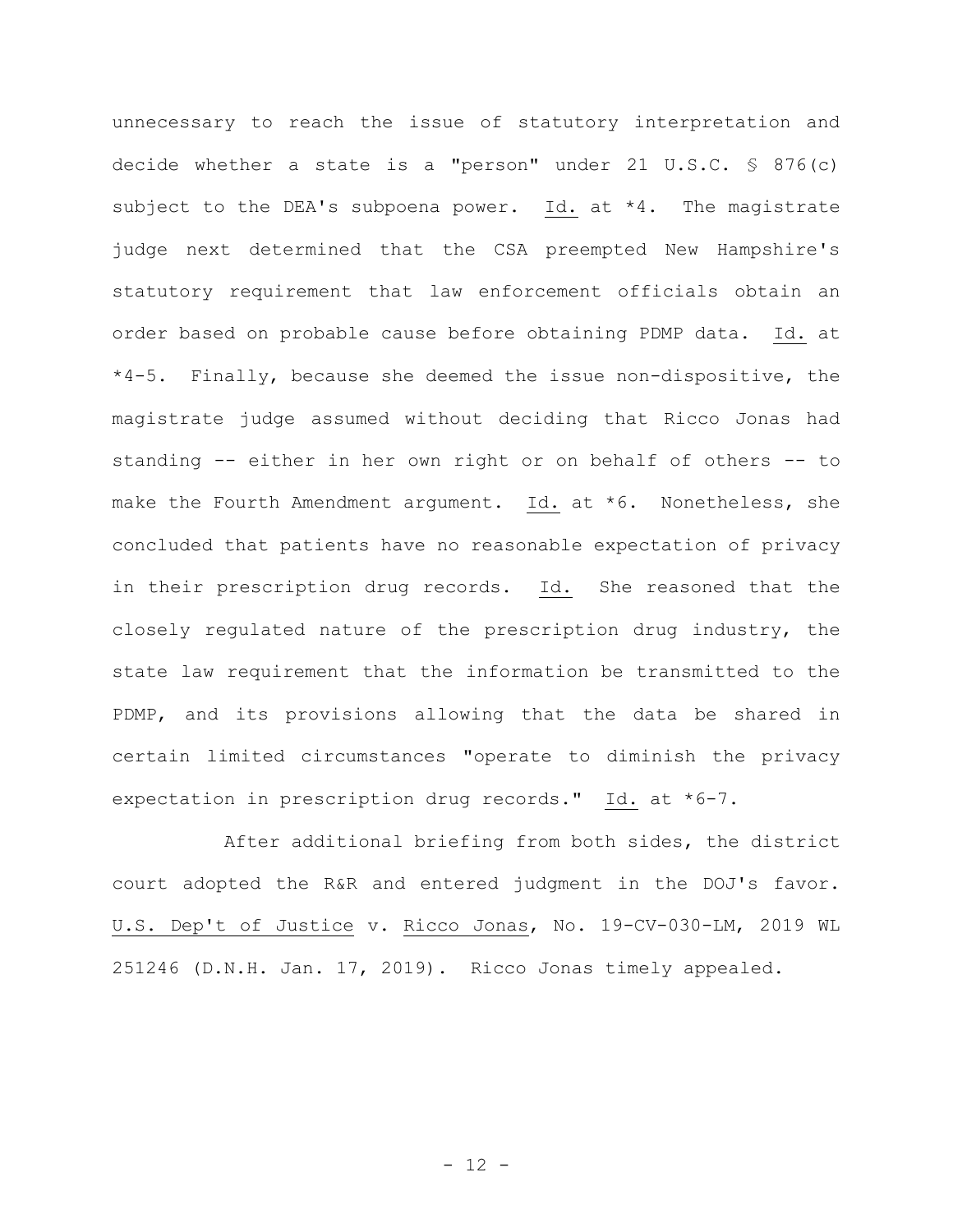#### **III. DISCUSSION**

On appeal, Ricco Jonas challenges the district court's conclusions that the subpoena is enforceable under 21 U.S.C. § 876(c) and that the Fourth Amendment poses no bar to the disclosure of the prescription drug records to the DEA without a court order based on probable cause.

We review a district court's decision to enforce an administrative subpoena for abuse of discretion, even if it "implicate[s] the privacy interests protected by the Fourth Amendment" or other questions of law. McLane Co. v. EEOC, 137 S. Ct. 1159, 1169-70 (2017). "A district court would necessarily abuse its discretion if it based its ruling on an erroneous view of the law." Cooter & Gell v. Hartmarx Corp., 496 U.S. 384, 405 (1990); Drysdale v. Spirito, 689 F.2d 252, 256 (1st Cir. 1982) (noting that issues of statutory construction are legal issues).

#### **A. The Target of the Administrative Subpoena**

"The requirements for enforcement of an administrative subpoena are not onerous." United States v. Sturm, Ruger & Co., 84 F.3d 1, 4 (1st Cir. 1996). "In order to obtain judicial backing the agency must prove that (1) the subpoena is issued for a congressionally authorized purpose, the information sought is (2) relevant to the authorized purpose and (3) adequately described, and (4) proper procedures have been employed in issuing the subpoena." Id. (citing United States v. Morton Salt Co., 338

- 13 -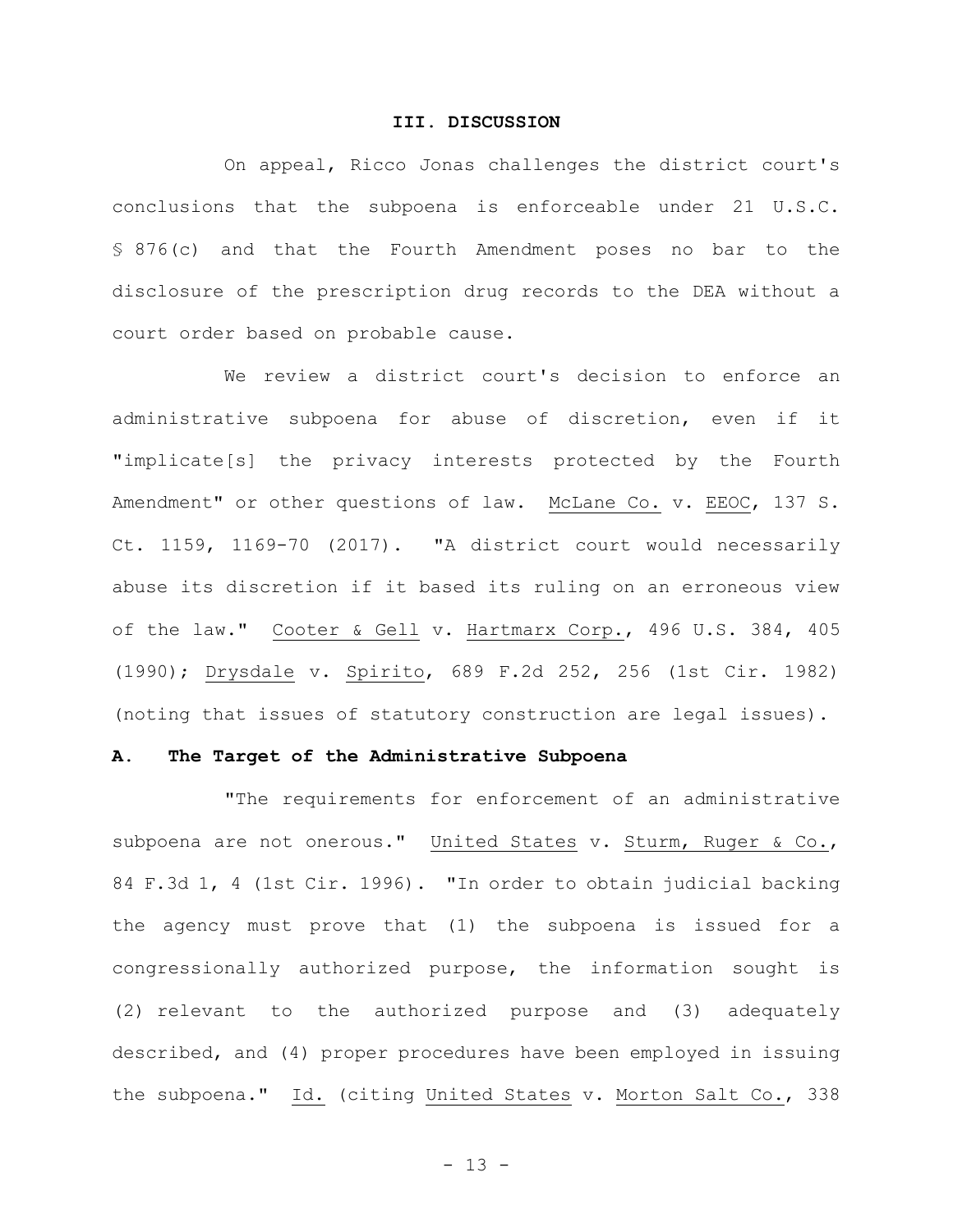U.S. 632, 652 (1950)). Only the first requirement is at issue here. A challenge to a subpoena on that ground alone will fail "[a]s long as the agency's assertion of authority is not obviously apocryphal." Id. at 5-6 (citing FTC v. Swanson, 560 F.2d 1, 2 (1st Cir. 1977)).

The CSA provides that administrative subpoenas may be issued "[i]n any investigation relating to . . . controlled substances" to "require the production of any records . . . which the [DEA] finds relevant or material to the investigation . . . from any place in any State." 21 U.S.C. § 876(a). The CSA includes an enforcement mechanism that allows the DEA to invoke the aid of federal courts "[i]n case of contumacy by or refusal to obey a subp[o]ena issued to any person." Id. § 876(c).

Although Ricco Jonas does not dispute the DEA's congressional authority under 21 U.S.C. § 876(a) to issue a subpoena to her, she contends that, because in order to comply with the subpoena she would need to use her state-issued credentials to access state-collected data and provide it to the DEA, the State of New Hampshire is the subpoena's "true target." This, in her view, makes the instant subpoena one issued to the State, and this enforcement proceeding a "suit" against the State. She posits that the CSA does not authorize courts to enforce subpoenas issued to states because, under her reading of 21 U.S.C. § 876(c), states are not "person[s]" to whom subpoenas may be

- 14 -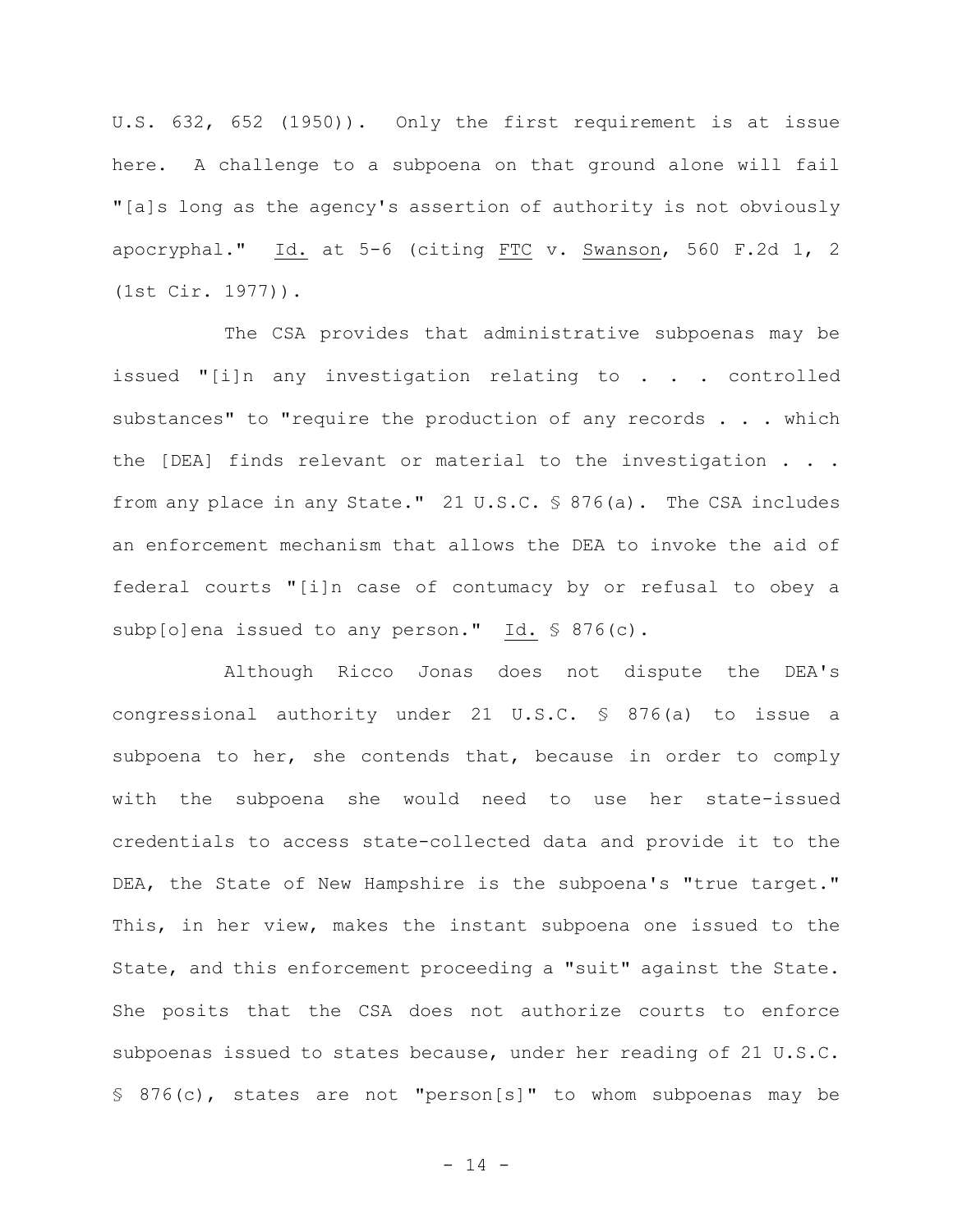issued. Accordingly, she concludes, the instant subpoena was not "issued for a congressionally authorized purpose" and is not enforceable.

In response, the DOJ argues that the DEA issued its subpoena to Ricco Jonas, not to the State of New Hampshire, and that "requiring a state employee to produce records is not compelling the state to act; it is requiring the employee to act by producing records over which she has control." The DOJ further argues that, even if the instant subpoena is deemed to have been issued to the State, it is enforceable because 21 U.S.C. § 876 authorizes the issuance and enforcement of subpoenas against states.

To support her argument that the instant subpoena was issued to the State and that this enforcement proceeding constitutes a suit against the State, Ricco Jonas invokes the principle, often arising in the Eleventh Amendment sovereign immunity context, that a suit against a state employee seeking relief from a state is a suit against the state. But even under case law applying that principle, courts have rejected the invitation by state officers to blur the distinction between state officers and the states. Instead, courts have validated the service of process to state officers for the production of documents or objects in their possession or control as persons independent of the states, and regardless of whether the states

 $- 15 -$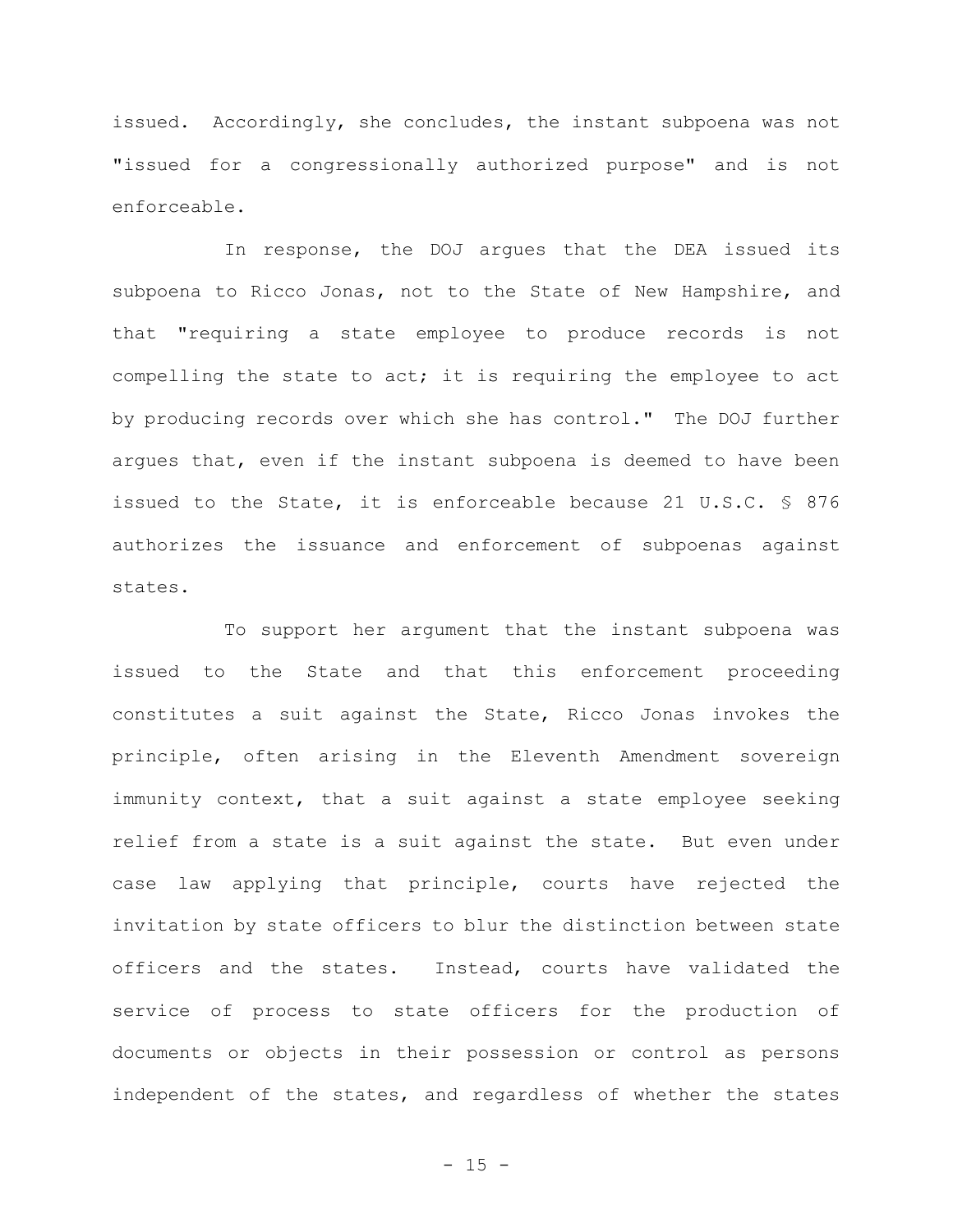elect to defend on behalf of their officers. See, e.g., Fla. Dep't of State v. Treasure Salvors, Inc., 458 U.S. 670, 691-92 (1982) (plurality holding that service of process served on state officials for the transfer of some property in the state officials' possession "was directed only at state officials and not at the State itself or any agency of the State" and thus did not constitute a "direct action against the State" under the Eleventh Amendment even if "the State elected to defend on behalf of its agents"); Barnes v. Black, 544 F.3d 807, 812 (7th Cir. 2008) (noting that orders commanding non-party state officials to produce documents in the states' possession for use in a litigation between private persons "do not compromise state sovereignty to a significant degree," hence, do not violate the Eleventh Amendment); Laxalt v. McClatchy, 109 F.R.D. 632, 634-35 (D. Nev. 1986) (rejecting claim by the Nevada State Gaming Control Board that the Eleventh Amendment barred compliance with a federal discovery subpoena served upon the Board's custodian of records for inspection and copying of records).

Furthermore, even under the principle on which Ricco Jonas relies, courts have concluded that "[t]he service of a federal subpoena on an employee of an entity [that is protected by sovereign immunity]," such as the State of New Hampshire, "is neither a suit, nor one against [the entity]." United States v. Juvenile Male 1, 431 F. Supp. 2d 1012, 1016 (D. Az. 2006); see

 $- 16 -$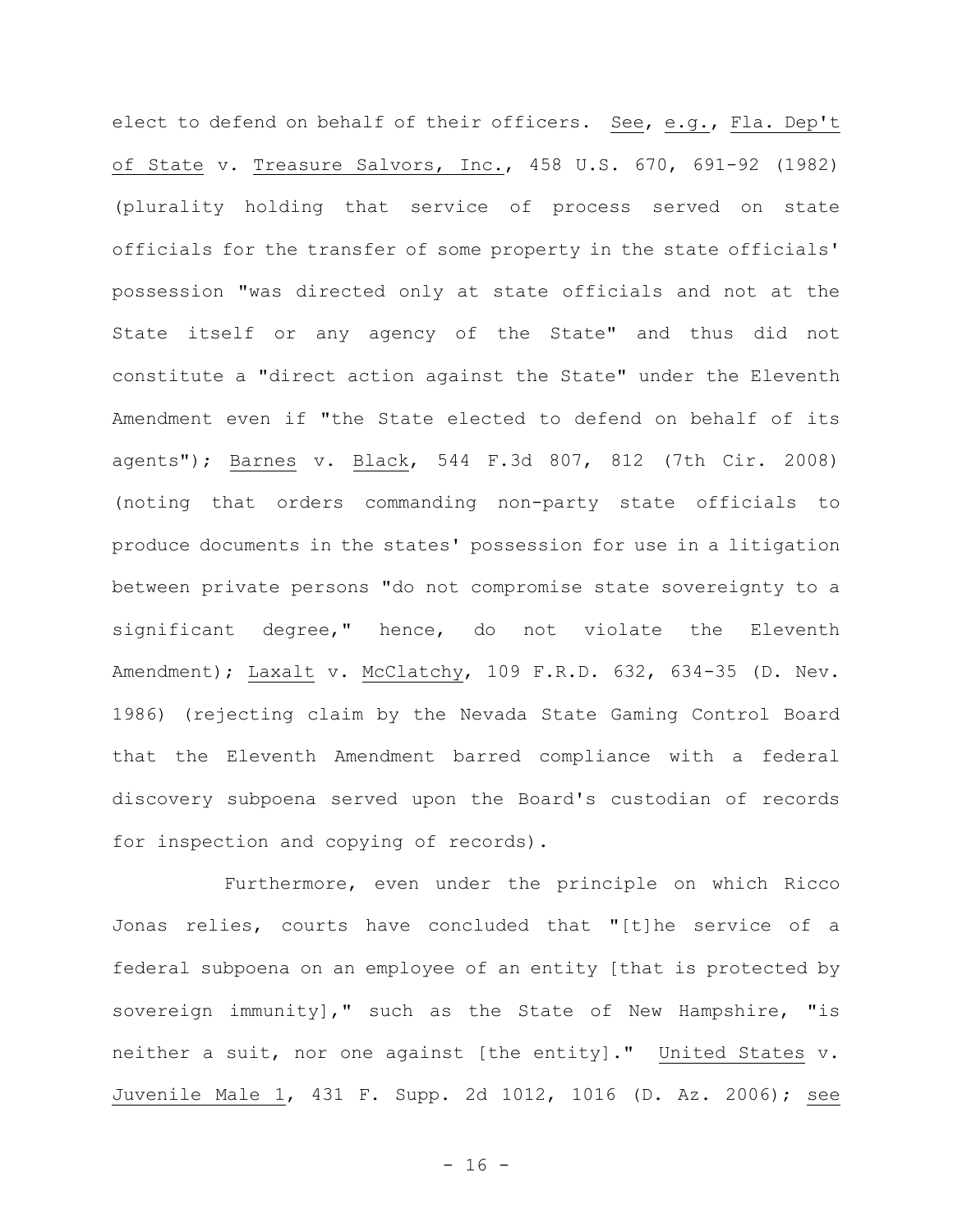also Allen v. Woodford, 544 F. Supp. 2d 1074, 1078-79 (E.D. Cal. 2008) (holding that the issuance and required compliance with discovery subpoenas directed to custodians of records of state agencies under the Federal Rules of Civil Procedure did not constitute a "suit in law or equity" within the meaning of the Eleventh Amendment); Juvenile Male 1, 431 F. Supp. 2d at 1016 (holding in a proceeding to enforce a subpoena duces tecum issued under Rule 17(b) and (c) of the Federal Rules of Criminal Procedure that "sovereign immunity from suit [lacks] any application to the enforcement of a federal subpoena on the custodian of records of a state or federal agency"). Some courts have reasoned that an enforcement proceeding seeking to compel a state officer to comply with a subpoena for state records that may only be obtained through the state's custodian of records does not constitute a suit against the state because such proceeding does not assert a claim in law or equity against the state or its officer. See, e.g., Allen, 544 F. Supp. 2d at 1079. "No judgment will be issued . . . against the State that could have any conceivable effect on the State treasury; the State custodian[] [is] only subpoenaed to produce documents for use in [a litigation not involving the State or the State custodian]." Id. We find this reasoning persuasive. Here, the enforcement proceeding does not involve a claim in law or equity against the State of New Hampshire. Nor will a judgment be issued against the State that could have a conceivable effect on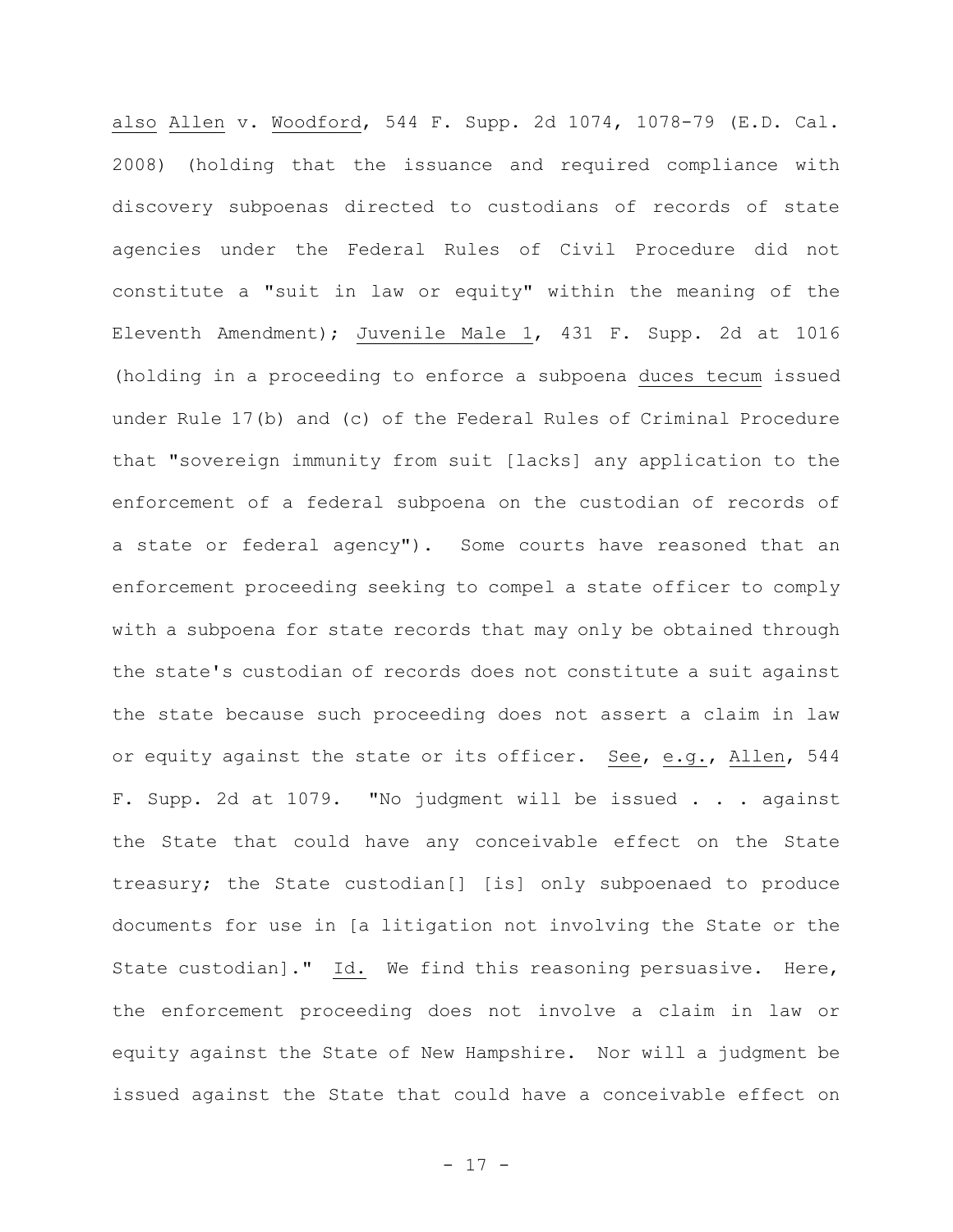New Hampshire's treasury. The relief sought by the DEA through this enforcement proceeding is merely an order for Ricco Jonas to produce records to be used by the DEA in its investigation of violations involving controlled substances and only she, not the State, may be found to be in contempt of court for failing to comply with a court order enforcing the subpoena.

Although Ricco Jonas complains that the cases cited herein involved discovery subpoenas issued under other statutory provisions to obtain documents for pending litigation, she fails to meaningfully discuss, and we fail to see, why such distinction should lead to a different conclusion in this case.<sup>8</sup> After all, an administrative subpoena "amount[s] to no more than a simple direction to produce documents, subject to judicial review and enforcement." Sturm, Ruger & Co., 84 F.3d at 3 (citing, among other authority, Okl. Press Pub. Co. v. Walling, 327 U.S. 186, 195 (1946)). And a proceeding to enforce an administrative subpoena, such as the one established in 21 U.S.C. § 876(c), is "a 'satellite' proceeding . . . designed only to facilitate the [federal agency's] investigation," McLane Co., 137 S. Ct. at 1168, by allowing the agency to use "one of the tools" that Congress

<sup>8</sup> Nor does she explain why the logic of the cases cited should not control merely because, in her view, this case involves an issue "of statutory interpretation, not Eleventh Amendment immunity," especially when she herself relied on sovereign immunity principles in making her arguments.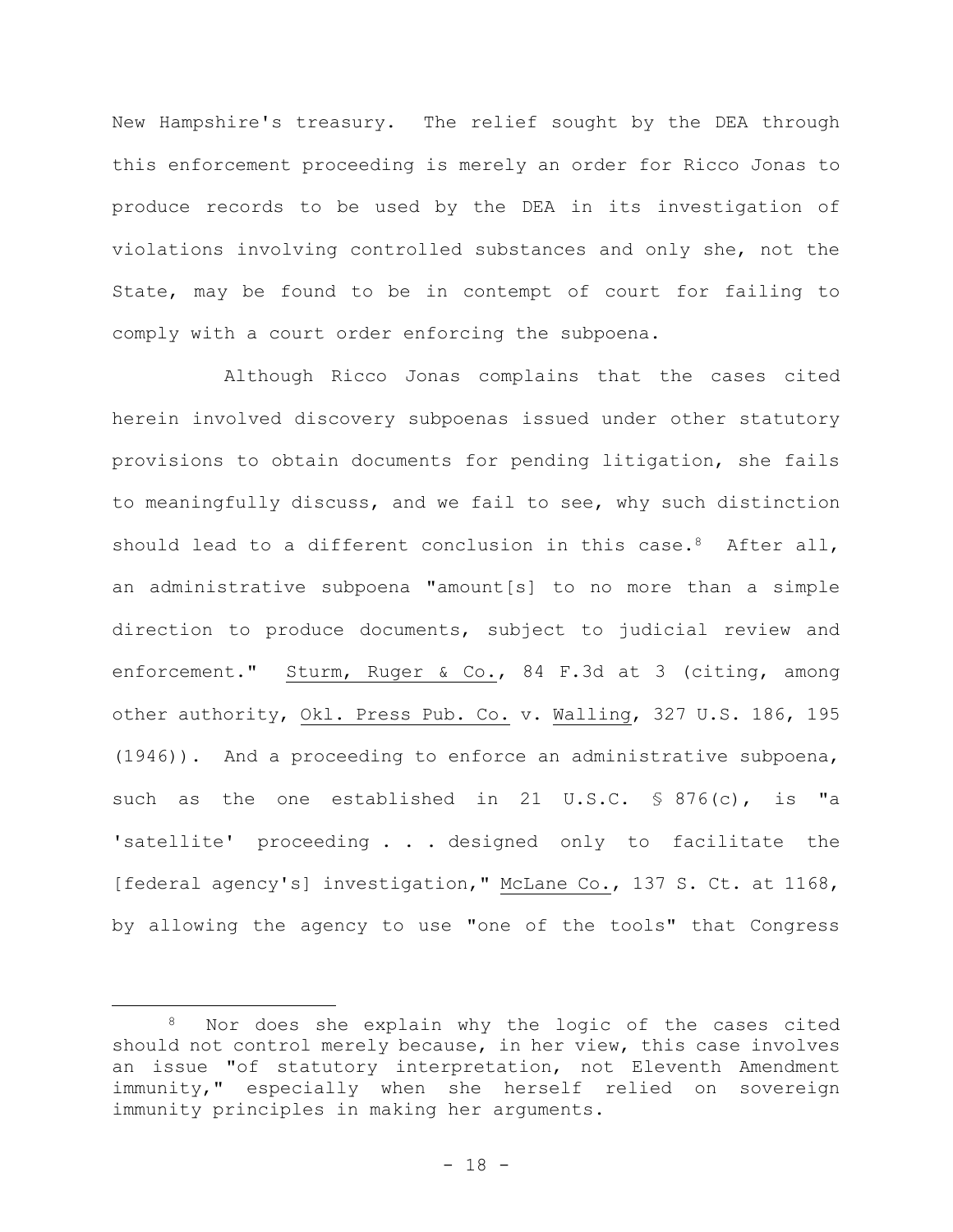placed "at its disposal in conducting its investigation[s]." Id. at 1164.

In light of the above, we are unpersuaded by Ricco Jonas's arguments that New Hampshire was the instant subpoena's true target and that this enforcement proceeding constitutes a suit against the State. Furthermore, even if we were to find that the subpoena was really issued to the State, Ricco Jonas's challenge would still fail because as explained below, states, their agencies, and their officials in their official capacities are "persons" within the meaning of 21 U.S.C. § 876(c) against whom subpoenas may be enforced.

#### **B. Statutory Construction of 21 U.S.C. § 876**

The parties dispute whether 21 U.S.C. § 876(a) authorizes the Attorney General to issue administrative subpoenas to states and to enforce them under  $\frac{1}{5}$  876(c). Because this is an issue of statutory construction, we turn to the language of the statute. See In re Fin. Oversight & Mgmt. Bd. for P.R., 919 F.3d 121, 128 (1st Cir. 2019) ("[I]n resolving a dispute over the meaning of a statute we begin with the language of the statute itself." (citing Landreth Timber Co. v. Landreth, 471 U.S. 681, 685 (1985))).

The Attorney General's subpoena power derives from § 876(a) of the CSA. Congress used very broad language in that section: "In any investigation relating to . . . controlled

- 19 -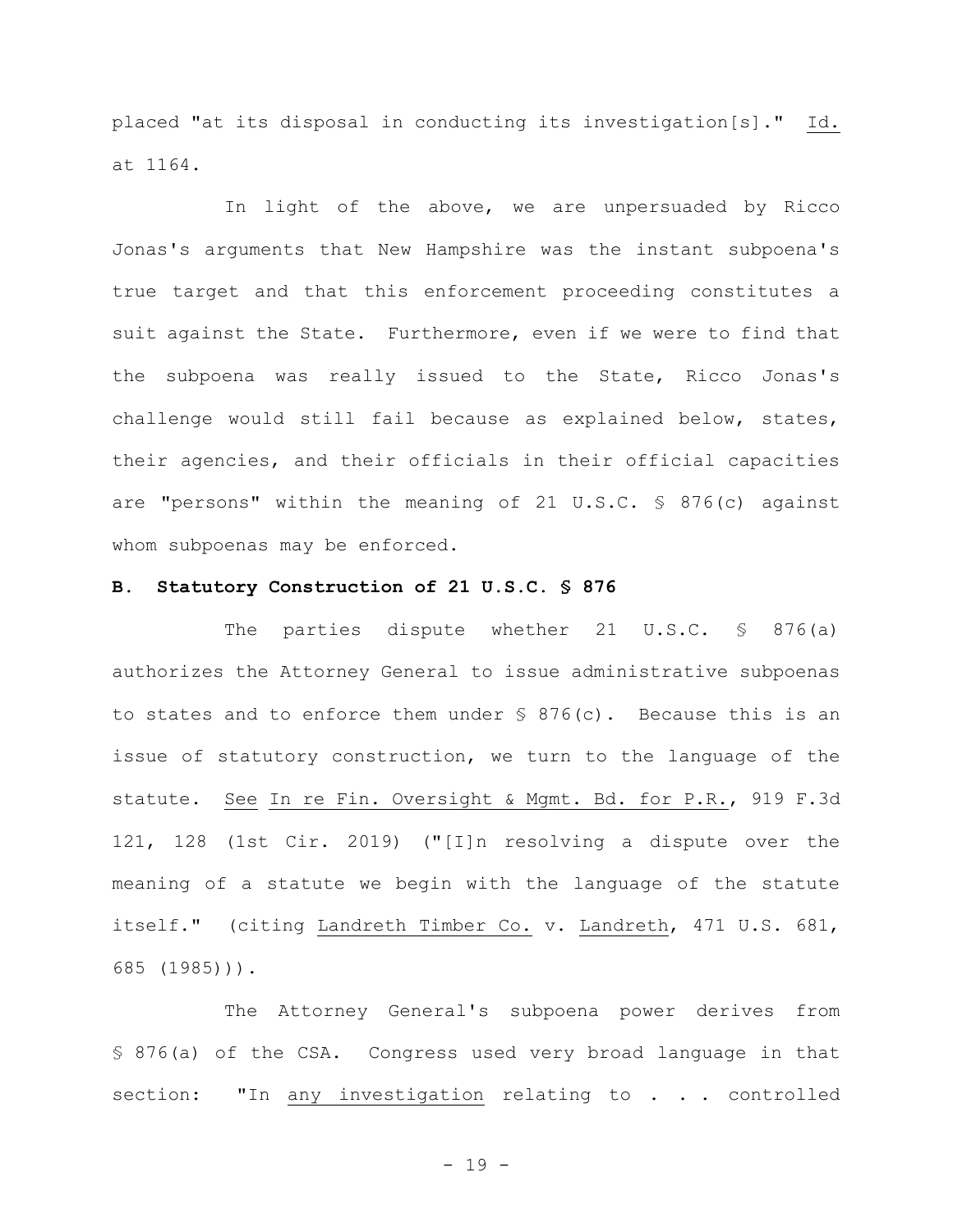substances, . . . the Attorney General may . . . require the production of any records . . . which [he] finds relevant or material to the investigation. . . . from any place in any State." 21 U.S.C. § 876(a) (emphasis added). Ricco Jonas urges us to find that, despite this broad language, the Attorney General's subpoena authority is limited by § 876(c), which provides that "[i]n the case of contumacy by or refusal to obey a subp[o]ena issued to any person, the Attorney General may invoke the aid of [federal courts]." Id. § 876(c). According to Ricco Jonas, because the CSA does not define "person," we must presume that such term does not include the sovereign, and construe § 876(a) consistent with such limitation. She further arques that "the text, structure, purpose, legislative history, and executive interpretation" of the CSA all lead to the conclusion that states, their agencies, and their officials are not "'persons' who may be targeted and commanded to comply with administrative investigatory subpoenas."

In the absence of an express statutory definition, we apply a "longstanding interpretative presumption that 'person' does not include the sovereign."9 Return Mail, Inc. v. USPS, 139

<sup>9</sup> This presumption both "reflects 'common usage'" and is "an express directive from Congress," which has set forth in the Dictionary Act that, unless context indicates otherwise, "person" includes "corporations, companies, associations, firms, partnerships, societies, and joint stock companies, as well as individuals." Return Mail, Inc. v. USPS, 139 S. Ct. 1853, 1862 (2019) (first quoting United States v. Mine Workers, 330 U.S. 258, 275 (1947); and then quoting 1 U.S.C. § 1).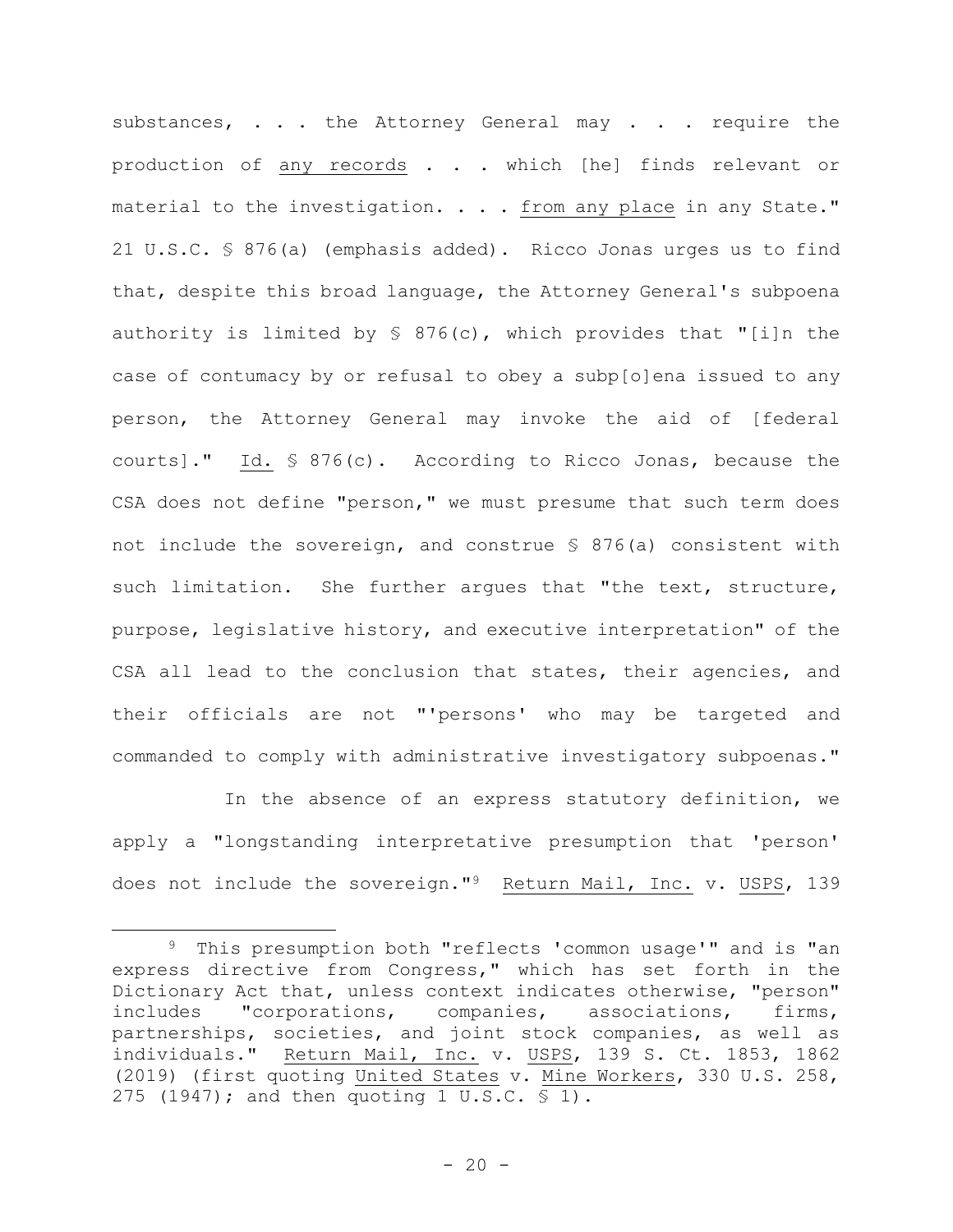S. Ct. 1853, 1861-62 (2019) (quoting Vt. Agency of Nat. Res. v. U.S. ex rel. Stevens, 529 U.S. 765, 780-81 (2000)). This presumption, however, "is not a 'hard and fast rule of exclusion'" and "may be disregarded upon some affirmative showing of statutory intent to the contrary." Id. at 1862 (first quoting United States v. Cooper Corp., 312 U.S. 600, 604-05 (1941); and then quoting Stevens, 529 U.S. at 781); see also Int'l Primate Prot. League v. Adm'rs of Tulane Educ. Fund, 500 U.S. 72, 83 (1991) ("[O]ur conventional reading of 'person' may . . . be disregarded if '[t]he purpose, the subject matter, the context, the legislative history, [or] the executive interpretation of the statute . . . indicate an intent, by the use of the term, to bring state or nation within the scope of the law.'") (first and second alterations ours).

Ricco Jonas's contention that the Attorney General's authority conferred in § 876(a) is limited by § 876(c) is not the most natural reading of the statute. Furthermore, the purpose of 21 U.S.C. § 876, its context, and its legislative history all point to the conclusion that Congress intended to bring states within the scope of the Attorney General's subpoena power under § 876(a) and subject to § 876(c)'s judicial enforcement provision.

Prior to the enactment of the Act in 1970, "most domestic drug regulations . . . generally came in the guise of revenue laws, with the Department of the Treasury serving as the Federal

 $- 21 -$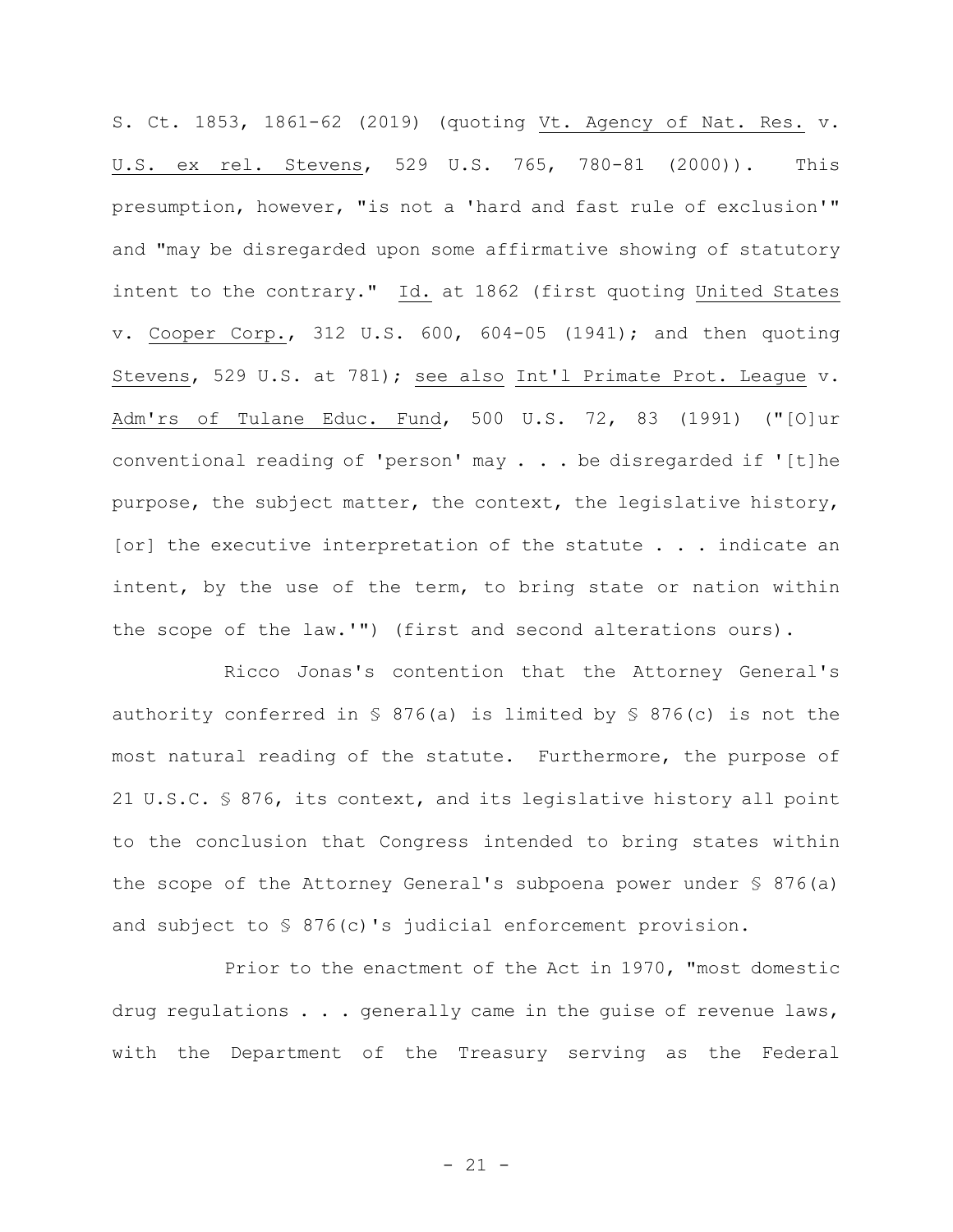Government's primary enforcer".10 Raich, 545 U.S. at 10. Before 1955, the Secretary of Treasury had no authority to subpoena witnesses or to require the production of records with respect to the enforcement of federal laws relating to narcotic drugs. H.R. Rep. No. 84-1247 (1955); H.R. Rep. No. 84-1347 (1955). At the time, it was "necessary for the enforcement officers of the Treasury Department to obtain subp[o]enas through the Federal courts upon a showing of sufficient evidence to justify the issuance of the subp[o]enas." H.R. Rep. No. 1247; H.R. Rep. No. 84-1347. Congress believed that "[t]his lack of authority handicap[ped] enforcement officers of the Treasury Department." 101 Cong. Rec. 11,683 (1955) (remarks of Rep. Cooper). Because Congress was of the view that "the power to subpoena witnesses, and to require the production of records [would be] a legitimate and effective aide to the administration of regulatory and penal statutes," H.R. Rep. No. 1347, on August 11, 1955, it passed Public Law 362. See Act of Aug. 11, 1955, ch. 800, Pub. L. No. 84-362, 69 Stat. 684, codified as 21 U.S.C. §§ 198a-198c.

<sup>10</sup> Congress eventually "shifted the constitutional basis for drug control from its taxing authority to its power to regulate interstate commerce, and in 1968 [narcotic enforcement] was transferred to [the Department of Justice]." Lisa N. Sacco, Cong. Research Serv., R43749, Drug Enforcement in the United States: History, Policy, and Trends 5 (2014), available at https://sgp.fas.org/crs/misc/R43749.pdf (last visited Jan. 27, 2021).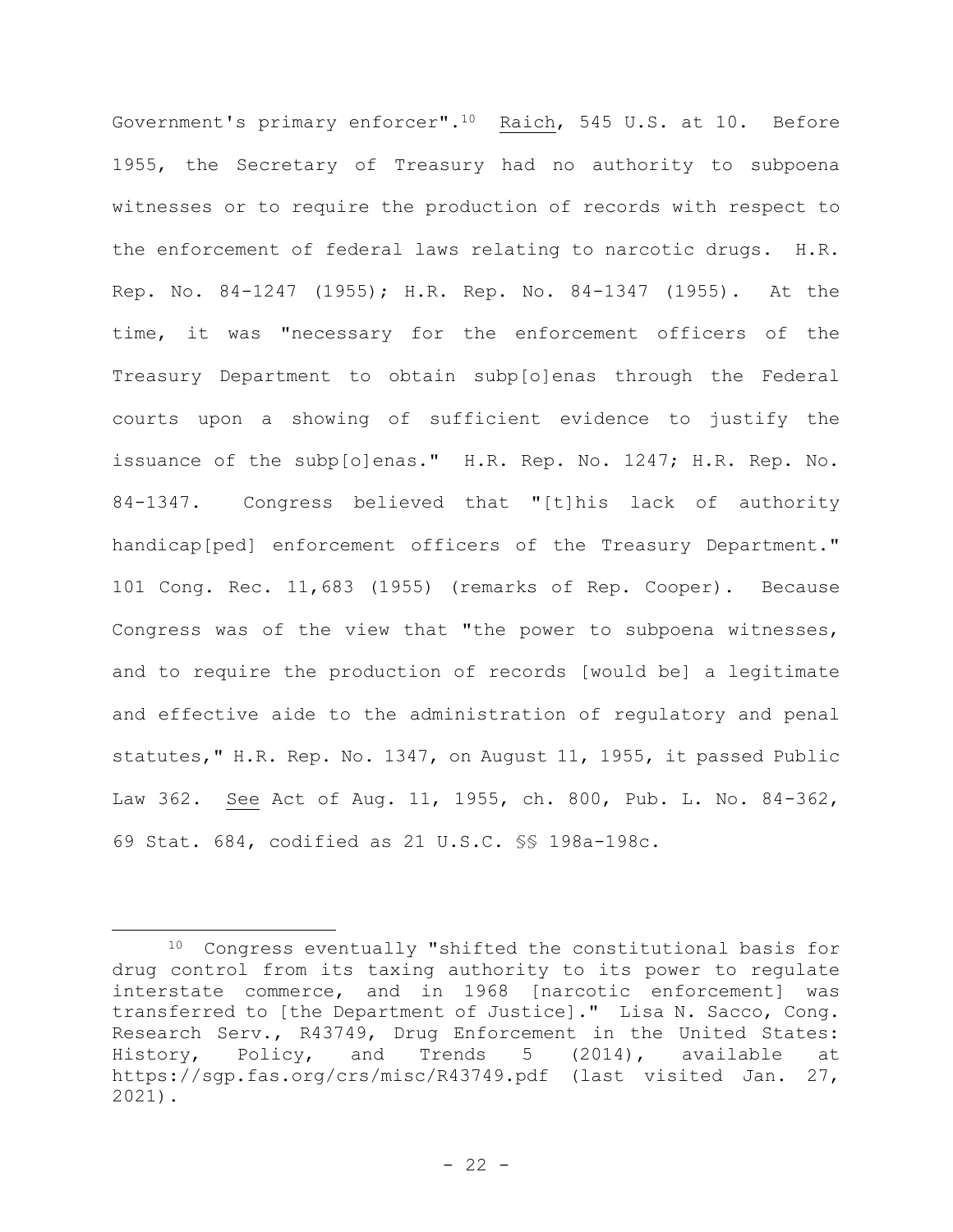Public Law 362 authorized the Secretary of the Treasury "to . . . subp[o]ena witnesses . . . and require the production of any records (including books, papers, documents, and tangible things which constitute or contain evidence) which [he deemed] relevant or material to [an] investigation [in connection with the enforcement of narcotic drugs and marihuana laws]." Pub. L. No. 362, § 1 (authorizing subpoenas in connection with the enforcement of narcotic laws) (emphasis added). Under this provision, records were subject to the subpoena authority of the Secretary of Treasury as long as he deemed them relevant or material to an investigation relating to narcotic drugs or marihuana laws, regardless of who the records belonged to or who was their custodian. See 101 Cong. Rec. 11,683 (remarks of Rep. Jenkins summarizing that the House bill would authorize the Secretary of the Treasury to subpoena "any records" which the Secretary found "necessary or relevant to an investigation in connection with the enforcement of laws pertaining to narcotic drugs and marihuana"). The bill included an enforcement mechanism that allowed the Secretary of the Treasury to invoke the aid of federal courts "[i]n case of contumacy by, or refusal to obey a subp[o]ena issued to[] any person." Pub. L. No. 362, § 3. As explained in the Congressional Record, the intent was to "establish a contempt procedure as a means of compelling compliance with any summons issued pursuant to the authority granted [under the statute]." 101 Cong. Rec. 11,683 (remarks of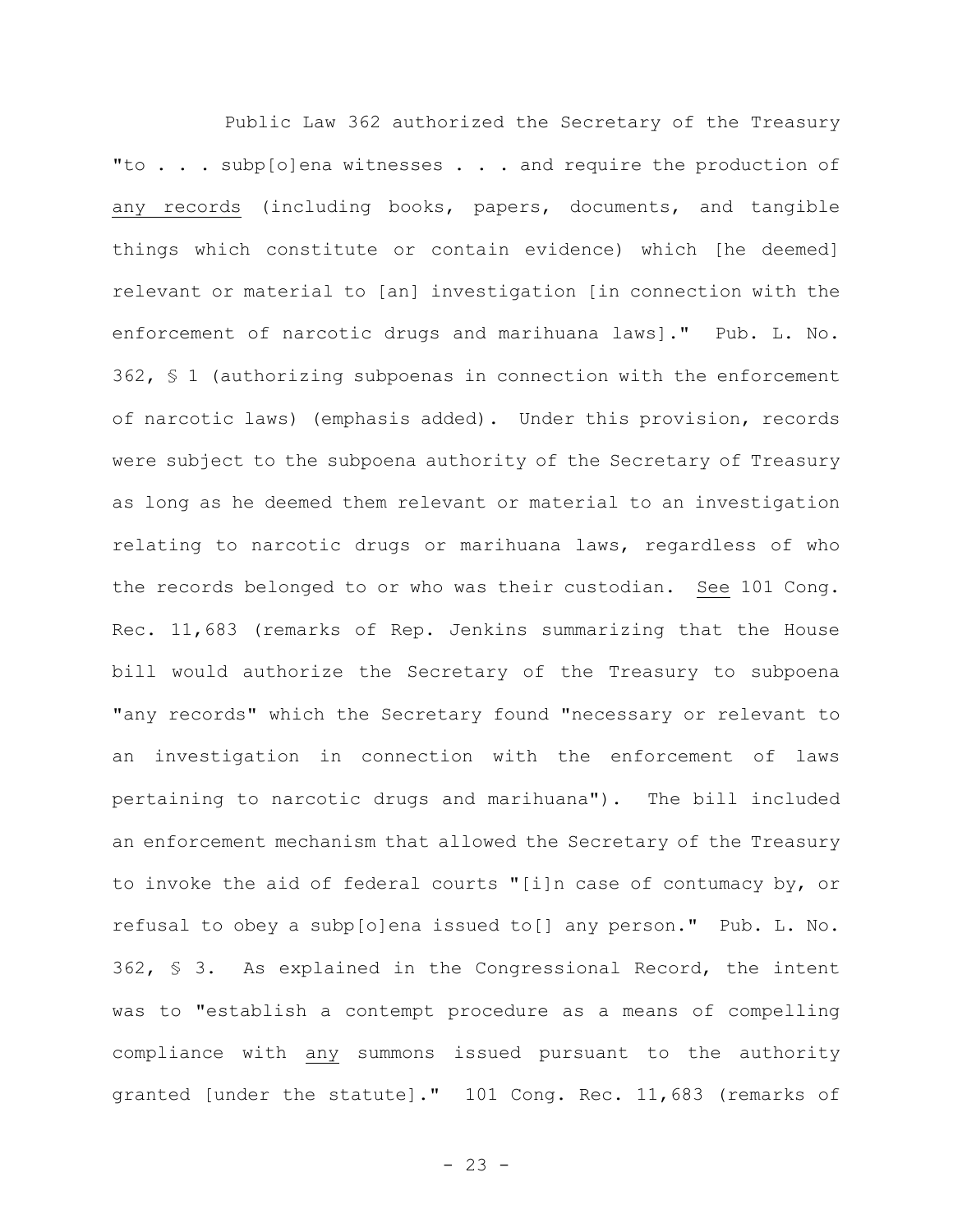Rep. Cooper) (emphasis added); see also S. Rep. No. 1247 (explaining that the bill included a provision establishing "a contempt procedure before Federal district judges as a means of compelling compliance with any summons issued" under the statute); H.R. Rep. No. 84-1347 (same). Congress sought to provide the Secretary of the Treasury with "an invaluable weapon in the enforcement of the laws relating to narcotic drugs and marihuana." S. Rep. No. 1247; H.R. Rep. No. 84-1347; see also United States v. Pardo-Bolland, 348 F.2d 316, 321 (2d Cir. 1965) (noting "[t]he ease with which the Secretary of the Treasury [could] legally authorize the issuance of a subpoena in furtherance of a narcotics investigation").

Public Law 362 was § 876's predecessor. The statutory language of § 876 is identical in all relevant parts to that of Public Law 362. Congress's grant of authority to the Attorney General in § 876(a) is as broad as that of its predecessor, and its plain language allows for the subpoena of "any records" in "any investigation" relating to controlled substances as long as the Attorney General finds the records relevant or material to the investigation and such records are located in any State, territory, or within the jurisdiction of the United States. 21 U.S.C. § 876(a). See United States v. Mountain States Tel. & Tel. Co., 516 F. Supp. 225, 230 (D. Wyo. 1981) (stating that the subpoena powers under § 876 and Public Law 362 are coterminous); see also United

 $- 24 -$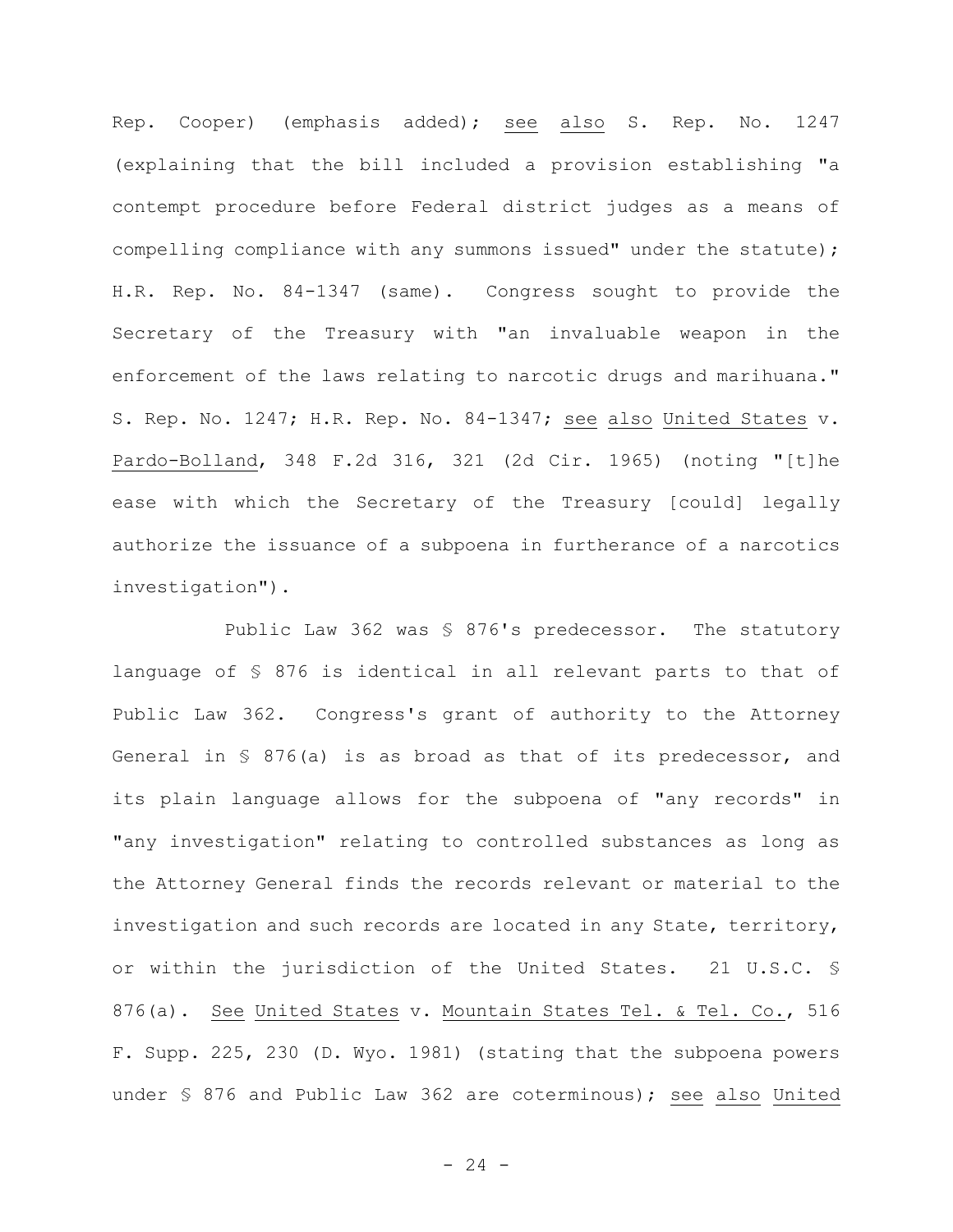States v. Moffett, 84 F.3d 1291, 1293 (10th Cir. 1996) (stating that 21 U.S.C. § 876(a) "is written to give the DEA broad powers to investigate violations of federal drug laws").

Ricco Jonas does not contest that the statutory language authorizing the Attorney General to issue administrative subpoenas under § 876(a) is broad or that its plain language does not limit law enforcement's authority to obtain records relevant to its investigations based on who holds such records. She posits, however, that we must read § 876(a)'s language in tandem with § 876(c) which, in her view, limits the Attorney General's authority. But Ricco Jonas's proposed reading is not consistent with Congress's intent as revealed in the legislative history of Public Law 362. The legislative history reveals that § 876(c) was not meant to limit or otherwise hamper the broad authority granted to the Attorney General under § 876(a). Instead, § 876(c) was meant to give teeth to the Attorney General's authority by providing a mechanism to enforce subpoenas issued under § 876(a). And contrary to Ricco Jonas's contention, the legislative history leads to the conclusion that the scope of § 876(c) is informed by the authority granted in § 876(a), not the other way around. See 101 Cong. Rec. 11683 (remarks of Rep. Cooper noting that the enforcement mechanism was meant to "compel[] compliance with any summons issued pursuant to the authority granted").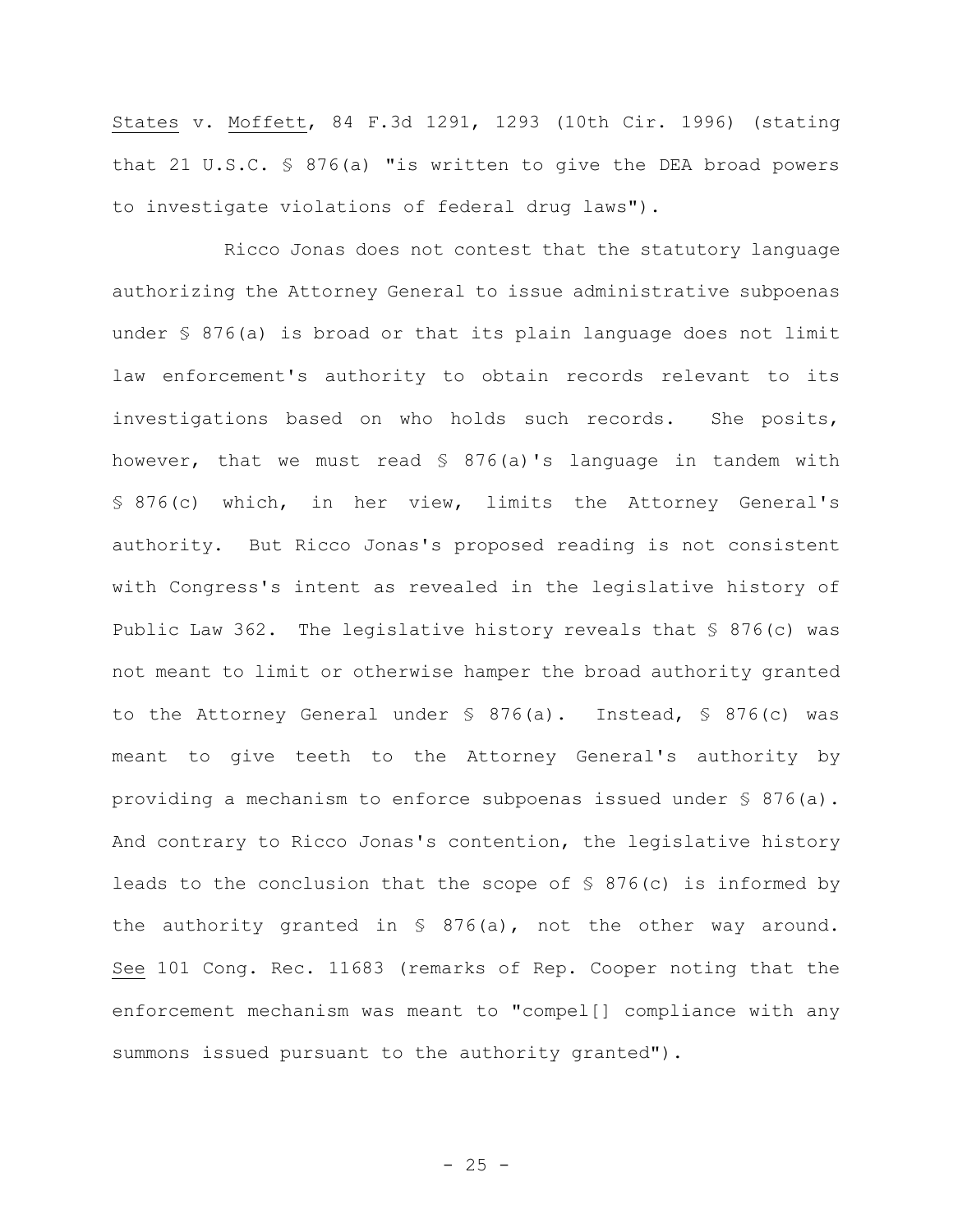It is clear that Congress's intention was to facilitate law enforcement investigations so that the goals of the CSA -- "to conquer drug abuse and to control the legitimate and illegitimate traffic in controlled substances," Raich, 545 U.S. at 12 -- could be accomplished. See United States v. Zadeh, 820 F.3d 746, 752 (5th Cir. 2016) (noting that because "[f]ederal control" is "essential to the effective control of the interstate incidents of . . . traffic in controlled substances," the CSA "grants the DEA broad enforcement power to prevent, detect, and investigate" drug diversion into illegal channels) (alterations in original). To interpret § 876 in a way that restricts law enforcement's authority to request records relevant to their investigations from states -- who customarily maintain records of all controlled substances distributed in their jurisdictions -- would not only run afoul of the statutorily conferred broad authority, but would also be contrary to Congress's intent by significantly reverting law enforcement's investigation capabilities to its pre-1955 situation. Because the language of § 876 of the CSA is identical in all relevant respects to that of Public Law 362 and the CSA is part of a comprehensive statute that sought to "enhance federal drug enforcement powers" and "strengthen law enforcement tools against the traffic in illicit drugs," Raich, 545 U.S. at 10, 12 (emphasis added), it is clear that Congress could not have intended to revert law enforcement's investigation capabilities to its pre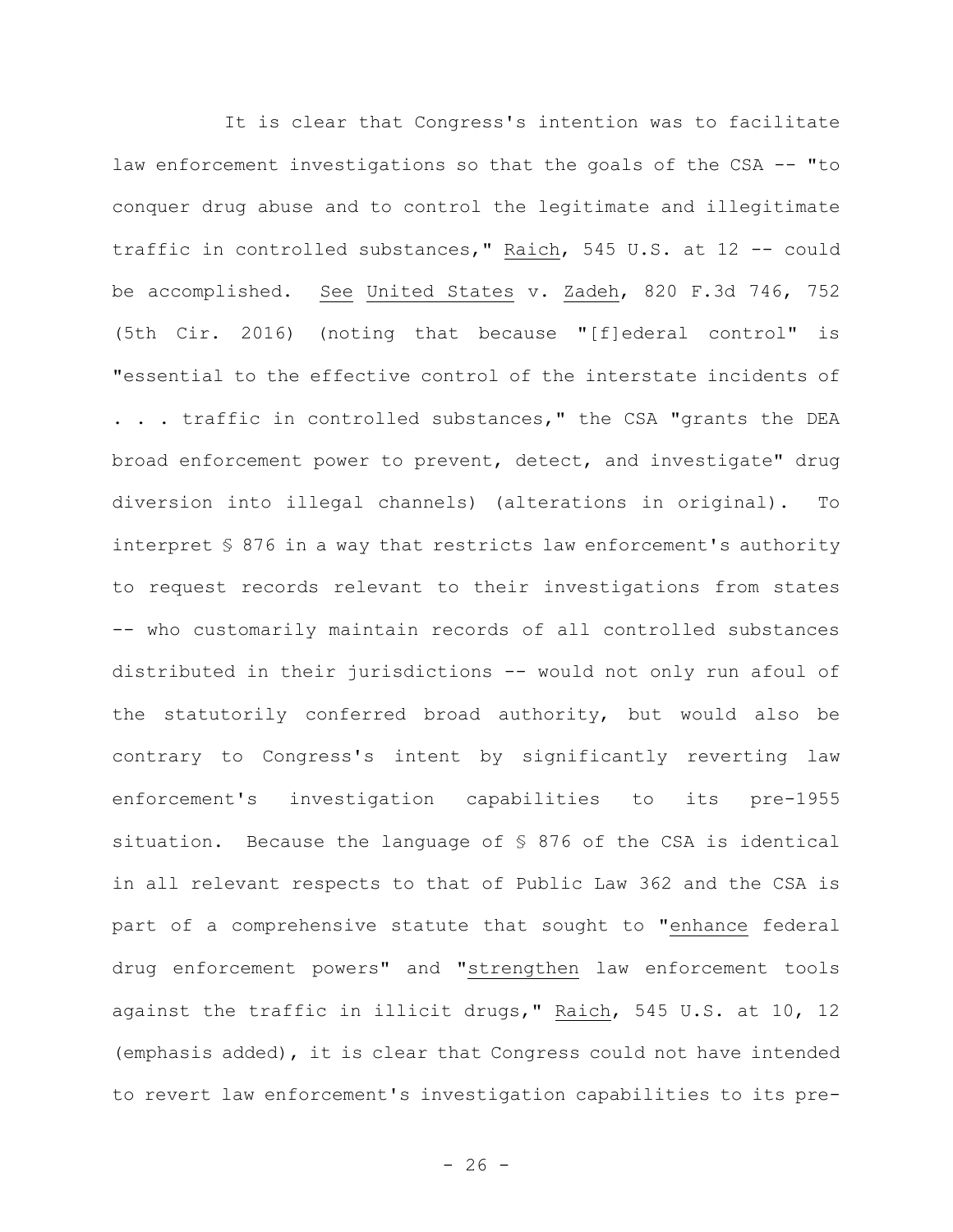1955 situation. See United Sates v. Hossbach, 518 F. Supp. 759, 767 (E.D. Pa. 1980) (noting that "[e]ven though [the grant of subpoena power under 21 U.S.C. § 876] may be broader than that customarily granted to agencies by Congress, the preamble to the statute as to Congressional findings and declarations, 21 U.S.C. § 801, makes clear that it was of grave concern to Congress that there should be effective methods of dealing with illegal drug manufacturing and distribution").

Ricco Jonas argues that the CSA "uses the terms 'person' and 'State' throughout its statutory text differently" which, in her view, indicates that the term "person" contained in 21 U.S.C. § 876(c) does not include the State, its agencies, or its officials in their official capacities. As an example, she cites 21 U.S.C. § 873, a provision requiring the Attorney General to "cooperate with local, State, tribal, and Federal agencies concerning traffic in controlled substances." But that the CSA uses the more specific term "State" in some of its provisions for a more precise and coherent language does not mean that "State" cannot also be included within the meaning of "person" when such term is used in a way that encompasses several different terms, as used in § 876(c).<sup>11</sup> In fact, just like the CSA uses "State" as a less

<sup>11</sup> Moreover, a single statutory term may even "take[] on 'distinct characters' in distinct statutory provisions" throughout a statute. Return Mail, Inc., 139 S. Ct. at 1863 (quoting Utility Air Regulatory Grp. v. EPA, 573 U.S. 302, 320 (2014).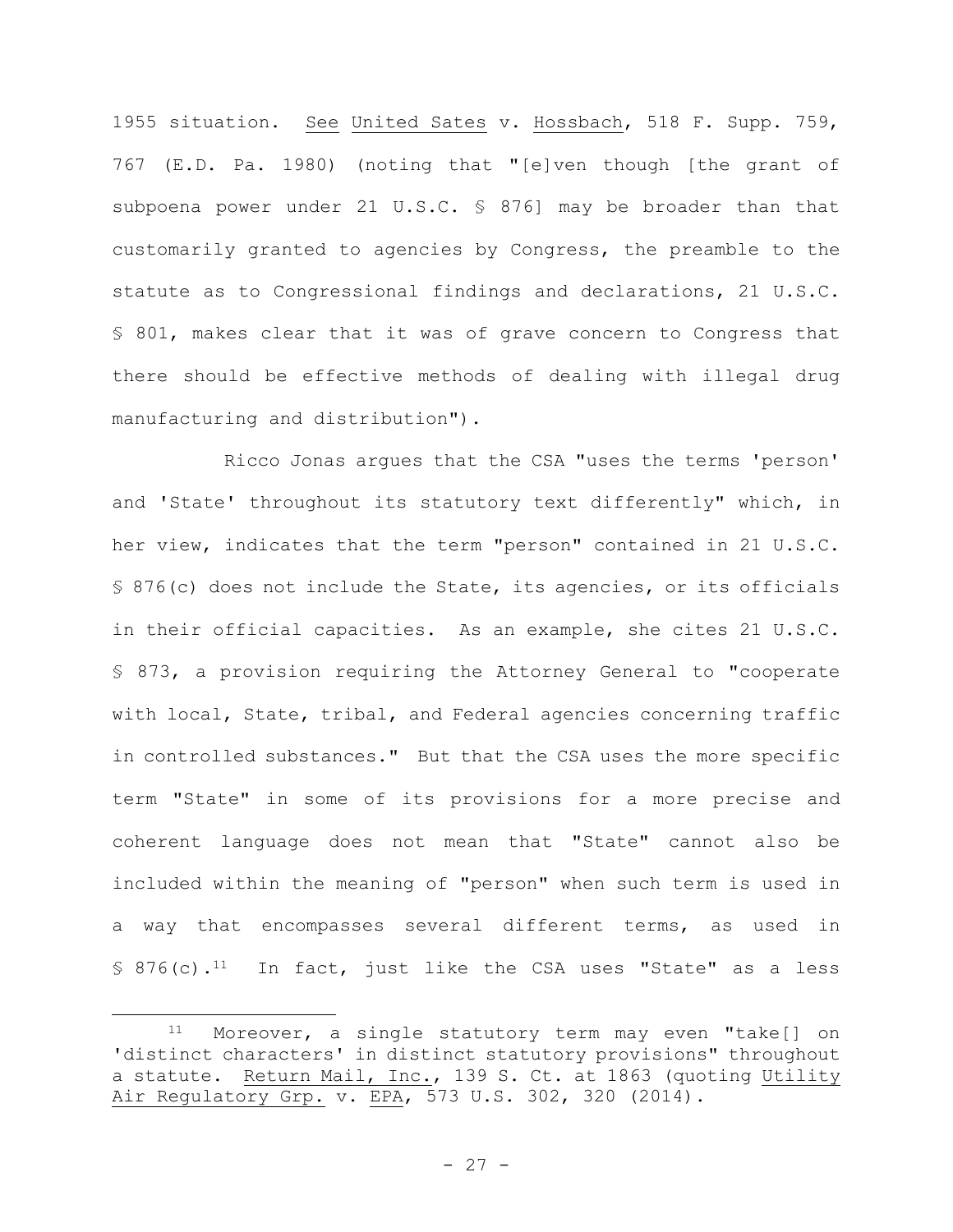inclusive and more precise term than "person" in some provisions, it also uses the less inclusive and more precise term "individuals" in its text. See, e.g., 21 U.S.C. § 823(g)(1) (establishing that practitioners who dispense narcotic drugs to "individuals" for maintenance or detoxification treatments shall obtain a separate registration for that purpose). Yet, Ricco Jonas does not dispute that despite the CSA's use of "individuals" throughout its statutory text differently from "person," the term "person" contained in 21 U.S.C. § 876(c) includes "individuals."<sup>12</sup>

Next, Ricco Jonas posits that the CSA contemplates "cooperative arrangements" between the federal government and states, see id. § 873, "not relationships where records will be seized via administrative investigatory subpoena." But that Congress envisioned cooperation between the federal government and states does not mean that it intended the Attorney General/DEA to hopelessly rely on the states' willingness to cooperate in order to obtain needed information to perform their congressionally assigned investigative function. Legislative history makes clear that Congress intended to "strengthen law enforcement tools," Raich, 545 U.S. at 10, so that "[t]he illegal traffic in drugs

<sup>12</sup> Ricco Jonas urges us to adopt the Dictionary Act's definition of "person," which includes "corporations, companies, associations, firms, partnerships, societies, and joint stock companies, as well as individuals." See 1 U.S.C. § 1 (emphasis added).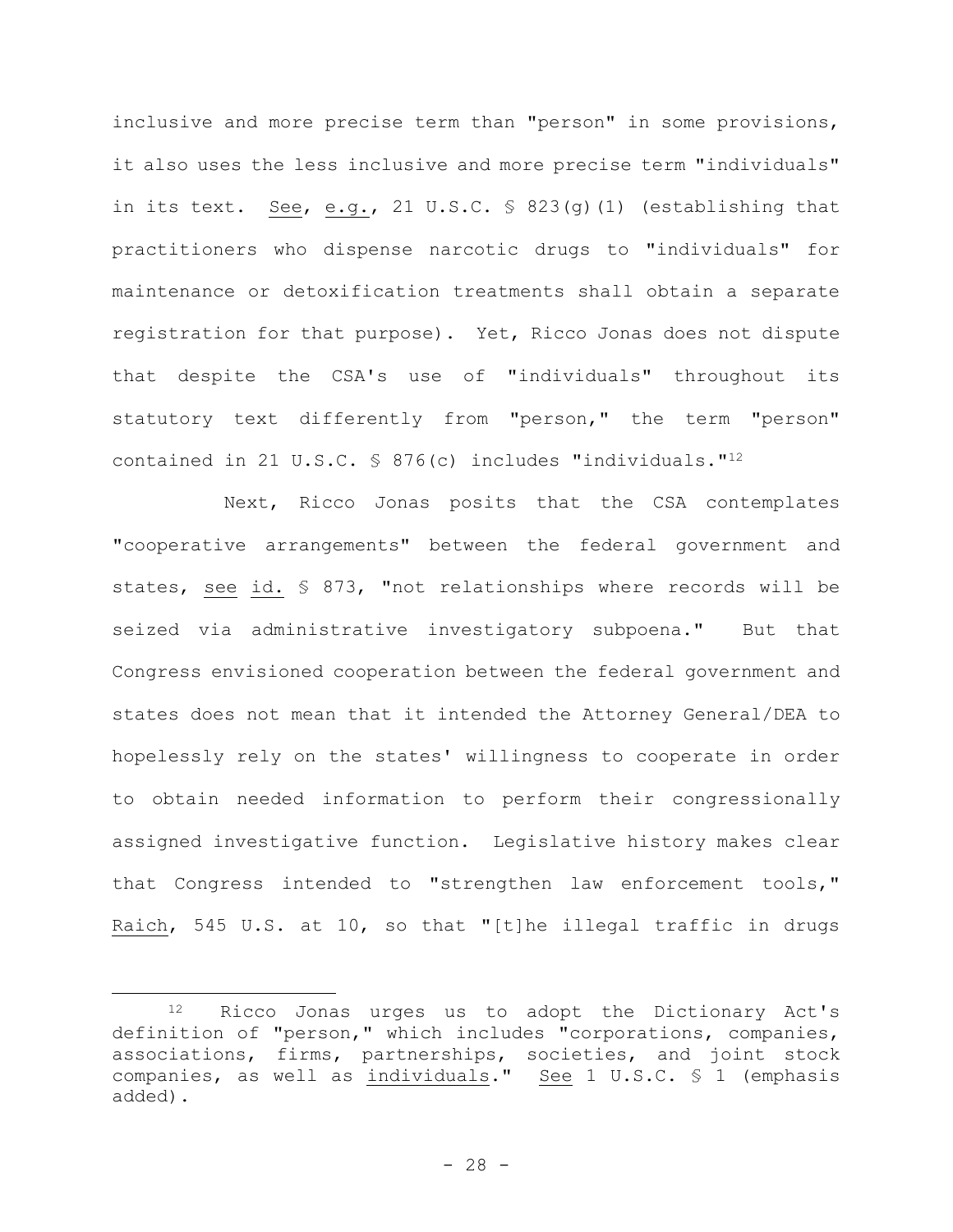[c]ould be attacked with the full power of the Federal Government," H.R. Rep. No. 91-1444, at 4575 (1970) (emphasis added), not that law enforcement be at the mercy of the states' willingness to cooperate. This very case exemplifies why it was important for Congress to provide the Attorney General/DEA with a mechanism to obtain records relevant to their investigations from states, its agencies, and its officials.

Furthermore, contrary to Ricco Jonas's contentions, providing the Attorney General/DEA with a mechanism to enforce subpoenas does not render the cooperative arrangements provision meaningless. Section 873 of the CSA, titled "Cooperative Arrangements," states that, "[t]he Attorney General shall cooperate with local, State, tribal, and Federal agencies concerning traffic in controlled substances and in suppressing the abuse of controlled substances." 21 U.S.C. § 873(a). To this end, the Attorney General "is authorized to . . . assist State, tribal, and local governments in suppressing the diversion of controlled substances from legitimate medical, scientific, and commercial channels." Id. § 873(a)(6). That the Attorney General/DEA may enforce administrative subpoenas issued to states, their agencies, or officials under § 876(c) for records relevant to their own investigations relating to controlled substances in no way hampers the Attorney General's authorization under § 873 to assist local, state, tribal, and federal agencies in their own

- 29 -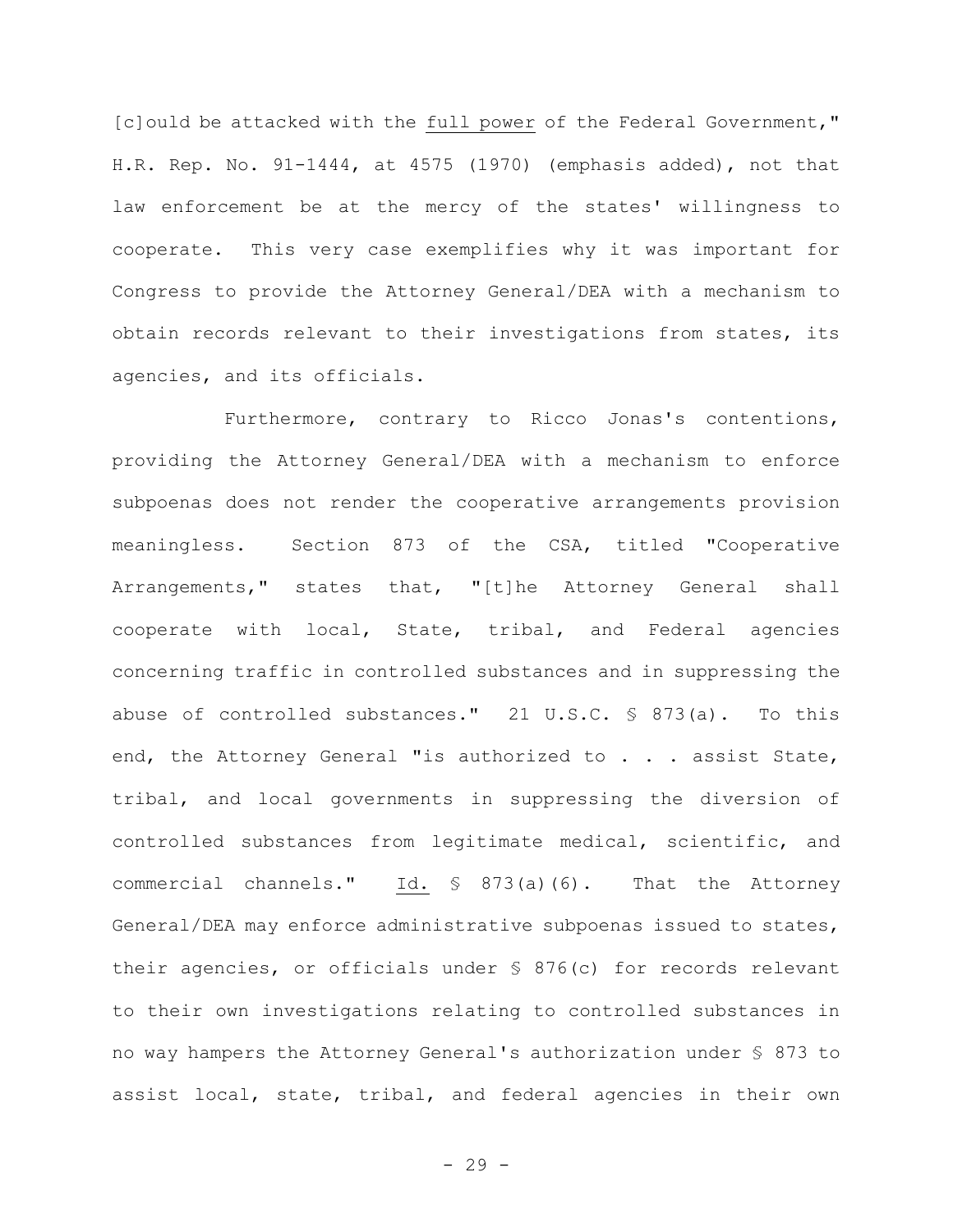fights against the illicit traffic of controlled substances. Nor does it hamper, as Ricco Jonas contends, the states' prerogative to conduct their own investigations and prosecute drug offenses pursuant to applicable state laws.

Finally, we note that our interpretation is consistent with the federal agency's interpretation of its statutory authority to issue administrative subpoenas for records relevant to its investigations, and, for aught that it appears, this is the first time that a state has challenged this interpretation in court in the more than six decades that such authority has been in place.13 See, e.g., Or. Prescription Drug Monitoring Program v. U.S. DEA, 860 F.3d 1228, 1236 (9th Cir. 2017) (stating, where the DEA issued an administrative subpoena under § 876(a) to seek records from Oregon's Prescription Drug Monitoring Program -- a state-maintained database like the PDMP -- that "[t]he upshot of the statutory scheme is that the Attorney General can obtain testimony and documents through a subpoena and without a court order" and that "[a] court order is needed only in the event of noncompliance ('contumacy . . . or refusal to obey') with the subpoena" (third alteration in original) (citing 21 U.S.C. §§ 876(a) and (c))); see also Return Mail, Inc., 139 S. Ct. at

<sup>&</sup>lt;sup>13</sup> The parties have not pointed us to any case addressing the statutory construction question presented here, nor has our independent research revealed such a case.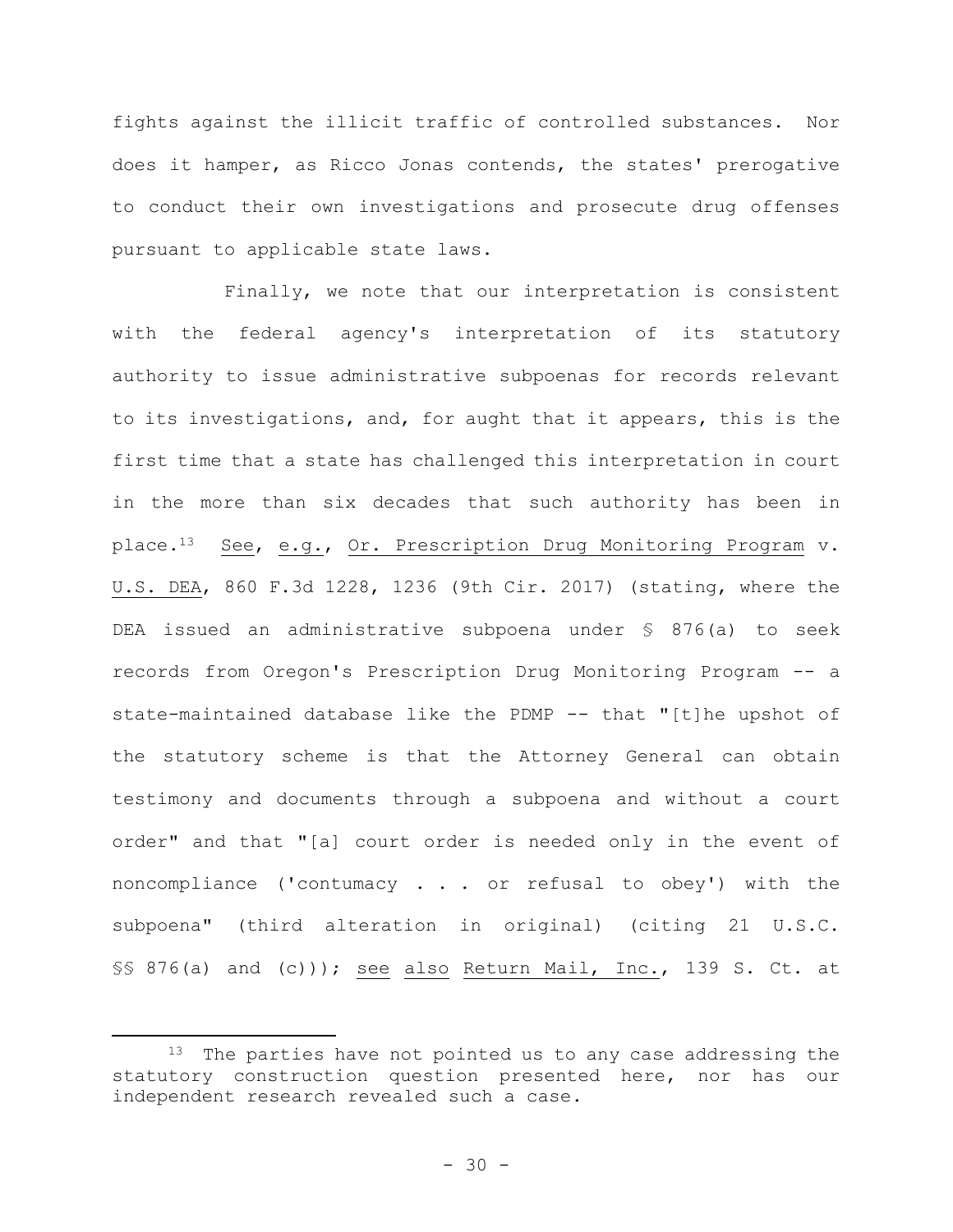1866 (stating that "[w]hen administrative and judicial interpretations have settled the meaning of an existing statutory provision, repetition of the same language in a new statute indicates, as a general matter, the intent to incorporate its administrative and judicial interpretations as well" (quoting Bragdon v. Abbott, 524 U.S. 624, 645 (1998)).

In light of the above, we find that the instant subpoena is a legitimate exercise of authority under the CSA. Hence, the district court did not abuse its discretion in concluding that it was enforceable under 21 U.S.C. § 876(c).<sup>14</sup>

#### **C. The Privacy Interest in PDMP Data**

Ricco Jonas argues that, even if 21 U.S.C. § 876 authorizes the issuance and enforcement of administrative subpoenas against states, their agencies, and officials in their official capacities, the Fourth Amendment nonetheless bars the enforcement of the instant subpoena. According to Ricco Jonas, individuals have a reasonable expectation of privacy in their prescription drug records stored in the PDMP database, thereby allowing the DEA to obtain such records only with a court order based on probable cause.

<sup>14</sup> On appeal, Ricco Jonas does not challenge the district court's conclusion that the CSA preempts New Hampshire's statutory requirement that law enforcement officials obtain an order based on probable cause before obtaining PDMP data. Hence, we do not address that issue.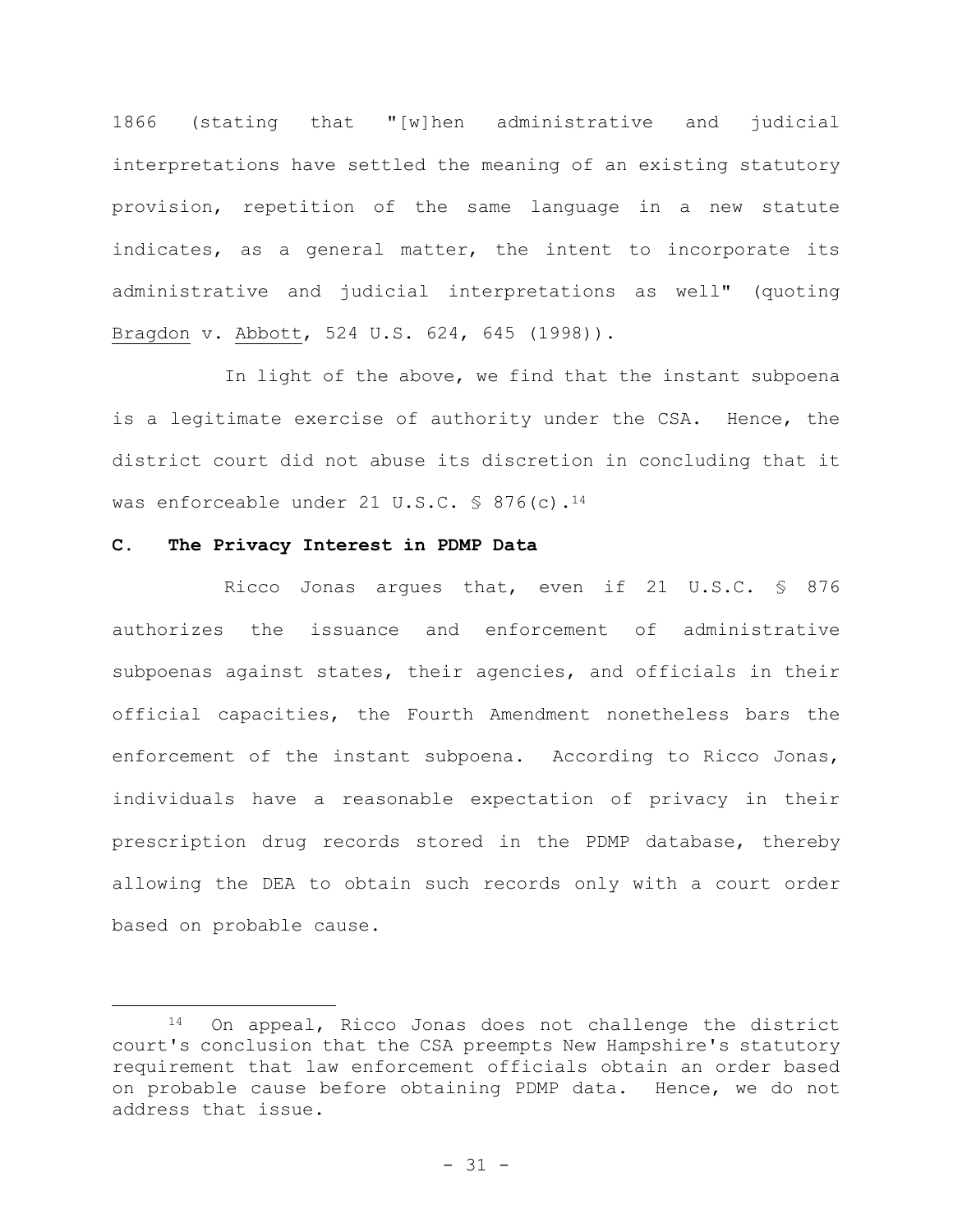The parties dispute whether Ricco Jonas has standing to assert the substantive Fourth Amendment rights of the individual patient subject to the subpoena. The district court assumed without deciding that Ricco Jonas had standing. On appeal, Ricco Jonas and Amici argue in favor of standing, relying on the parens patriae doctrine and third-party standing, respectively. For its part, the DOJ argues that Fourth Amendment rights may not be invoked vicariously. Because this is an issue of prudential constraint, rather than Article III standing, we bypass the issue and directly address the merits of the case. See Lexmark Int'l, Inc. v. Static Control Components, Inc., 572 U.S. 118, 125 (2014) (explaining that the "'prudential' branch of standing," which is "not derived from Article III," includes "the general prohibition on a litigant's raising another person's legal rights" (quoting Elk Grove Unified School Dist. v. Newdow, 542 U.S. 1, 12 (2004)); Warth v. Seldin, 422 U.S. 490, 509 (1975) (noting that the prudential standing rule "normally bars litigants from asserting the rights or legal interests of others in order to obtain relief from injury to themselves"); Katz v. Pershing, LLC, 672 F.3d 64, 72 (1st Cir. 2012) (explaining that prudential concerns "ordinarily require a plaintiff to show that his claim is premised on his own legal rights (as opposed to those of a third party), that his claim is not merely a generalized grievance, and that it falls within the zone of interests protected by the law invoked"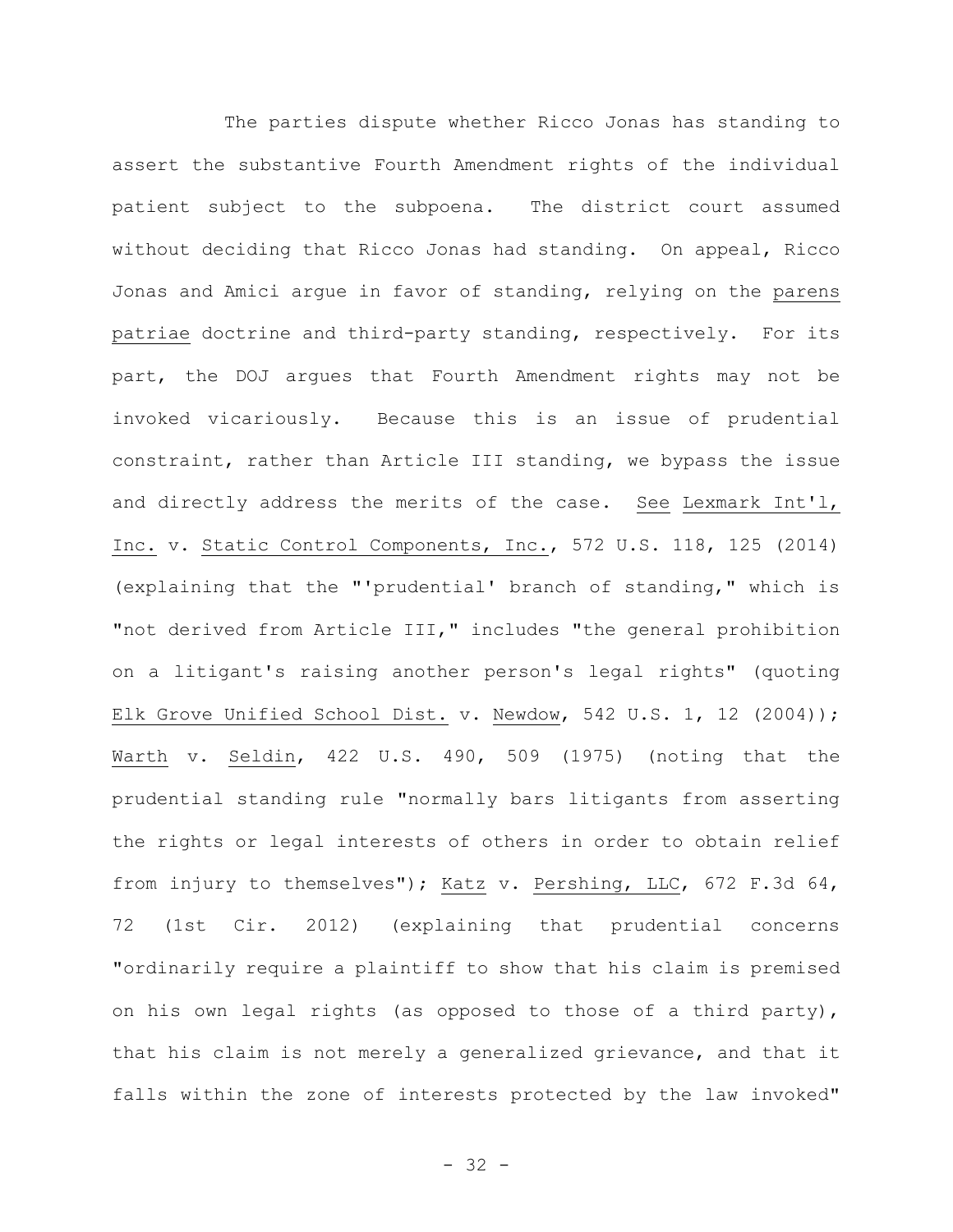(quoting Pagán v. Calderón, 448 F.3d 16, 27 (1st Cir. 2006)); see also Gianfrancesco v. Town of Wrentham, 712 F.3d 634, 638 (1st Cir. 2013) (bypassing the prudential standing issue "in favor of a more straightforward resolution on the merits").

The Fourth Amendment applies when the person invoking its protection has a reasonable expectation of privacy in the place to be searched or the item to be seized by governmental officials. Smith v. Maryland, 442 U.S. 735, 739-40 (1979); United States v. Battle, 637 F.3d 44, 48 (1st Cir. 2011). The Supreme Court has established a "two-part test" for analyzing whether a movant has a reasonable expectation of privacy under the Fourth Amendment. United States v. Rheault, 561 F.3d 55, 59 (1st Cir. 2009). Under this test, we must determine "first, whether the movant has exhibited an actual, subjective, expectation of privacy; and second, whether such subjective expectation is one that society is prepared to recognize as objectively reasonable." Id. (citing Smith, 442 U.S. at 740). Absent such an expectation, the government may use a subpoena to acquire records in its investigation without the need of a court order based on probable cause. See Carpenter v. United States, 138 S. Ct. 2206, 2222 (2018) ("The Government will be able to use subpoenas to acquire records in the overwhelming majority of investigations. . . . [A] warrant is required in the rare case where the suspect has a legitimate privacy interest in records held by a third party.").

- 33 -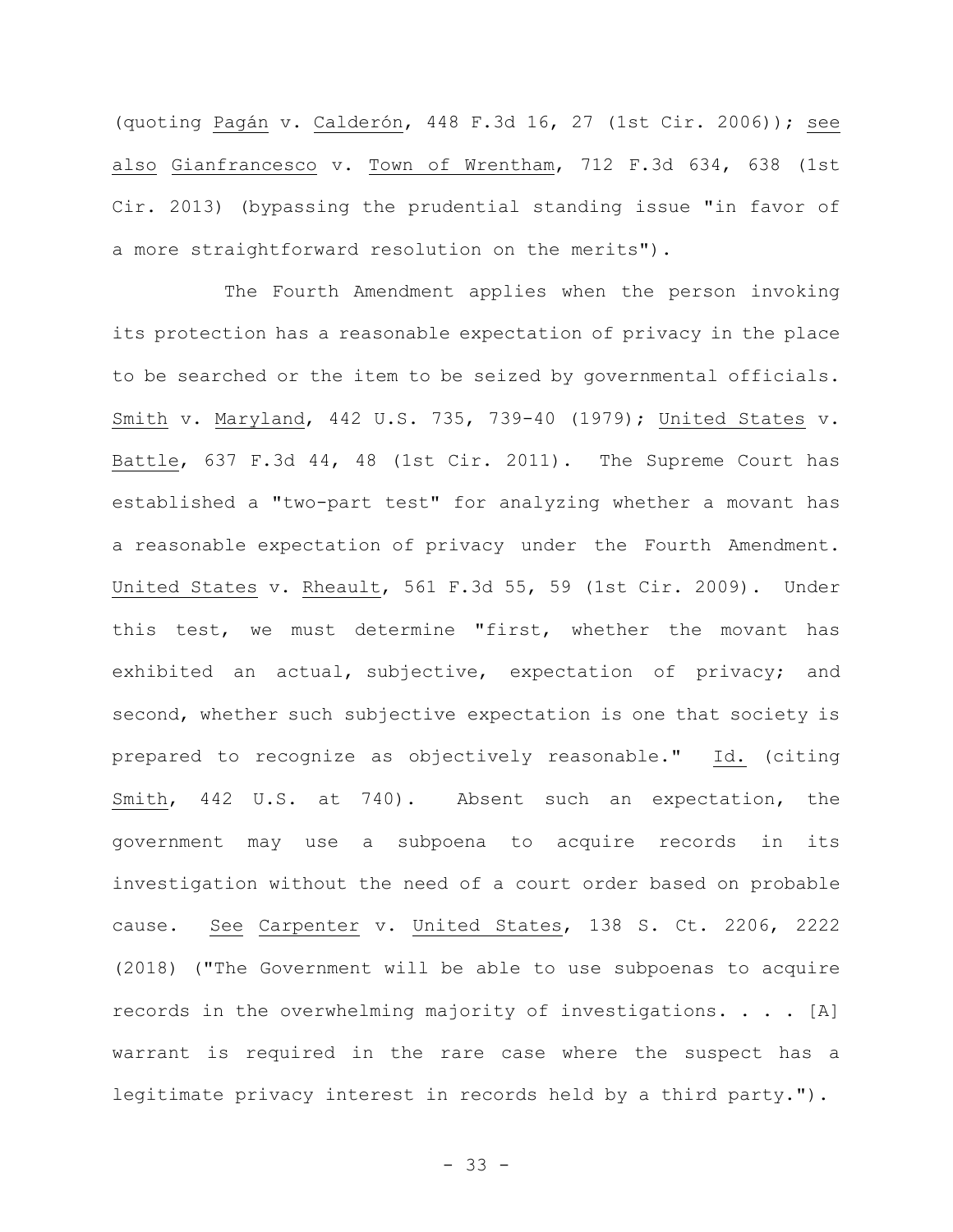The DOJ arques that, contrary to Ricco Jonas's contentions, "because of the closely regulated nature of the pharmaceutical industry and the third-party doctrine, a person cannot claim an objectively reasonable expectation of privacy" in his prescription drug records included in the PDMP database.<sup>15</sup> We agree.

The closely regulated industry doctrine recognizes that there is a diminished expectation of privacy for materials that are maintained by a business that is subject to pervasive regulation and inspection.<sup>16</sup> See Donovan v. Dewey, 452 U.S. 594, 600 (1981) (explaining that in a pervasively regulated business "the federal regulatory presence is sufficiently comprehensive and defined that the owner of commercial property cannot help but be aware that his property will be subject to periodic inspections undertaken for specific purposes"); New York v. Burger, 482 U.S. 691, 702 (1987) (explaining that "[b]ecause the owner or operator of commercial premises in a 'closely regulated' industry has a reduced expectation of privacy," administrative searches and warrantless inspections "may well be reasonable within the meaning

<sup>15</sup> The DOJ notes that, because the individual whose prescription records are being sought was not before the district court, it is impossible to determine whether such individual claims a privacy interest in those records. The DOJ thus focuses its argument on the objective part of the test.

Case law uses the terms "closely regulated," "highly regulated," and "pervasively regulated" interchangeably.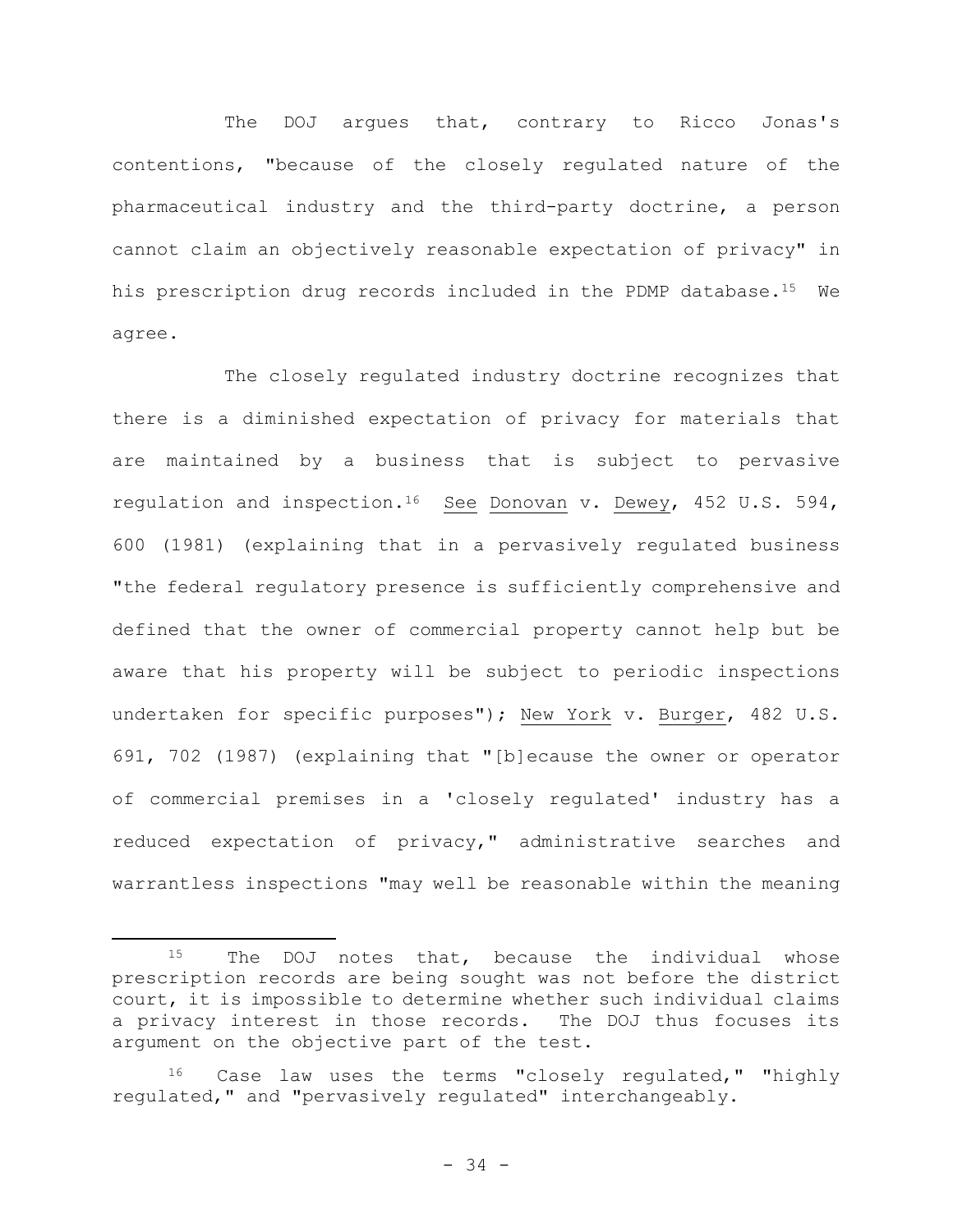of the Fourth Amendment"); Giragosian v. Bettencourt, 614 F.3d 25, 29 (1st Cir. 2010) (validating the government's warrantless search of a licensed firearm dealer's inventory and records because "the owner of commercial property in a closely regulated industry has a reduced expectation of privacy in those premises"). This court, as well as others, has characterized the pharmaceutical industry as a closely regulated industry. United States v. Gonsalves, 435 F.3d 64, 67 (1st Cir. 2006); see also United States v. Schiffman, 572 F.2d 1137, 1142 (5th Cir. 1978) ("The pharmaceutical industry is a 'pervasively regulated business' like the liquor and gun industries." (quoting United States v. Montrom, 345 F. Supp. 1337, 1340 (E.D. Pa. 1972))); United States v. Acklen, 690 F.2d 70, 75 (6th Cir. 1982) (holding that "the pharmaceutical industry, like the mining, firearms, and liquor industries, is a pervasively regulated industry and that consequently pharmacists and distributors subject to the Controlled Substances Act have a reduced expectation of privacy in the records kept in compliance with the Act") (footnotes omitted); United States v. Nechy, 827 F.2d 1161, 1166 (7th Cir. 1987); United States v. Motley, 443 F. Supp. 3d 1203, 1213 (D. Nev. 2020) (noting that the prescription drug industry is highly regulated); U.S. Dep't of Justice v. Utah Dep't of Commerce, No. 2:16-cv-611-DN-DBP, 2017 WL 3189868, at \*8 (D. Utah July 27, 2017) (stating that "[p]rescription drugs are a highly regulated industry"); State v. Welch, 624 A.2d 1105, 1110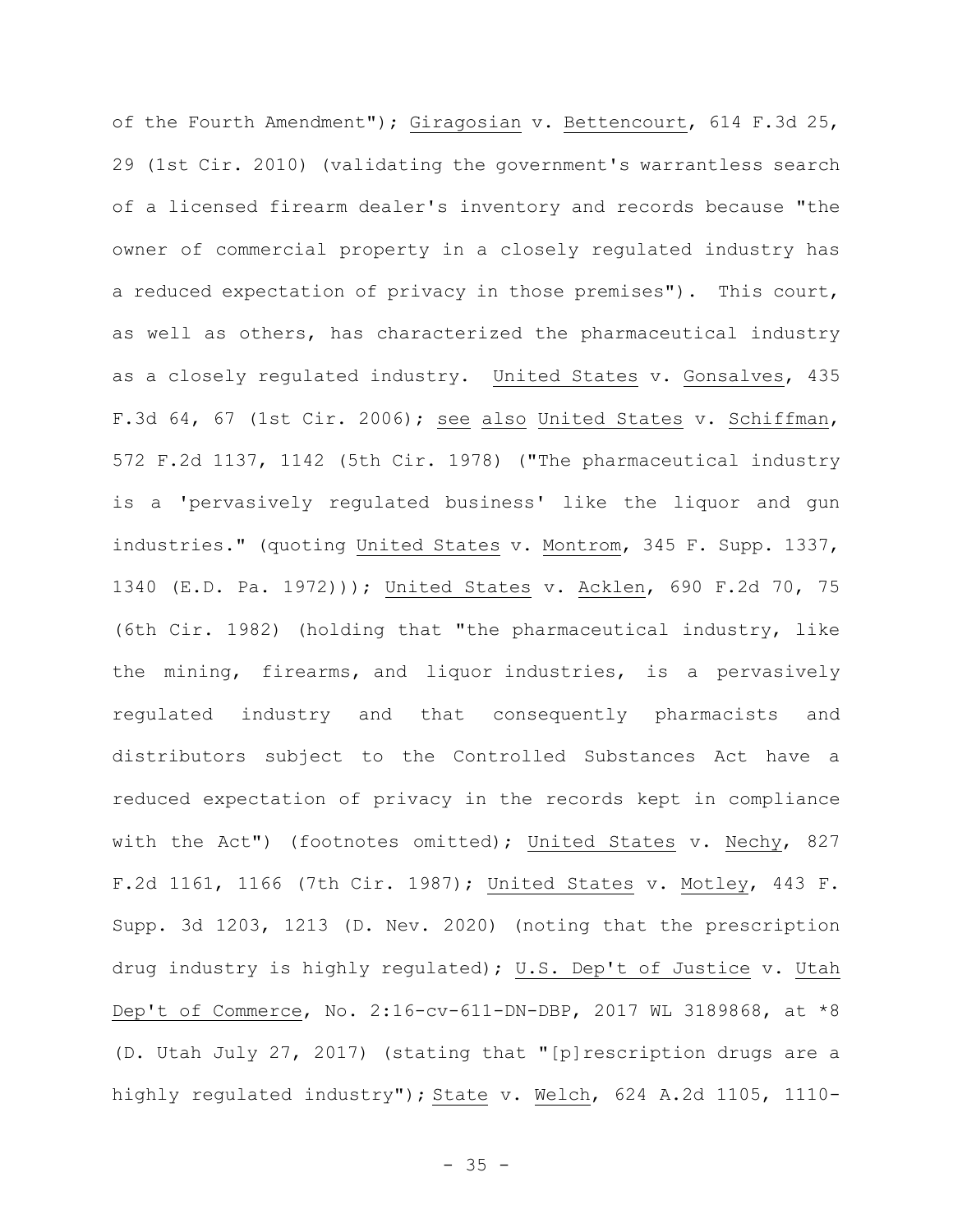11 (Vt. 1992); Stone v. Stow, 593 N.E.2d 294, 300 (Ohio 1992) ("Being in such a pervasively regulated business, a pharmacist has a reduced expectation of privacy in the prescription records he or she keeps.").

Both federal and New Hampshire laws regulate controlled substances by requiring pharmacies, among other handlers of controlled substances, to maintain prescription drug records and keep them open for inspection by law enforcement officers without the need of a warrant.

The CSA and its implementing regulations provide that every registered dispenser of a controlled substance must maintain a complete and accurate record of each such substance disposed of.17 21 U.S.C. § 827(a)(3); 21 C.F.R. §§ 1304.03, 1304.04(h), 1304.21(a). These records must be kept for at least two years "for inspection and copying by officers or employees of the United States authorized by the Attorney General." 21 U.S.C. § 827(b); see also 21 C.F.R. § 1304.04(a) (establishing that all required records concerning controlled substances must be maintained for at least two years for inspection and copying by duly authorized DEA officials).

<sup>&</sup>lt;sup>17</sup> The records of controlled substances maintained by registered pharmacies shall include paper prescription records and electronic prescription records, which must be sortable by prescriber name, patient name, drug dispensed, and date filled. 21 C.F.R. § 1304.04(h).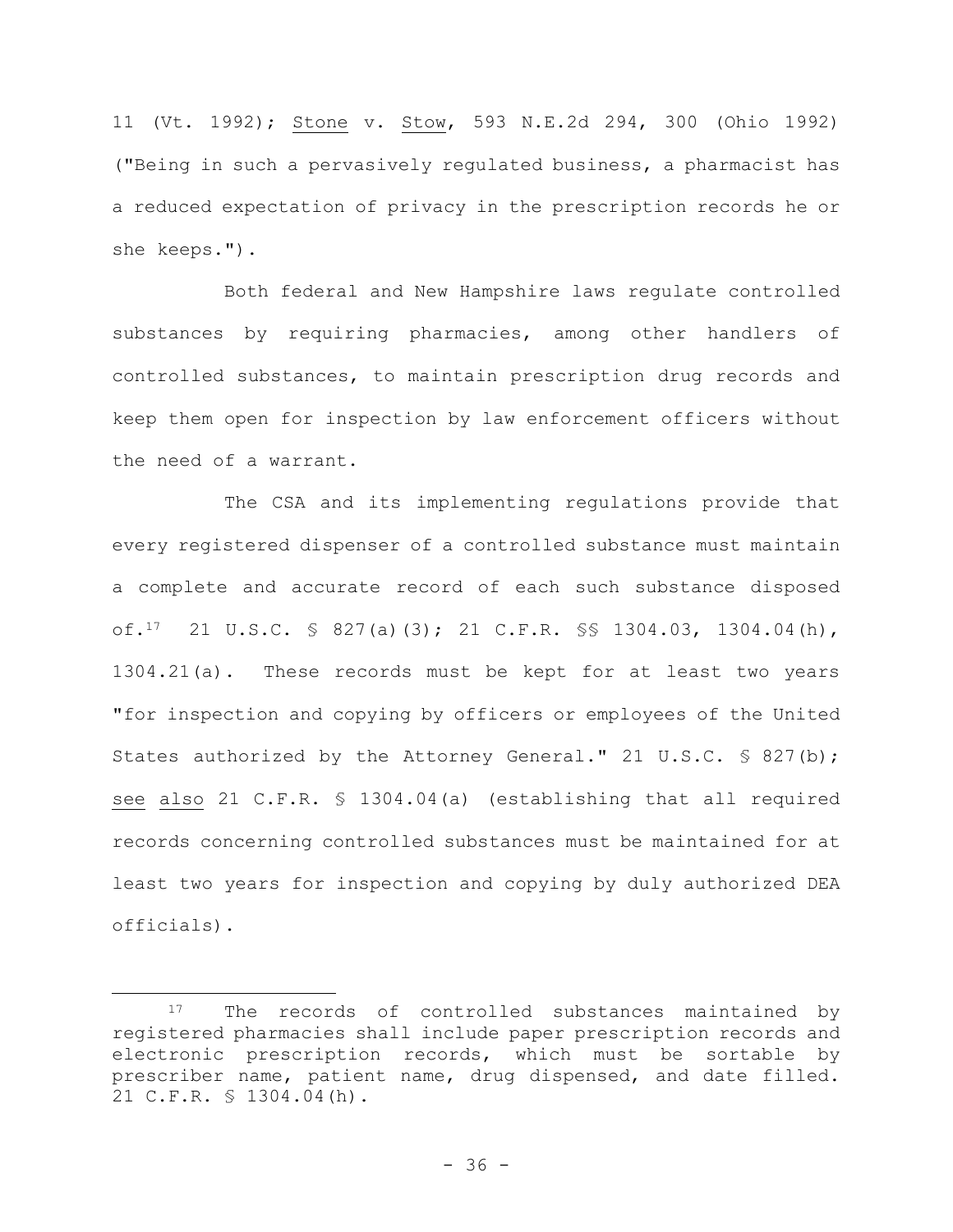Similarly, New Hampshire law requires practitioners, including pharmacists, physicians, and hospitals, to maintain records "show[ing] the receipt and disposition of all controlled drugs." N.H. Rev. Stat. Ann. § 318-B:12(I). These records must comply with "federal laws and regulations" and must indicate at least: (1) the name, dosage form, strength, and quantity of the controlled drug; (2) the name and address of any person to whom the drug was administered, dispensed, sold or transferred; and (3) the date of any and all transactions involved with the controlled drug. Id. Practitioners shall keep these records "open for inspection . . . to federal, state, county and municipal law enforcement officers [and others] . . . whose duty it is to enforce the laws of [New Hampshire] or of the United States relating to controlled drugs." Id. § 318-B:12(II).

Pursuant to New Hampshire law, every person or entity authorized to deliver schedule II-IV controlled substances must also report to the PDMP information about the dispensed drug, including the patient's name and address, the drug and quantity dispensed, and the date of dispensing. Id. §§ 126-A:89(VI), 126-  $A:91(VI)(a)-(o)$ .

Ricco Jonas contends that, despite the closely regulated nature of the pharmaceutical industry and the availability of prescription drug records to law enforcement without a court order under both federal and state law, we should nevertheless find a

- 37 -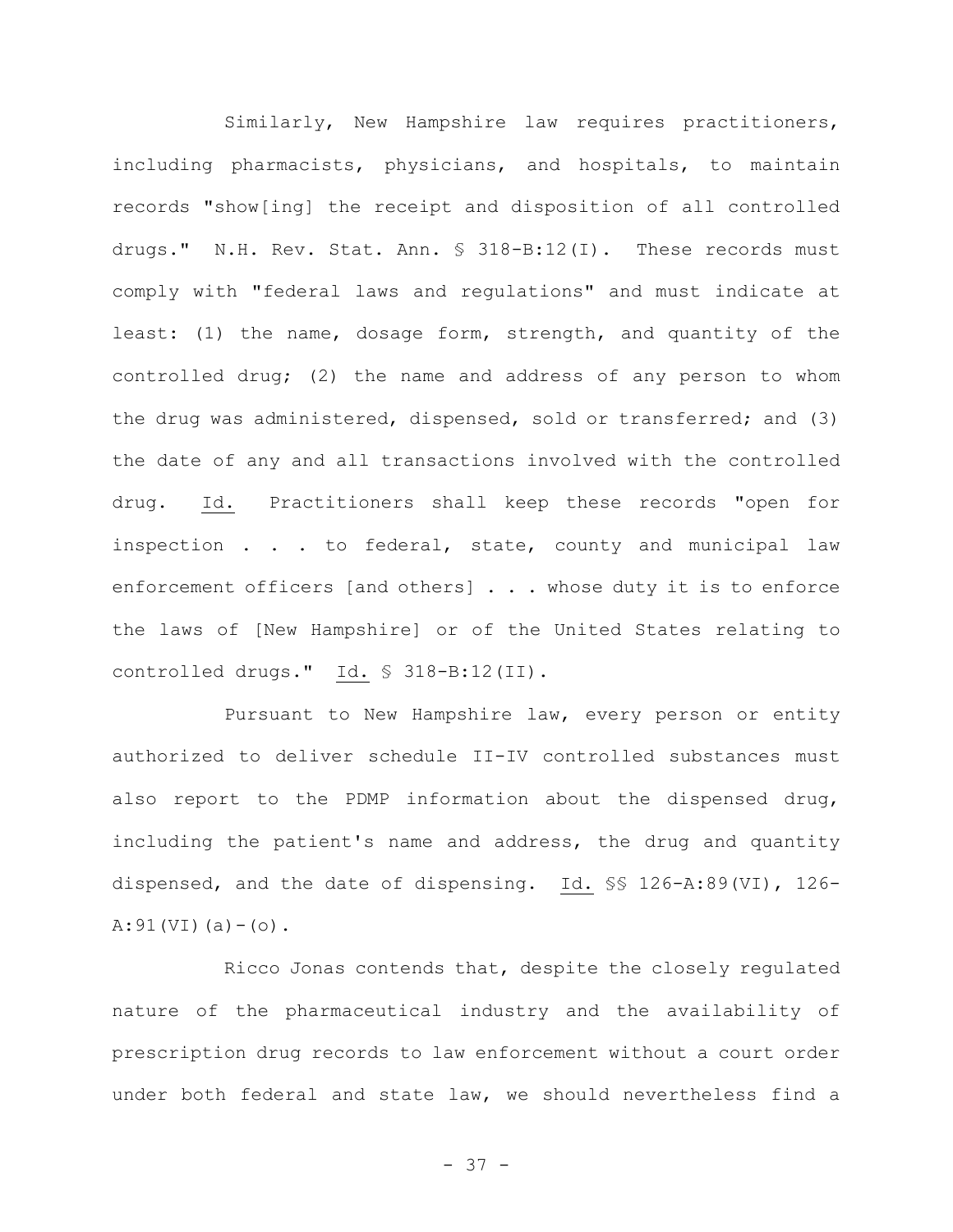reasonable expectation of privacy in prescription drug records because several courts have recognized that patients have a reasonable expectation of privacy in their medical records.18 We reject Ricco Jonas's invitation to equate prescription drug records to all other medical records. As a subset of medical records, prescription drug records do not generally or necessarily contain the more personal and intimate information that other medical records do. Medical records contain "sensitive medical history and other information, including about mental illnesses, learning disabilities, birth defects, illicit drug use, pregnancy terminations, domestic-violence history," patients' complaints and symptoms, and "the patients' family members," among others. Eil v. U.S. DEA, 878 F.3d 392, 396 (1st Cir. 2017). Furthermore, unlike prescription drug records, medical records are not subject to pervasive regulatory disclosures under both federal and state

<sup>18</sup> In support of this argument, Ricco Jonas cites Ferguson v. City of Charleston, 532 U.S. 67 (2001). But Ferguson was not about access to prescription drug records held by a third-party. Rather, there, the hospital, in conjunction with law enforcement, developed and followed a policy for identifying and testing pregnant patients suspected of drug use. Under that policy, the hospital would take urine tests of pregnant women and provide positive results to the police. Ferguson, 532 U.S. at 70-73. The Supreme Court held that the hospital's performance of a diagnostic test to obtain incriminating evidence from their patients for law enforcement purposes without the patients' consent was unconstitutional. Id. at 83-84. The Court noted that its ruling did not extend to a situation "in which state hospital employees, like other citizens, may have a duty to provide law enforcement officials with evidence of criminal conduct acquired in the course of routine treatment." Id. at 78 n.13.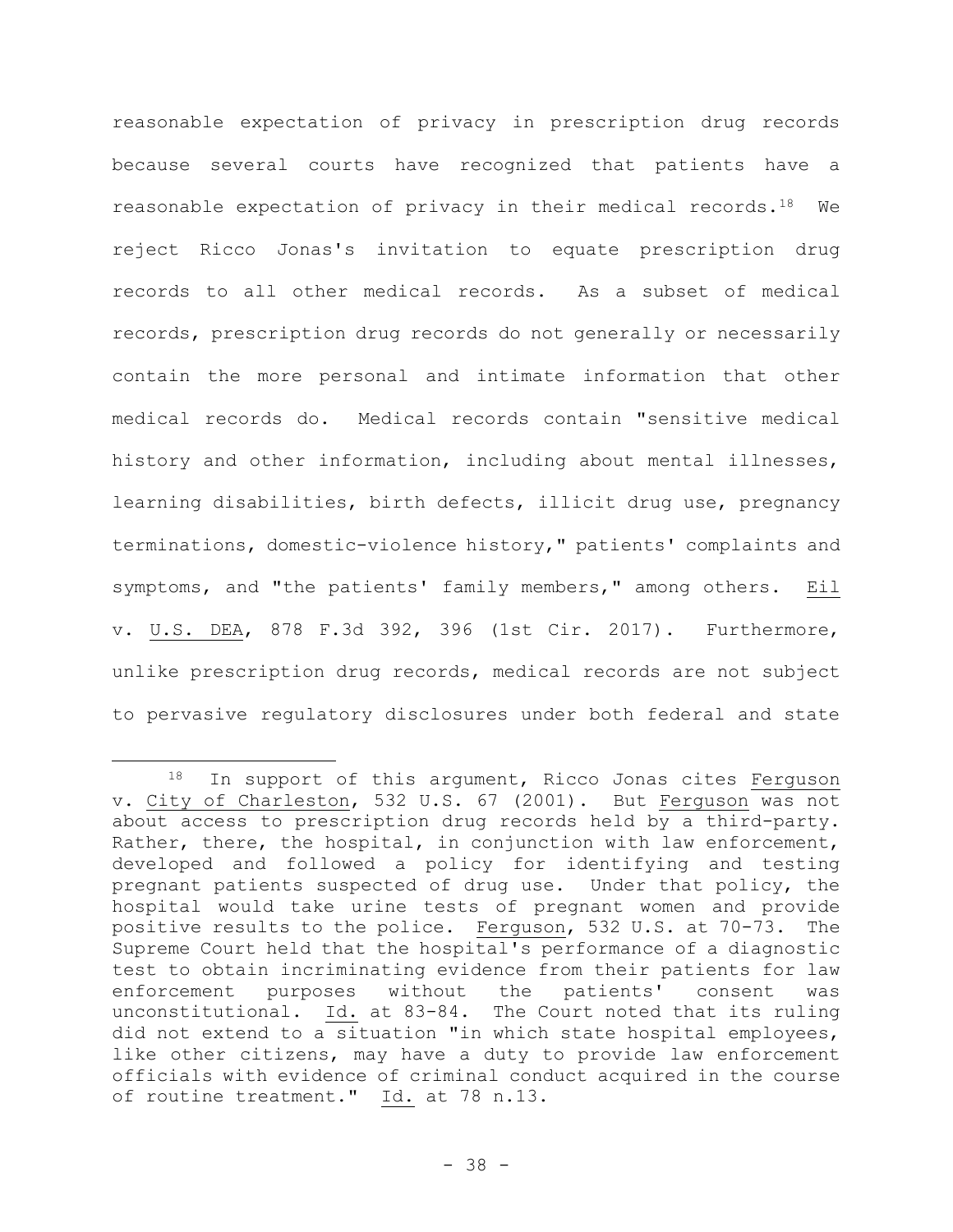law. See U.S. Dep't of Justice v. Utah Dep't of Commerce, No. 16 cv-00611-DN-DBP, 2017 WL 9131888, at \*4 (D. Utah Mar. 10, 2017) (Pead, Mag.J.) (stating that "the applicable legal framework suggests prescription drug records are highly regulated, and thus less deserving of privacy [than medical records]").

Ricco Jonas also argues that individuals have a reasonable expectation of privacy in their prescription drug records stored in the PDMP database because "prescription drug records are frequently suggestive of patients' underlying medical diagnoses." But her argument crumbles in the face of the pharmaceutical industry's regulatory requirements. Both New Hampshire and federal law require that practitioners and handlers of controlled substances (including pharmacies and pharmacists) maintain records containing essentially the same information stored in the PDMP database and keep such records available for law enforcement inspection without the need of a court order. The PDMP merely aggregates into one depository the information included in records that must already be maintained available and open for inspection by the DEA. Ricco Jonas does not discuss why we should find a reasonable expectation of privacy in the aggregated database records when the underlying individual records containing essentially the same information are open to on-site inspection by law enforcement. And case law suggests we should not. See Whalen v. Roe, 429 U.S. 589, 600-04 (1977) (holding that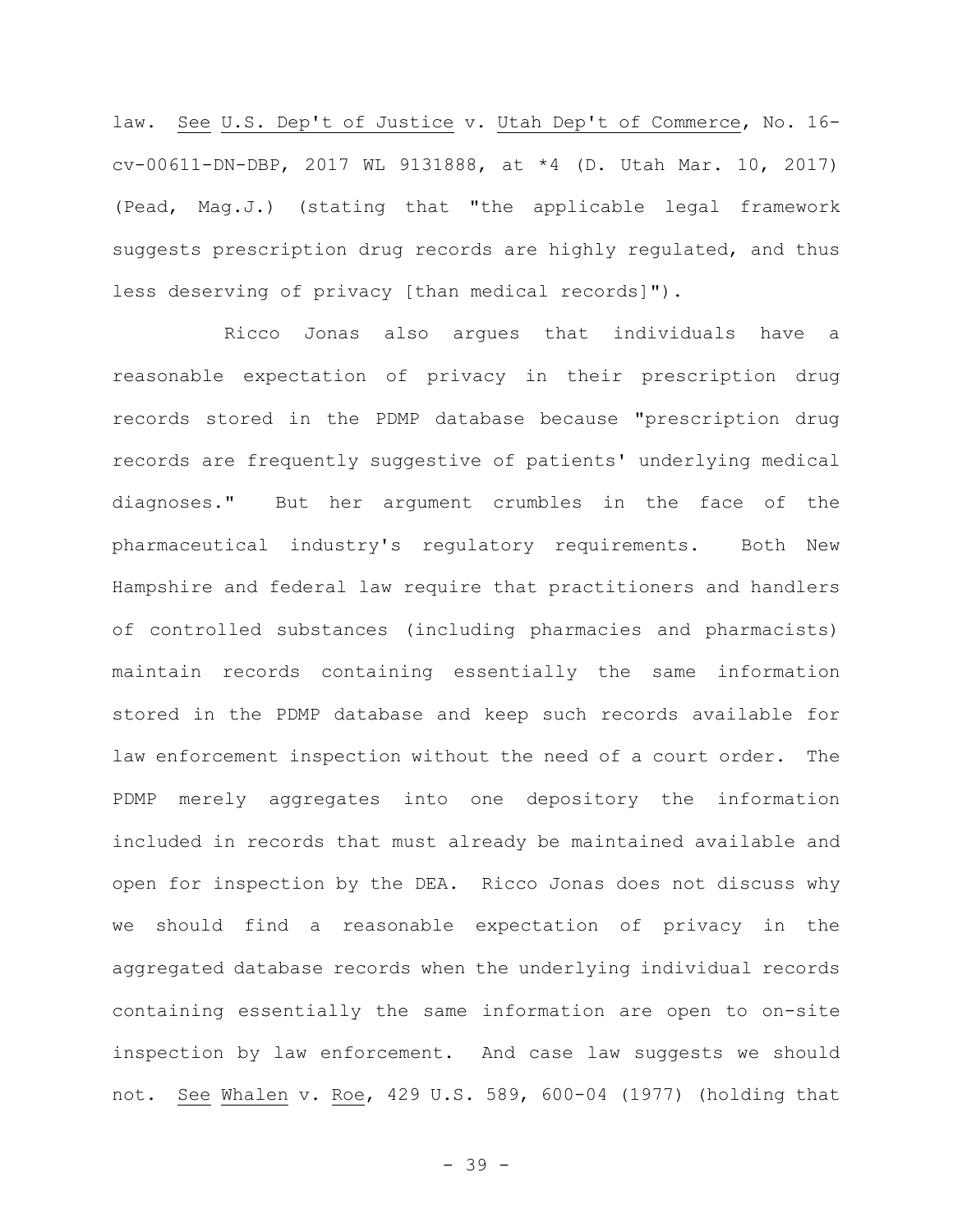New York's collection of prescription records in a computerized database did not violate patients' and physicians' right to privacy under the Due Process Clause of the Fourteenth Amendment).

We thus find that, in light of the intense government scrutiny to which prescription drug records are subject and the availability of those records for inspection without the need of court intervention under both state and federal law, a person does not have a reasonable expectation that the information contained in prescription drug records will be kept private and free of government intrusion. See Motley, 443 F. Supp. 3d at 1213 (reasoning that, because the pharmaceutical industry is highly regulated and "is required by federal law to keep the types of records sought by [law enforcement] in [that] case, [defendant] did not have a reasonable expectation of privacy in the [Prescription Monitoring Program] database"); Utah Dep't of Commerce, 2017 WL 3189868, at \*8-9 (holding that, because "patients do not have a reasonable expectation of privacy in the highly regulated prescription drug industry," the Fourth Amendment posed no bar to enforcement of subpoena issued by the DEA to obtain records from the state-maintained database); Murphy v. State, 62 P.3d 533, 541 (Wash. Ct. App. 2003) ("Given [the] long history of government scrutiny, patients who fill prescriptions for narcotic drugs . . . should reasonably expect that their prescriptions will be available to appropriate government agents."). In fact, the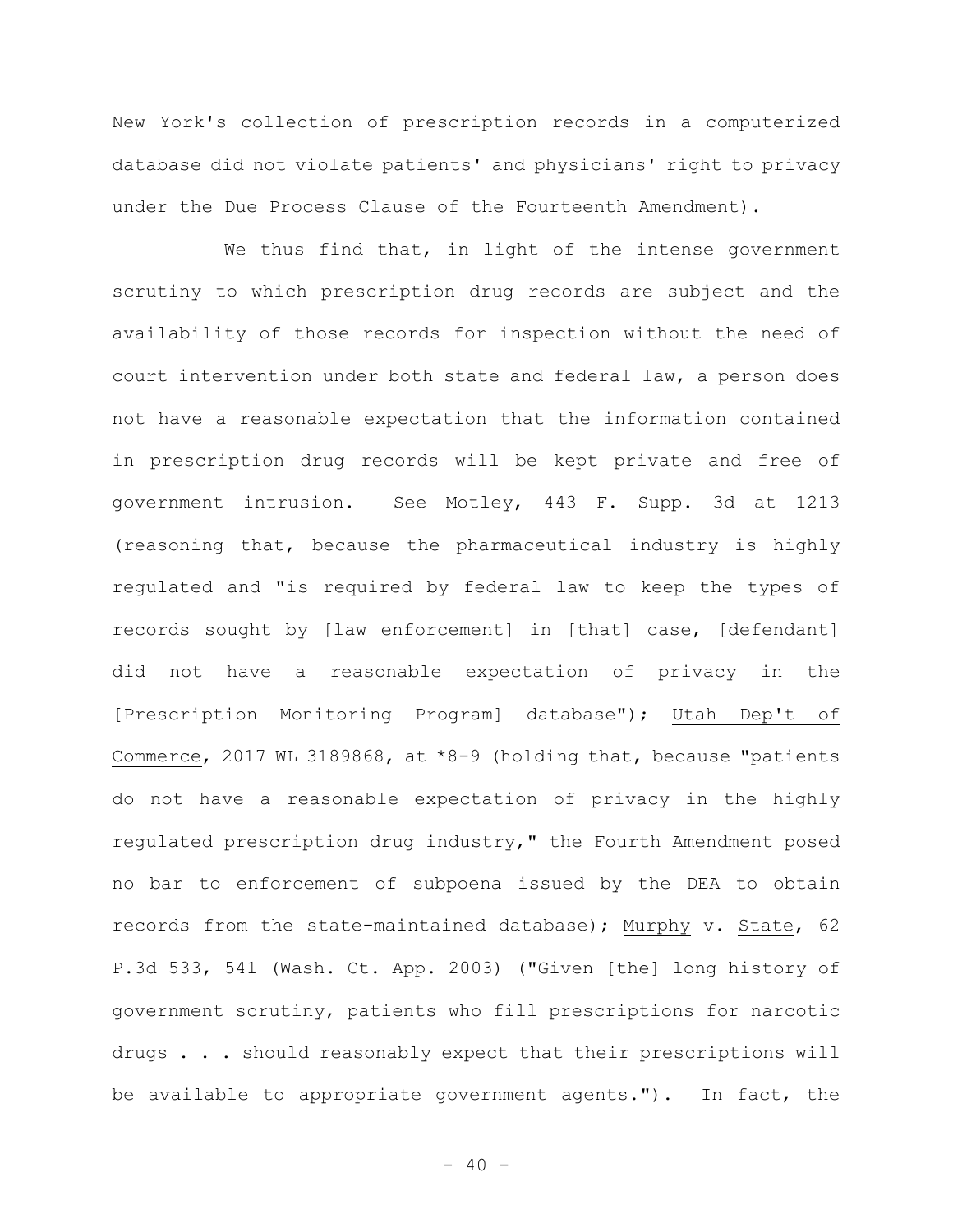expectation created by the intense regulatory requirements is that "prescription and use of controlled substances will happen under the watchful eye of [both] the federal [and state] government[s]." Utah Dep't of Commerce, 2017 WL 3189868, at \*8.

Our conclusion that patients do not have a reasonable expectation of privacy in their prescription drug records is further supported by the third-party doctrine. Under that doctrine,

a person has no legitimate expectation of privacy in information he voluntarily turns over to third parties . . . even if the information is revealed on the assumption that it will be used only for a limited purpose and the confidence placed in the third party will not be betrayed.

United States v. Morel, 922 F.3d 1, 8-9 (1st Cir. 2019) (citing Smith, 442 U.S. at 743-44) (quotation marks omitted).

This doctrine "largely traces its roots to [United States v. Miller, 425 U.S. 435 (1976)]." Carpenter, 138 S. Ct. at 2216. In Miller, the Supreme Court applied the third-party doctrine in rejecting a bank customer's claim of a reasonable expectation of privacy in his financial records held by the bank. Miller, 425 U.S. at 436-45. The Court noted that the records subpoenaed were business records and not Miller's "private papers" and that they contained information "exposed to [bank] employees in the ordinary course of business." Id. at 440, 442. The Court thus concluded that Miller had "take[n] the risk, in revealing his

 $- 41 -$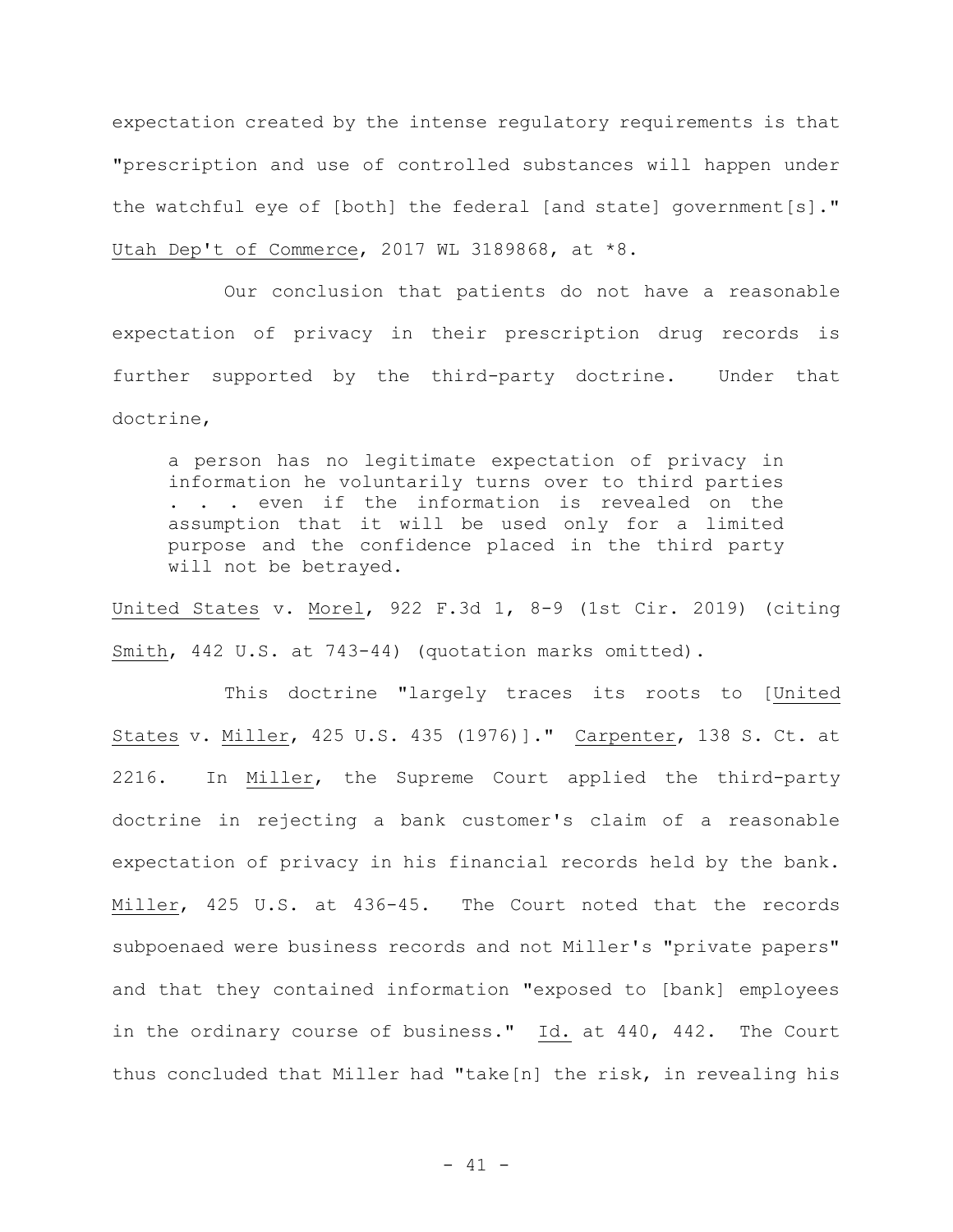affairs to another, that the information [would] be conveyed by that person to the Government." Id. at 443. The Court applied the same logic to dialed phone numbers in Smith v. Maryland, where it held that, "[w]hen he used his phone, petitioner voluntarily conveyed numerical information to the telephone company and 'exposed' that information to its equipment in the ordinary course of business. In so doing, petitioner assumed the risk that the company would reveal to police the numbers he dialed." 442 U.S. at 744.

Ricco Jonas, however, resists the application of the third-party doctrine. Relying on Carpenter v. United States, 138 S. Ct. 2206 (2018), where the Supreme Court declined to extend the third-party doctrine to cell-site location information, Ricco Jonas claims that such doctrine is not applicable here because patients do not turn over prescription records voluntarily inasmuch as the only way to avoid such sharing is by forgoing medical treatment or filling their prescriptions in another state.

But Carpenter is of no help to Ricco Jonas. Carpenter did not disturb the third-party doctrine. Carpenter, 138 S. Ct. at 2220 ("We do not disturb the application of Smith and Miller."). Rather, it reiterated that two primary rationales underlie the third-party doctrine: the nature of the information sought and the voluntariness of the exposure of that information to third parties. Id. at 2219-20. Based on these rationales, the Court

 $- 42 -$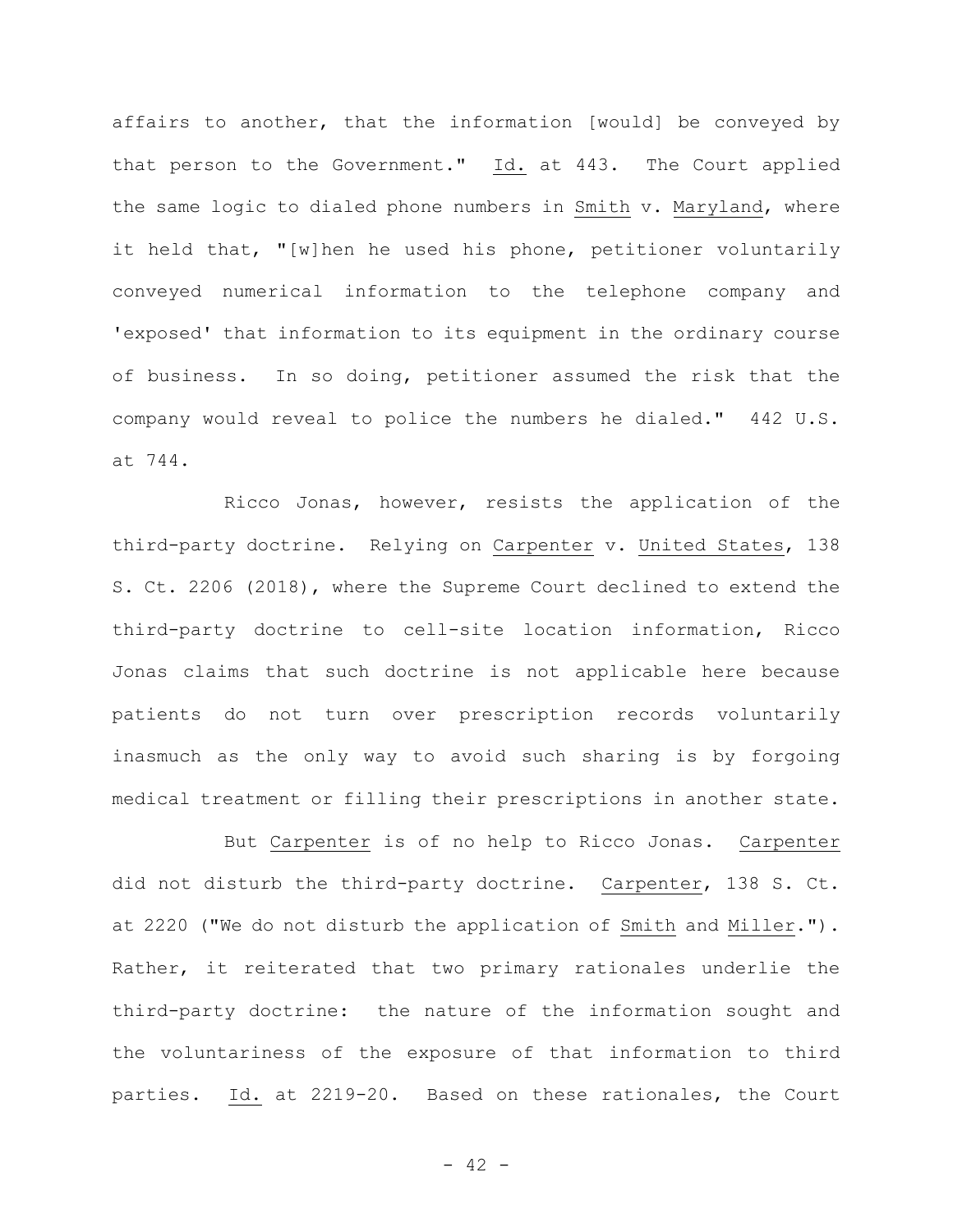refused to apply the third-party doctrine in that case because doing so would amount to "a significant extension of [the doctrine] to a distinct category of information." Id. at 2219.

In considering the nature of the information sought, the Supreme Court noted in Carpenter that cell-site location information provides an "all-encompassing record of the [cell phone] holder's whereabouts[,] . . . revealing not only his particular movements, but through them his 'familial, political, professional, religious, and sexual associations.'" Id. at 2217 (quoting United States v. Jones, 565 U.S. 400, 415 (2012) (Sotomayor, J., concurring)). In essence, it amounts to a "detailed chronicle of a person's physical presence compiled every day, every moment, over several years." Id. at 2220. In the Court's view, because the personal information that law enforcement can get from cell-site records is not limited like the information at issue in Miller and Smith, it "implicates privacy concerns far beyond those considered in [those two cases]." Id.

Here, Ricco Jonas argues that prescription drug records contain intimate and private details because it may be possible to determine a person's illnesses from looking at such records, thus suggesting that the nature of the documents sought should cut against applying the third-party doctrine. But the nature of prescription drug records is similar to that of bank records, and much different than that at issue in Carpenter. See id. at 2219

- 43 -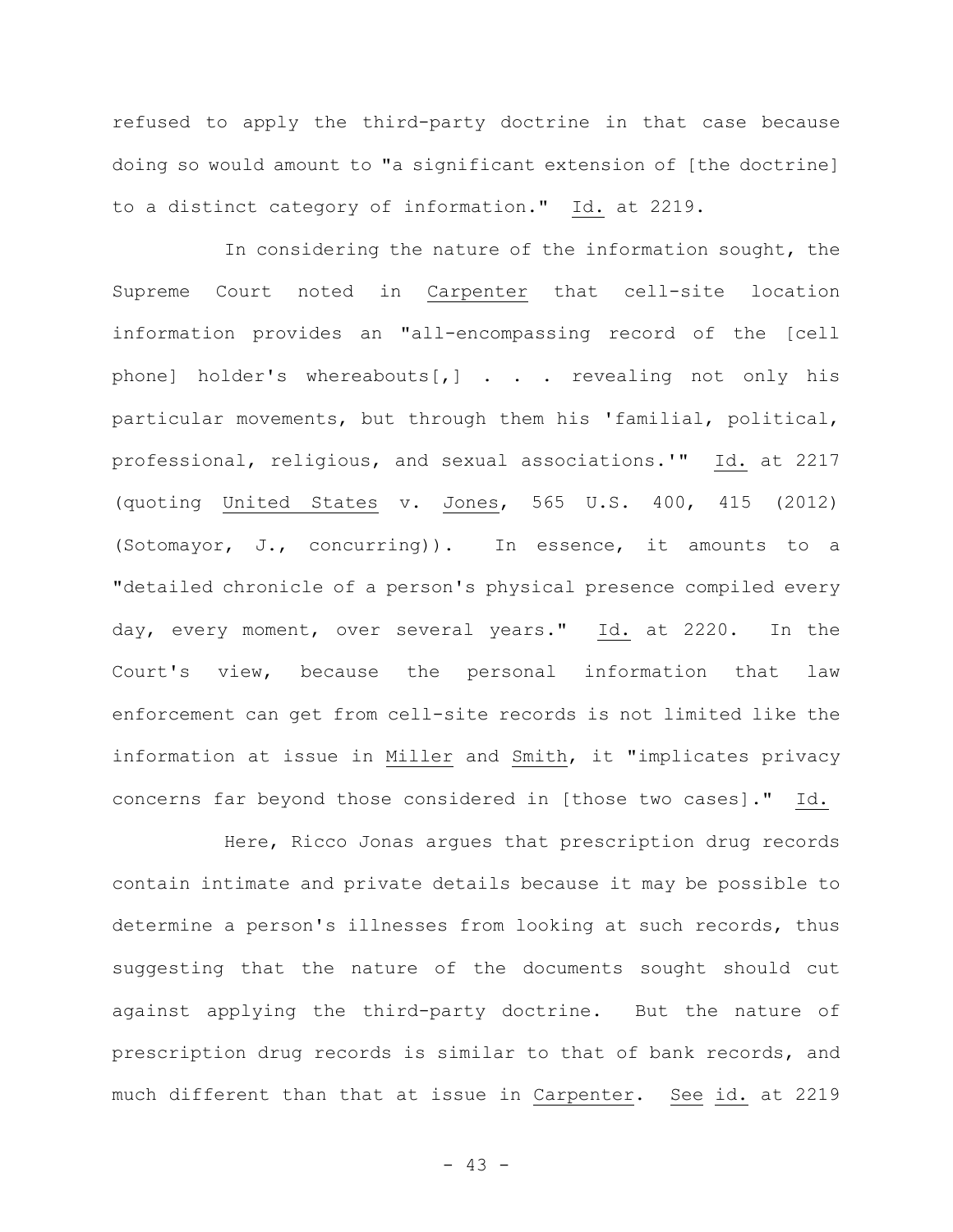("There is a world of difference between the limited types of personal information addressed in Smith and Miller and the exhaustive chronicle location information casually collected by wireless carriers today."). Even though financial transactions can reveal personal information, such as "personal affairs, opinions, habits," "a person's activities, associations, and beliefs," Miller, 425 U.S. at 451, 453 (Brennan, J., dissenting), the Supreme Court characterized this type of personal information as "limited." Carpenter, 138 S. Ct. at 2219. The personal information that law enforcement could get from prescription drug records is likewise limited. At most, law enforcement could possibly decipher a patient's diagnosis or several potential diagnoses. This is thus more akin to the information at issue in Miller than to the "all-encompassing record" and "detailed chronicle" that may be ascertained from cell-site records. Id. at 2217, 2220. Furthermore, the records subpoenaed by the DEA are not the patient's "private papers." Miller, 425 U.S. at 440. A physician does not write a prescription for the patient to keep to himself. Instead, the prescription is meant to be turned over to a drug dispenser in the ordinary course of business with instructions of what drug, what dosage and frequency, and to whom the controlled substance should be dispensed. See United States v. Gayden, 977 F.3d 1146, 1152 (11th Cir. 2020) (finding that disclosure of prescription drug records was voluntary because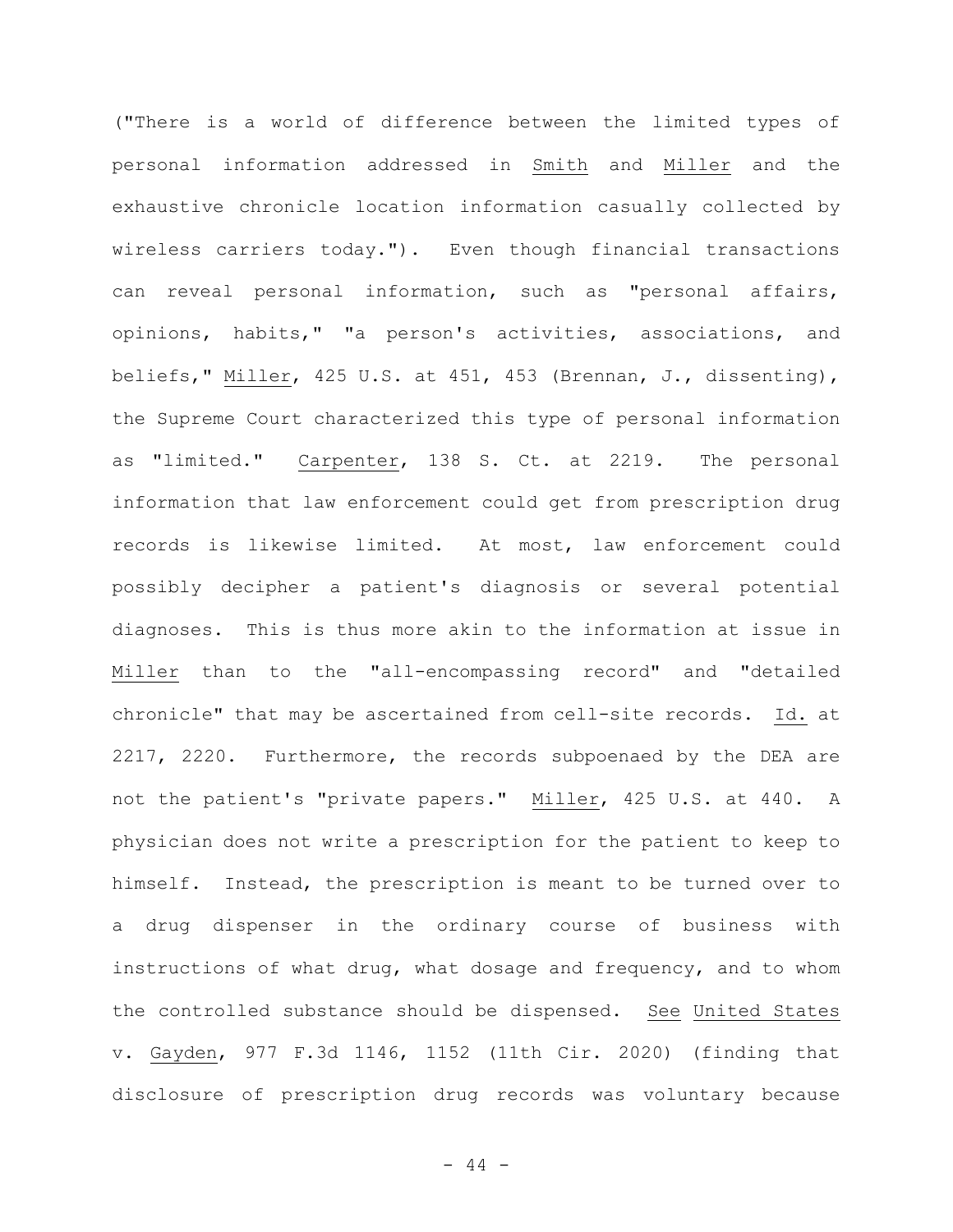prescriptions "were, by their very nature, intended to be revealed to others when they were disclosed . . . to the pharmacies which filled them"). Prescription drug records are kept by the pharmacy or dispensary and subsequently shared with the PDMP, and the patient has no access to those records or control over them.

Nor does the second rationale underlying the third-party doctrine -- voluntary exposure -- help Ricco Jonas. In Carpenter, the Supreme Court noted that

a cell phone logs a cell-site record by dint of its operation, without any affirmative act on the part of the user beyond powering up. Virtually any activity on the phone generates [cell-site location information] . . . . [and] [a]part from disconnecting the phone from the network, there is no way to avoid leaving behind a trail of location data.

Carpenter, 138 S. Ct. at 2220. Ricco Jonas argues that, like the cell phone user in Carpenter, patients do not voluntarily share their prescription drug information with third parties. She submits that obtaining health care and drug treatment therapies is "indispensable to participation in modern society" and apart from forgoing health care and drug treatment therapies, there is no way to avoid leaving behind prescription drug data. Thus, in her view, in no meaningful sense does a patient voluntarily assume the risk of turning over prescription drug data. But the Supreme Court rejected a similar argument in Miller. There, Miller argued that "[f]or all practical purposes, the disclosure by individuals or business firms of their financial affairs to a bank is not entirely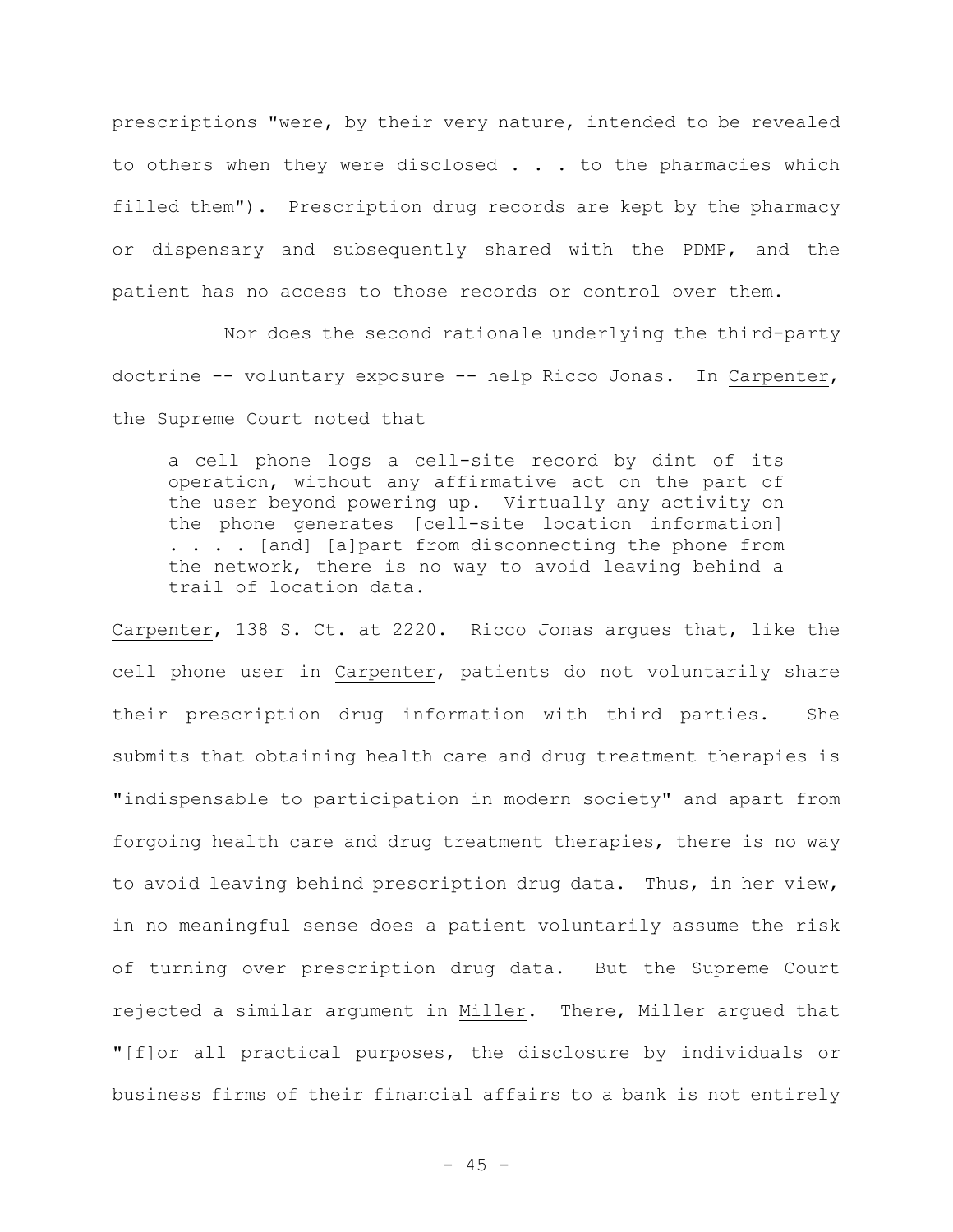volitional, since it is impossible to participate in the economic life of contemporary society without maintaining a bank account." Brief for Respondent, United States v. Miller, 425 U.S. 435 (1976) (No. 74-1179), 1975 WL 173642, at \*8; see also Miller, 425 U.S. at 451 (Brennan, J., dissenting) (adopting this argument). Unpersuaded, the Court found that this does not change the fact that the person affirmatively elected to turn over the document to a third party and, in so doing, "t[ook] the risk" that the information be conveyed by that third party to the government. Miller, 425 U.S. at 443. Similarly, a person who turns over his prescription for controlled substances to a third party "assume[s] the risk" (in this case the certainty, given the state and federal disclosure requirements), that the information be turned over to the government. Carpenter, 138 S. Ct. at 2220.

In sum, an analysis of the two rationales underlying the third-party doctrine lead us to conclude that the third-party doctrine applies to this case. See Gayden, 977 F.3d at 1152 (holding that "prescription records are third-party material" that may be obtained by law enforcement without a warrant). As the Court noted in Carpenter, "society's expectation has been that law enforcement agents . . . would not -- and indeed, in the main, simply could not -- secretly monitor and catalogue every single movement of an individual's car for a very long period." Carpenter, 138 S. Ct. at 2217 (quotation marks omitted). In the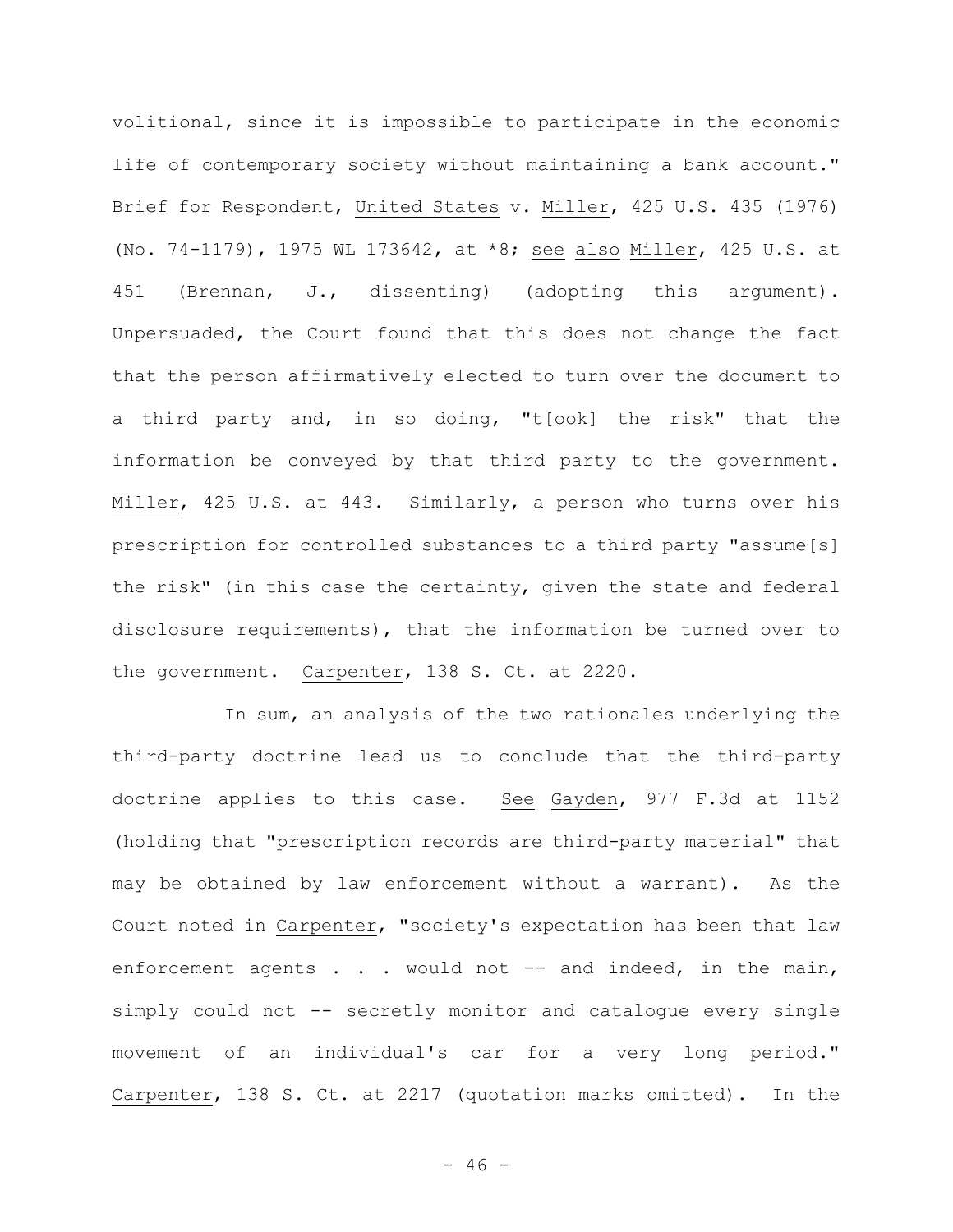Court's view, allowing the government to benefit from "seismic shifts in digital technology" that now makes possible the "tireless and absolute surveillance" of individuals "at practically no expense" would contravene that expectation. Id. at 2218-19.

Here, in contrast, there is no "powerful new tool," id. at 2223, that makes possible for law enforcement to now do what it could not do before. Although it may be easier and cheaper for law enforcement to obtain prescription drug records from the PDMP than from individual pharmacies, society's expectation has been for decades that law enforcement would have access to prescription drug records and would closely monitor the prescription and use of controlled substances.

Finally, Ricco Jonas argues that finding no reasonable expectation of privacy in prescription drug records may cause people to forgo treatment to maintain their privacy. But in Whalen the Supreme Court rejected a similar argument under the Fourteenth Amendment and Ricco Jonas offers no explanation for why the same reasoning should not apply under the Fourth Amendment. See Whalen, 429 U.S. at 602-04 (finding no invasion of privacy right protected by the Fourteenth Amendment despite the fact that "some individuals' concern for their own privacy may lead them to avoid or to postpone needed medical attention" because of fear that public disclosure of this information "may reflect unfavorably on the[ir] character").

- 47 -